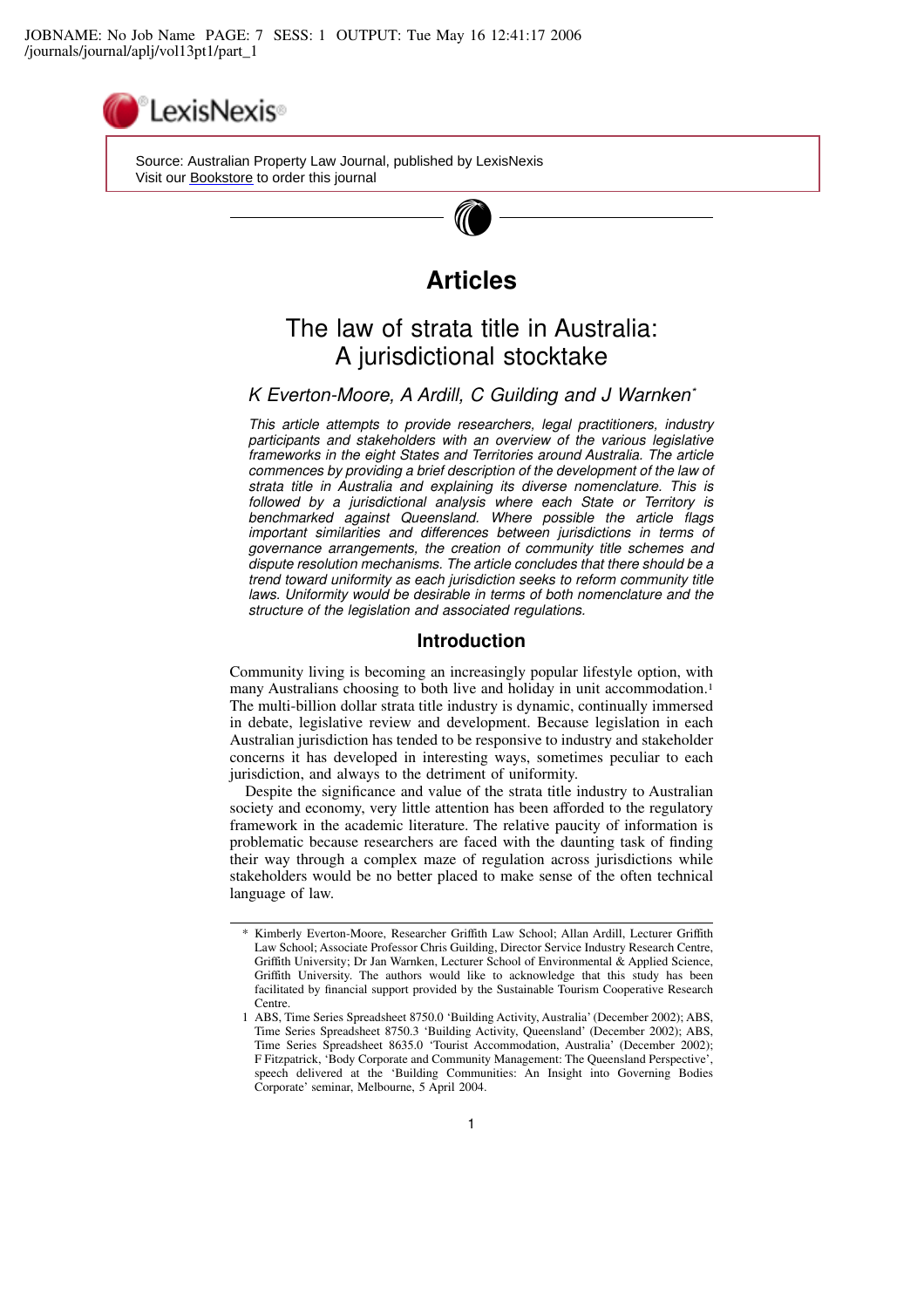This article attempts to provide researchers, legal practitioners, industry participants and stakeholders with an overview of the various legislative frameworks in the eight States and Territories around Australia. The article commences by providing a brief description of the development of the law of strata title in Australia and explaining its diverse nomenclature. This is followed by a jurisdictional analysis where each State or Territory is benchmarked against Queensland and, where possible it flags important similarities and differences between jurisdictions. Due to reasons of space and detail, the areas of emphasis for the jurisdictional analysis include, but are not confined to:

- 1. The legislative framework including plans for reform;
- 2. Governance arrangements distributing power and responsibility;
- 3. Establishment/creation of schemes;
- 4. Dispute resolution.

The article concludes that there is no compelling reason why each State or Territory should continue to reform their laws without including jurisdictional uniformity as a regulatory goal. Uniformity would be desirable in terms of both nomenclature and the structure of the legislation and associated regulations.

# Historical diversity

The law of strata title in Australia developed as an ad hoc solution to emerging trends in urbanisation and an accompanying need to regulate tight clusters of independent owners.<sup>2</sup> While these challenges were initially addressed through existing legal frameworks designed for other purposes such as leasehold schemes, tenancy in common arrangements and home unit corporations, none of these measures proved entirely effective or popular amongst stakeholders.<sup>3</sup> Hence the inception of strata title legislation in Australia, beginning with the Transfer of Land (Stratum Estates) Act 1960 (Vic).

Strata subdivision can occur horizontally and/or vertically with both land and buildings capable of forming a strata title.<sup>4</sup> A strata title represents a title to a unit that has been created on a plan of strata subdivision.<sup>5</sup> Strata subdivision means a 'subdivision of land and/or buildings into units, which can be owned separately, and common property, which is owned communally'.<sup>6</sup> Therefore, a strata title scheme implicitly involves a combination of both individual and collective ownership of property. The units in a scheme are capable of being owned independently of each other, while the residue of the estate is owned in common by all unit proprietors.

5 R Ball, 'What is a Strata Title?' (1984) Law Institute Journal 924 at 925.

<sup>2</sup> A Christudason, 'Subdivided Buildings — Developments in Australia, Singapore and England' (1996) 45 International and Comparative Law Quarterly 343 at 346.

<sup>3</sup> Ibid, at 346; and A Ardill, K Everton-Moore, L Fredline, C Guilding and J Warknen, 'Community Titles Reforms in Queensland: A Regulatory Panacea for Commercial, Residential, and Tourism Stakeholders' (2004) 25 Queensland Lawyer 13 at 14.

<sup>4</sup> Subdividing a building often creates a title to a 'slice of defined area or cubic space, which is not grounded on the surface layer of the earth, and is divided not only horizontally, but vertically as well': Christudason, above n 2, at 343.

<sup>6</sup> Ibid, at 925 and Christudason, above n 2, at 343.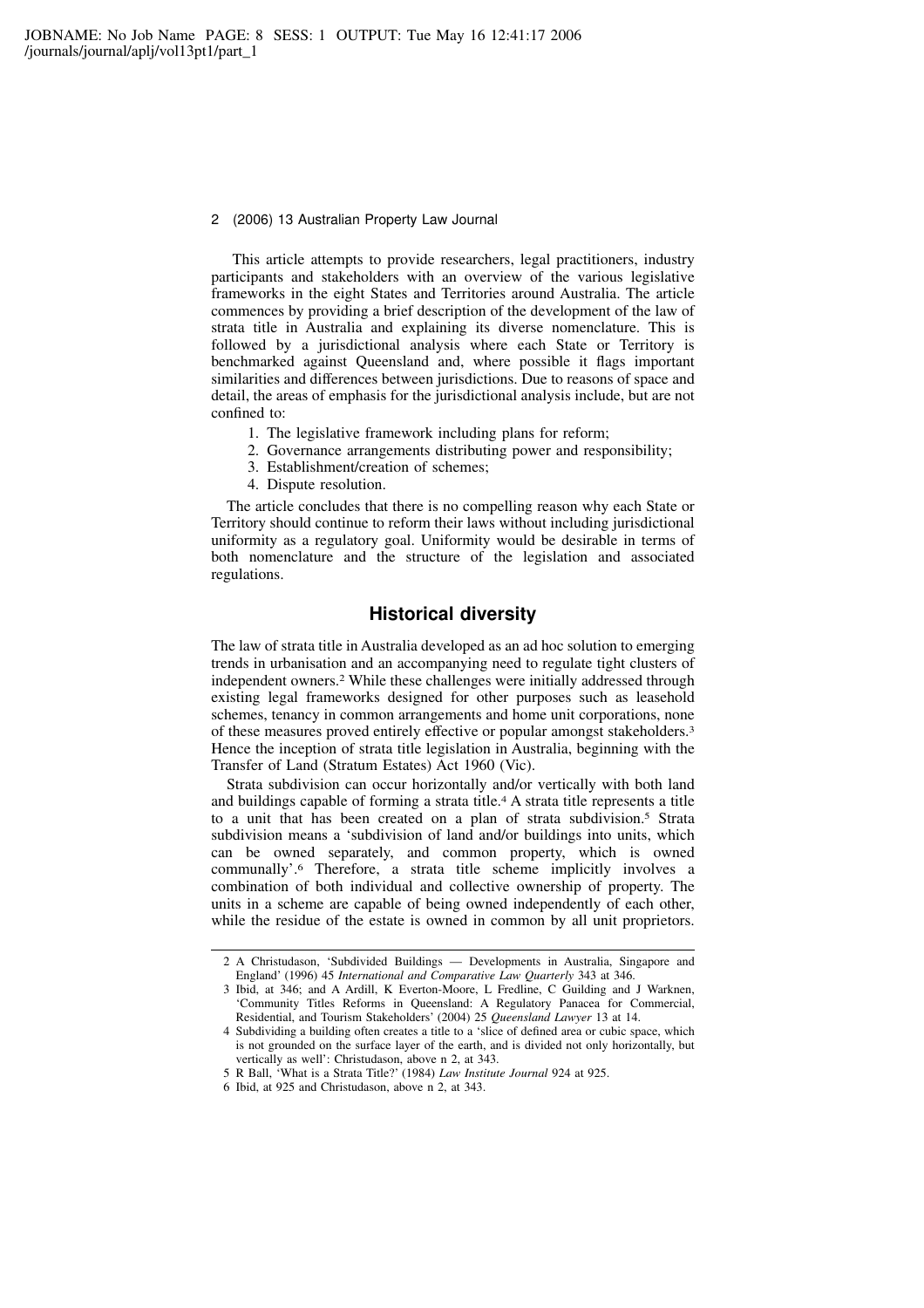At the risk of sounding bias,<sup>7</sup> Queensland is considered by many as a national leader in the establishment of effective yet flexible strata industry regulation.<sup>8</sup> For this reason Queensland's legislative framework will be used as the benchmark for the analysis that follows, comparing the legislative regimes throughout Australia.

The diversity of community schemes is echoed in the diversity of legislative schemes that exist across Australia. One of the fundamental differences across jurisdictions is the terminology and legal jargon used to describe key features. This complexity poses practical problems for stakeholders in general and for practitioners required to operate across state borders. The table below provides an overview of the key terms used in each jurisdiction.

<sup>7</sup> The authors are Queensland academics.

<sup>8</sup> Fitzpatrick, above n 1, p 39. However, this is not to suggest that the Queensland system of regulation is ideal.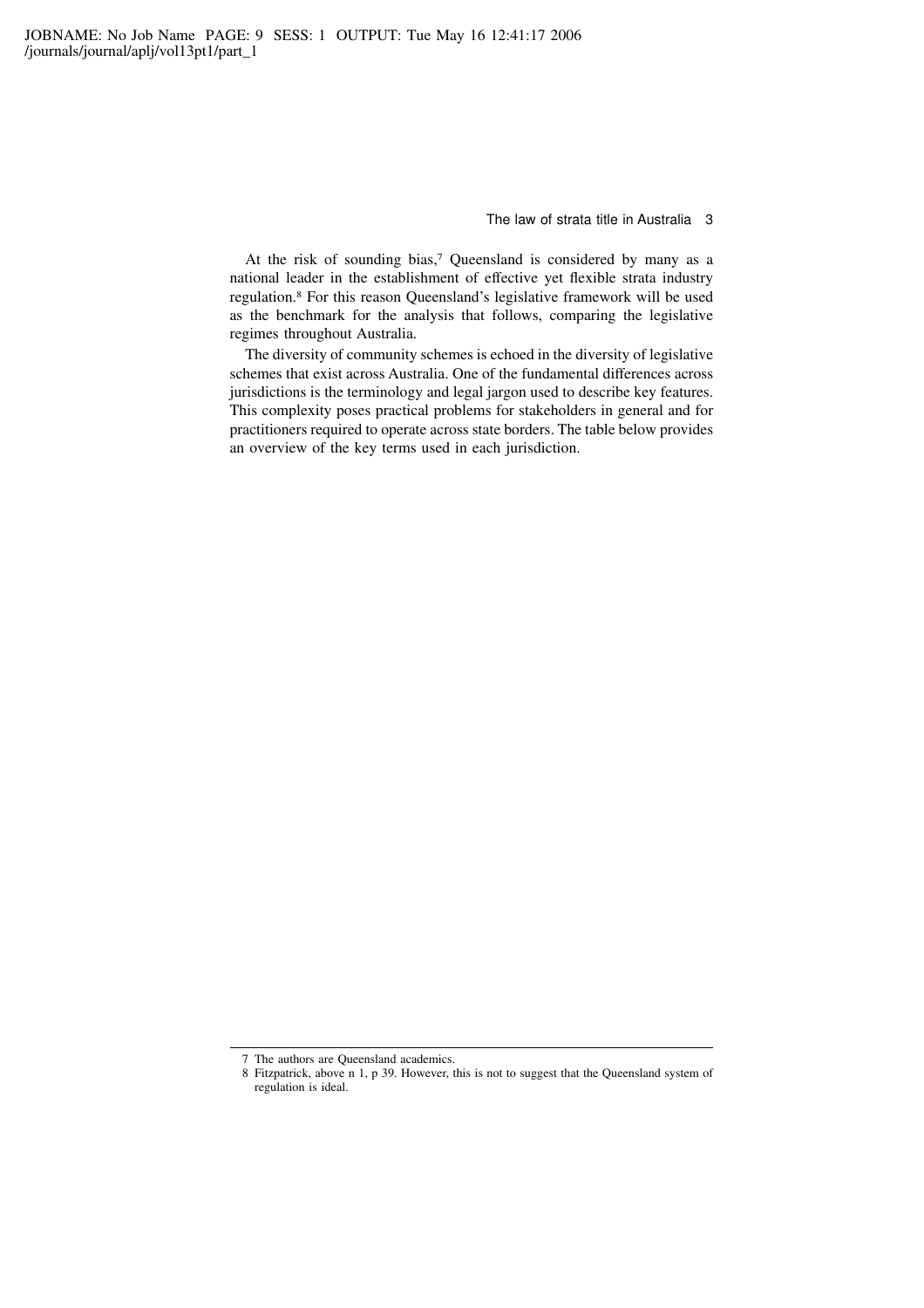| Terminology for<br>'Scheme'                                  | 'Body Corporate'<br><b>Terminology for</b>                   | Terminology for<br>Management<br>Committee <sup>9</sup>                    | Terminology for<br>'Manager'                                                      | Terminology for<br>'By-laws'                    |
|--------------------------------------------------------------|--------------------------------------------------------------|----------------------------------------------------------------------------|-----------------------------------------------------------------------------------|-------------------------------------------------|
| Community Title<br>Scheme                                    | <b>Body Corporate</b>                                        | Committee                                                                  | <b>Body Corporate</b><br>Manager                                                  | By-laws                                         |
| Strata Scherne                                               | Owners Corporation                                           | <b>Executive Committee</b>                                                 | On site-residential<br>property manager,<br>caretaker or strata<br>managing agent | By laws                                         |
| Cluster Subdivision<br>Subdivision, Strata<br>Subdivision or | Body Corporate                                               | Committee                                                                  | Manager                                                                           | By-laws                                         |
| Strata Scherne                                               | Strata Corporation                                           | Management<br>Committee                                                    | Agent (STA <sup>1</sup> )                                                         | By-laws $CTA2$ or<br>articles (STA              |
| Strata Scherne                                               | Strata Company                                               | Strata Council                                                             | Strata Manager                                                                    | By laws                                         |
| Strata Scheme                                                | <b>Body Corporate</b>                                        | Committee of<br>Management                                                 | Manager                                                                           | By-laws                                         |
| Unit Title                                                   | Management<br>Corporation                                    | Committee                                                                  | Employee or agent                                                                 | By laws                                         |
| Community Title<br>Unit Title or                             | Owners Corporation<br>Corporate $(CH4)$<br>$(UTA^3)$ or Body | <b>Executive Committee</b><br>( <i>UTA</i> ) or Committee<br>of Management | Agents, employees &<br>contractors (UTA) or<br>Manager (CTA)                      | Articles (UTA) or by<br>$_{\text{laws}}$ $CTA)$ |

 $^1$  Strata Titles Act 1988 (SA).<br>  $^2$  Community Titles Act 1996 (SA).<br>  $^3$  Unit Titles Act 2001 (ACT).<br>  $^4$  Community Titles Act 2001 (ACT).

4 (2006) 13 Australian Property Law Journal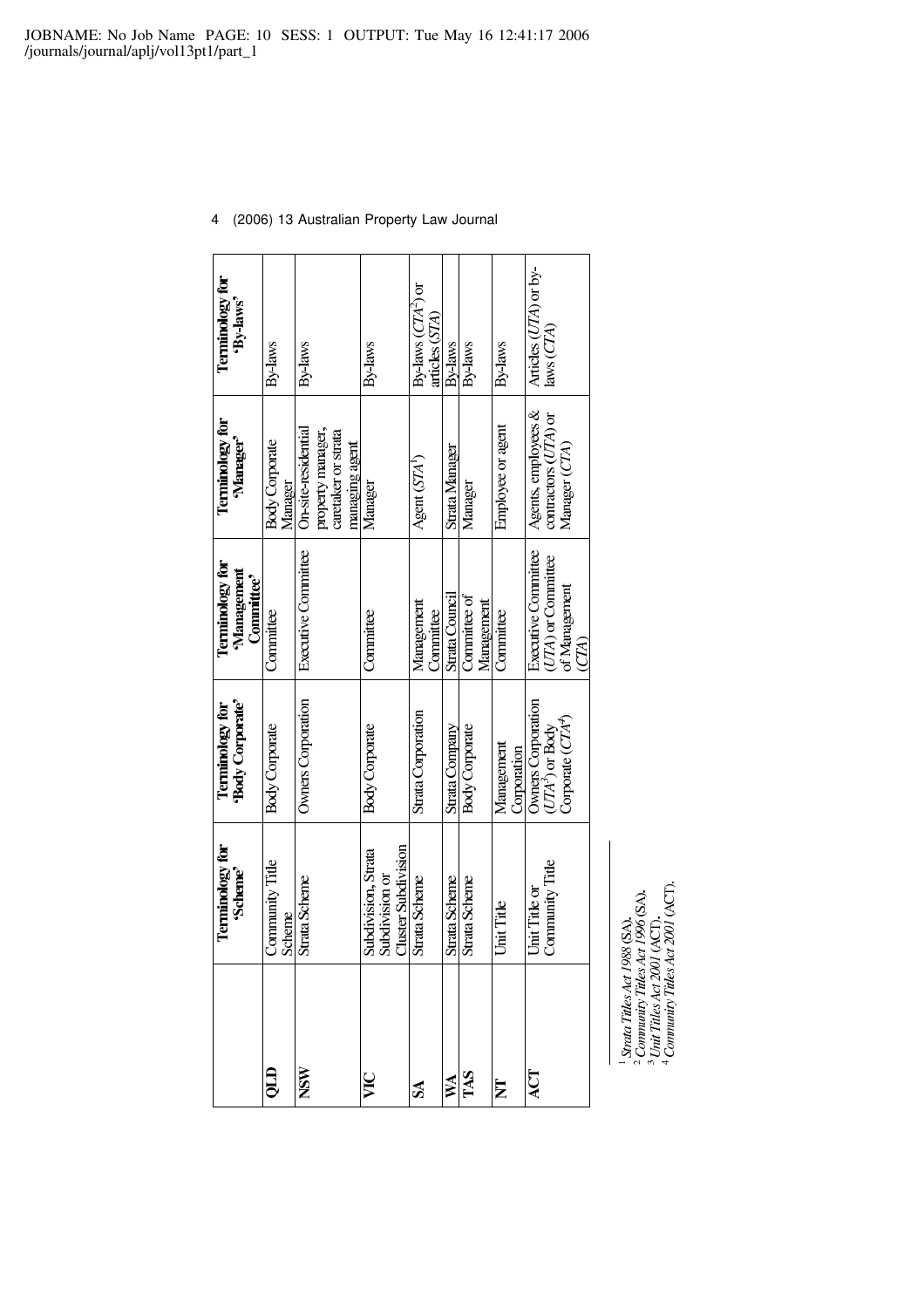# **Queensland**

Queensland has adopted an innovative and unique legislative framework comprising of one 'umbrella Act, supported by separate regulatory modules that are tailor-made for specific types of development'.<sup>9</sup> The principle Act is called the Body Corporate and Community Management Act 1997 (Qld)<sup>10</sup> (the BCCM) and is supplemented by the Body Corporate and Community Management (Standard Module) Regulation 1997 (Qld) (the Standard Module), the Body Corporate and Community Management (Accommodation Module) Regulation 1997 (Qld) (the Accommodation Module), the Body Corporate and Community Management (Commercial Module) Regulation 1997 (Qld) (the Commercial Module), and the Body Corporate and Community Management (Small Schemes Module) Regulation 1997 (Qld) (the Small Schemes Module). The BCCM provides a general legal framework for community title and acts to empower the Regulation Modules which contain the specific policies, procedures and rules for a community title scheme.<sup>11</sup>

This regulatory structure is based on the fundamental recognition that different community title schemes have different requirements, problems and demands and that no single piece of legislation is apt to accommodate such diversity.<sup>12</sup> Consequently, each Regulation Module contains detailed and individualised provisions on the rules, policies and procedures for corporate governance, which includes amongst other things: the constitution of the Body Corporate Committee; the scheduling, conduct and reporting of committee meetings; and the regulatory requirements for financial and property management. The specific content of each Regulation Module is guided by the type of Community Titles Scheme it is intended to govern. For instance, the Standard Module is a generic module designed for residential schemes consisting mostly of owner/occupiers.<sup>13</sup> By contrast, the Accommodation Module is appropriate for schemes consisting of residential complexes,

<sup>9</sup> H Hobbs, Hansard (Qld), 30 April 1997, p 1136.

<sup>10</sup> The primary objective of the BCCM 'is to provide flexible and contemporary communally based arrangements for the use of freehold land': Body Corporate and Community Management Act 1997 (Qld) s 2.

<sup>11</sup> The BCCM and its accompanying Regulation Modules are administered by the Department of Tourism, Fair Trading and Wine Industry Development, available at <http://www.dtftwid.qld.gov.au/ disputeres/bccm/ for more information>.

<sup>12</sup> Body Corporate and Community Management Bill 1997 Explanatory Notes, p 6. This legislative structure was also thought to be advantageous for government, providing an avenue for additional Regulation Modules to be developed and specific problems to be targeted in specific schemes without necessarily affecting other schemes.

<sup>13 &#</sup>x27;Comparison of Regulation Modules under the Body Corporate and Community<br>Management Act 1997', p 2, at <http://www.dtftwid.qld.gov.au/ Management Act 1997', p 2, at <http://www.dtftwid.qld.gov.au/ disputeres/bccm/pdf/module\_comparison.pdf> (accessed 14 February 2005). The Standard Module is the default where none is expressly stipulated in the Community Management Statement or the scheme predated the current legislative regime: Body Corporate and Community Management (Standard Module) Regulation 1997 (Qld) s 3.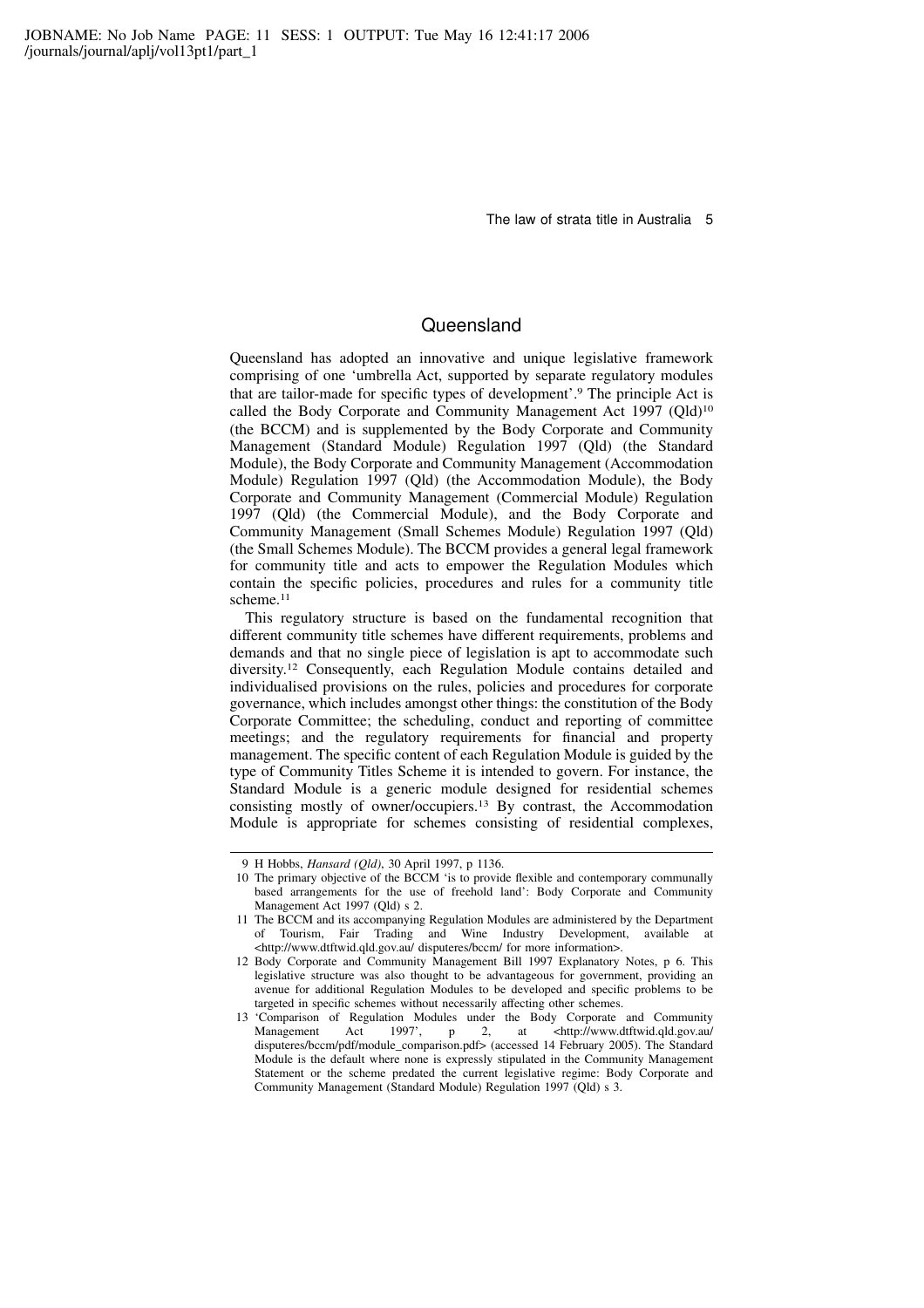serviced apartments, hotels or resorts.<sup>14</sup> The Commercial Module is used where the lots are mainly for business purposes.<sup>15</sup> While the Small Schemes Module is the least regulated,<sup>16</sup> and is restricted to buildings where there are no more than six lots included in the scheme and there is no letting agent.

One of the objectives of the BCCM is to 'promote economic development by establishing sufficiently flexible administrative and management arrangements for community titles schemes'.<sup>17</sup> The BCCM attempts to achieve this by providing for a management structure that is centered on the requirements of the community title scheme. At the primary level internal governance occurs through the body corporate, constituted by the owners of all lots included in the scheme.<sup>18</sup> The body corporate is established automatically upon registration of a plan of subdivision and the recording by the registrar of the schemes Community Management Statement (the CMS).<sup>19</sup> Section 94 of the BCCM imposes on the body corporate three principal functions, including administering the 'common property and body corporate assets for the benefit of the owners of the lots';<sup>20</sup> enforcing the CMS and by-laws; and carrying out any other functions bestowed on it by the BCCM or CMS.<sup>21</sup> The body corporate also has an obligation to maintain the schemes

- 14 'Comparison of Regulation Modules under the Body Corporate and Community Management Act 1997', p 2, at <http://www.dtftwid.qld.gov.au/ Act 1997', p 2, at <http://www.dtftwid.qld.gov.au/ disputeres/bccm/pdf/module\_comparison.pdf> (accessed 14 February 2005). An accommodation lot is defined as a lot that is the subject of, or immediately available to be the subject of, a lease or letting for accommodation for long or short term residential purposes, or part of a hotel: Body Corporate and Community Management (Accommodation Module) Regulation 1997 (Qld) s 3.
- 15 'Comparison of Regulation Modules under the Body Corporate and Community Management Act 1997', p 3, at <http://www.dtftwid.qld.gov.au/ Management Act 1997', p 3, at <http://www.dtftwid.qld.gov.au/ disputeres/bccm/pdf/module\_comparison.pdf> (accessed 14 February 2005). A commercial lot is defined as a lot used for commercial or industrial purposes, that is not an accommodation or residential lot: Body Corporate and Community Management (Commercial Module) Regulation 1997 (Qld) s 3.
- 16 'Comparison of Regulation Modules under the Body Corporate and Community<br>Management Act 1997', p 3, at <http://www.dtftwid.qld.gov.au/ Management Act 1997', p 3, at <http://www.dtftwid.qld.gov.au/ disputeres/bccm/pdf/module\_comparison.pdf> (accessed 14 February 2005). The minimal regulatory requirements of the Small Schemes Module are aimed at establishing an informal management environment that encourages owners to self-manage their schemes: Hobbs, above n 14, p 1136. For example, under the Small Schemes Module the composition and election of the Body Corporate Committee is simplified (refer Pt 3 of the Body Corporate and Community Management (Small Schemes Module) Regulation 1997 (Qld)) vis a vis the extensive Committee provisions of the Standard Module (refer Body Corporate and Community Management (Standard Module) Regulation 1997 (Qld)).
- 17 Body Corporate and Community Management Act 1997 (Qld) s 4(b).
- 18 Body Corporate and Community Management Act 1997 (Qld) s 31. The body corporate can exercise its governing authority through general meetings provided the meetings conform with the procedural requirements contained in Pt 4 of each Regulation Module.
- 19 Body Corporate and Community Management Act 1997 (Qld) ss 24 and 30. A Community Management Statement is defined in the BCCM as a document that identifies the land and complies with the requirements of the Act: Body Corporate and Community Act 1997 (Qld) s 12. Section 66 of the BCCM outlines the requirements of a Community Management Statement, which includes such things as: naming the scheme and the body corporate; identifying the Regulation Module that applies to the scheme; and outlining the scheme by-laws. Refer s 66 of the BCCM for further details.
- 20 Body Corporate and Community Management Act 1997 (Qld) s 94(1)(a).
- 21 The body corporate is required to perform these functions in a reasonable manner (Body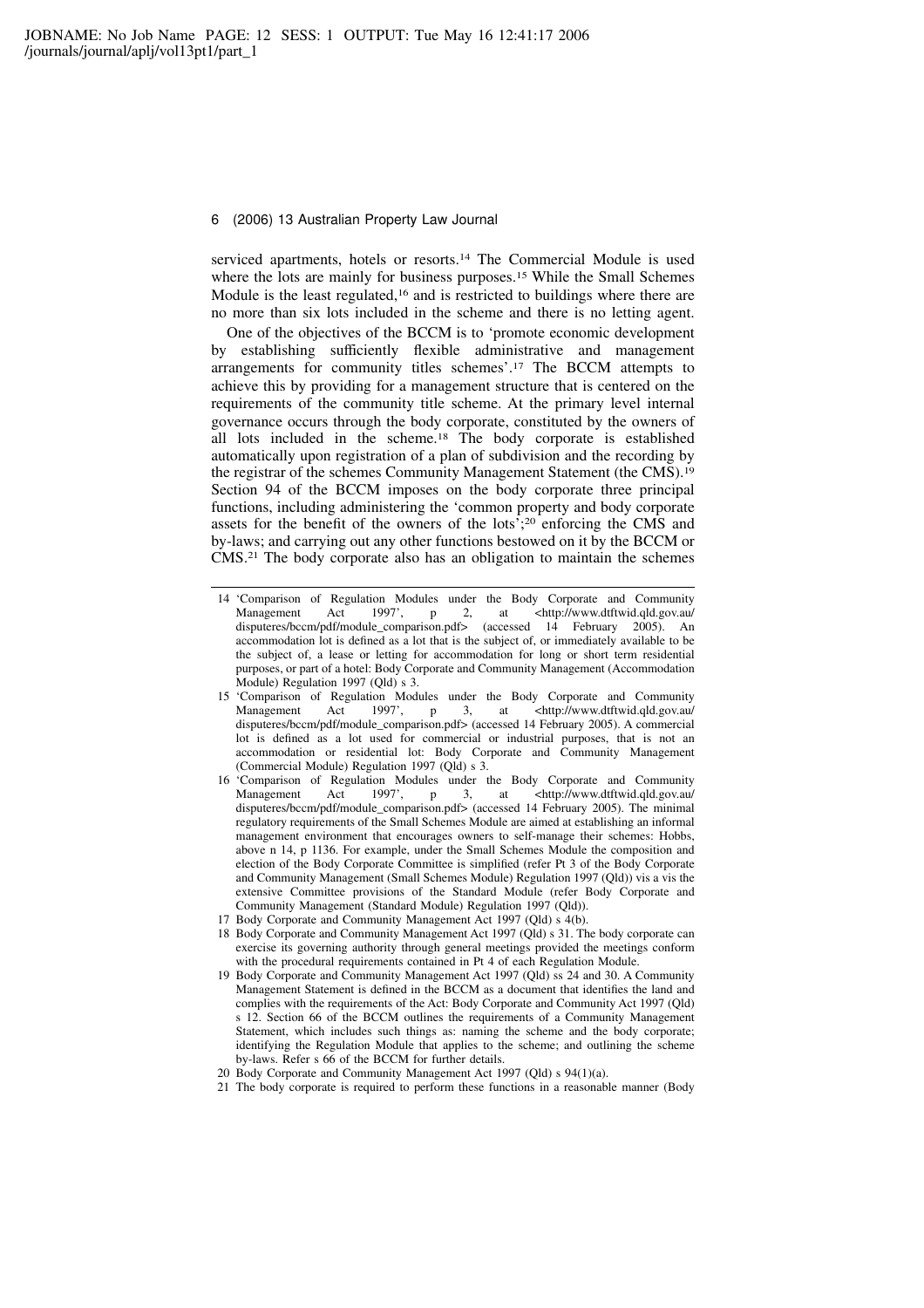records and ensure that the records are accessible.<sup>22</sup>

In addition to the body corporate there may also exist a 'committee',<sup>23</sup> often constituted by a chairperson, secretary, treasurer and ordinary members.<sup>24</sup> Part 3 of each Regulation Module prescribes in detail the required composition of a committee, how the committee members are to be selected and how the committee is to conduct its meetings.<sup>25</sup> Provided these provisions are adhered to, s 100 of the BCCM grants the committee authority to make decisions on behalf of the body corporate.<sup>26</sup>

The final aspect of community title governance surrounds the engagement or authorisation of a body corporate manager, service contractor and/or letting agent.<sup>27</sup> Although the body corporate is expressly prohibited from delegating its powers<sup>28</sup> it is authorised to appoint a body corporate manager to deliver administrative services or exercise the authority of an executive member of the committee.<sup>29</sup> Under s 37F of the Standard Module a body corporate manager is required to draft quarterly reports detailing maintenance plans, balance and reconciliation statements for the schemes administrative and sinking funds,<sup>30</sup> the body corporate's expenses over the preceding three

- 23 Section 8 of the Commercial Module and Small Schemes Module demands that there 'be a committee for the body corporate for a community titles scheme'. However, both the Standard Module (s 7(2)) and Accommodation Module (s 8(2)) state that a committee must be formed unless the body corporate engages a body corporate manager to carry out the functions of the committee.
- 24 As part of the more informal requirements of the Small Schemes Module a committee in a small scheme is only required to have a secretary and treasurer.
- 25 Chapter 3 Pt 1 Div 2 of the BCCM enlivens Pt 3 of the Regulation Module applying to the scheme.
- 26 Body Corporate and Community Management Act 1997 (Qld) s 100. The committee is however confined in the decisions it can make and is prohibited from deciding on issues nominated as restricted in the Regulation Module. For instance, under the Standard Module restricted issues include such things as changing levies or the rights and obligations of owners: Body Corporate and Community Management (Standard Module) Regulation 1997 (Qld) s 26.
- 27 'Body corporate manager' is defined in s 14 of the BCCM. 'Service contractor' is defined in s 15 of the BCCM. 'Letting agent' is defined in s 16 of the BCCM. These roles may often be combined.
- 28 Body Corporate and Community Management Act 1997 (Qld) s 97.
- 29 However, this delegation of authority must not curtail the executive members' ability to exercise their powers or direct the body corporate manager: Body Corporate and Community Management Act 1997 (Qld) ss 119 and 120. The body corporate's authority to engage a manager is echoed in the Standard Module (s 37B) and Accommodation Module (s 35A), which also contains further detail on the meeting and voting processes required. The developer is entitled to engage a body corporate manager before relinquishing control of the scheme, however in doing so they must exercise reasonable skill, care and diligence and act in the best interests of the body corporate: Body Corporate and Community Management Act 1997 (Qld) s 112.
- 30 There are additional provisions relating to body corporate managers who directly administer the schemes funds: refer Body Corporate and Community Management (Standard Module) Regulation 1997 (Qld) ss 100, 100A and 101A; and Body Corporate and Community Management (Accommodation Module) Regulation 1997 (Qld) ss 98, 98A and 99A.

Corporate and Community Management Act 1997 (Qld) s 94(2)) and is granted all powers necessary to do so under s 95 of the Body Corporate and Community Management Act 1997 (Qld).

<sup>22</sup> This duty must be carried out in accordance with the Regulation Module applying to the scheme: Body Corporate and Community Management Act 1997 (Qld) s 204.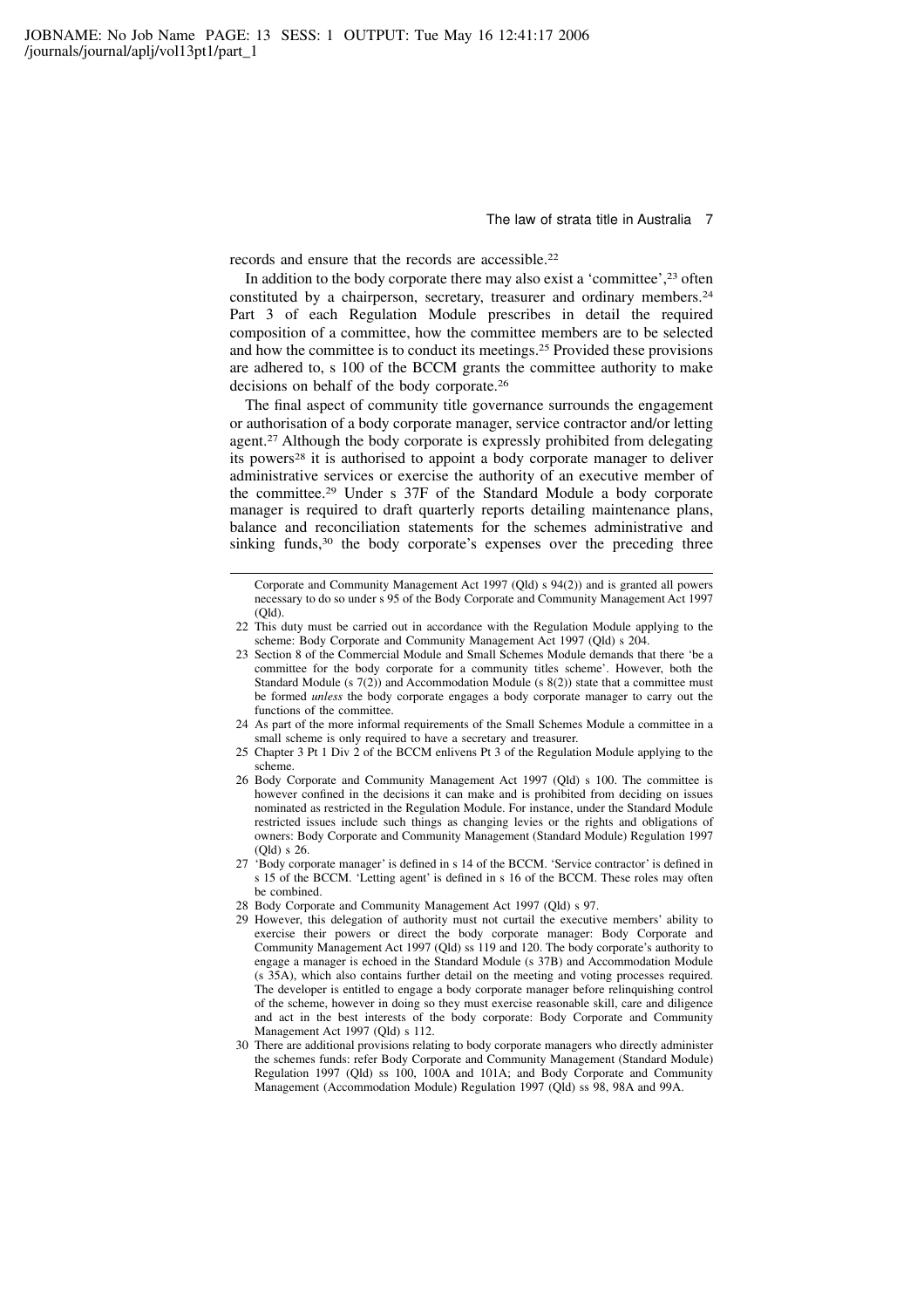months and a list of decisions made by the manager under the engagement.<sup>31</sup> The actions of a body corporate manager are governed by the code of conduct contained in Sch 2 of the BCCM, which highlights the somewhat fiduciary nature of their role.<sup>32</sup>

The Sch 2 code of conduct also extends to cover service contractor's, defined as persons appointed by the body corporate for a term of at least 12 months to carry out non-administrative functions such as caretaking or pool cleaning.<sup>33</sup> On the other hand, a letting agent is governed by a separate code of conduct contained in Sch 3 of the BCCM.<sup>34</sup> Essentially, a letting agent holds the management rights for a scheme, acting as the agent for the owner of a lot in securing leases or short-term occupancies.<sup>35</sup> If the body corporate identifies that a letting agent is breaching the code of conduct they can issue the offending party a code contravention notice.<sup>36</sup> If the letting agent continues to breach the code, the body corporate may ultimately require that the agent transfer their management rights to another party.<sup>37</sup> The benefit of the code contravention notices and forced transfers is that unit owners are no longer forced to permanently endure the incompetencies or unacceptable practices of letting agents.<sup>38</sup>

Another express aim of the BCCM is 'to provide an efficient and effective dispute resolution process'.<sup>39</sup> In an effort to fulfill this objective, Ch 6 of the BCCM establishes the office of Commissioner of Body Corporate Management (the Commissioner).<sup>40</sup> The Commissioner is responsible for providing education, disseminating information and managing the dispute resolution service.<sup>41</sup> An essential part of the Commissioner's role is to assess applications with a view to rejecting or dismissing, or alternatively referring the application onto one of the department's dispute resolution services.<sup>42</sup> In

- 37 Body Corporate and Community Management Act 1997 (Qld) ss 138–143.
- 38 Ardill, Everton-Moore, Fredline, Guilding and Warknen, above n 3, at 22.
- 39 Body Corporate and Community Management Act 1997 (Qld) s 4(h).
- 40 The Commissioner is linked to the Department of Tourism, Fair Trading and Wine Industry Development.
- 41 Body Corporate and Community Management Act 1997 (Qld) s 232. Provisions pertaining to the resolution of disputes are contained solely in Ch 6 of the BCCM, with the Regulation Modules simply making reference to the Act. Refer to <http://www.dtftwid. qld.gov.au/disputeres/bccm/> (accessed 14 February 2005) for further information.
- 42 Body Corporate and Community Management Act 1997 (Qld) ss 241, 248 and 250. The Commissioner may also seek further information from the applicant: Body Corporate and Community Management Act 1997 (Qld) s 240. Any person who is a party to a dispute or

<sup>31</sup> Section 37F of the Standard Module is mirrored in s 35E of the Accommodation Module.

<sup>32</sup> Body Corporate and Community Management Act 1997 (Qld) s 118. For instance a manager must act in the best interest of the body corporate and must not put themselves in a situation where their duties or interests in the scheme are in conflict: Body Corporate and Community Management Act 1997 (Qld) Sch 2.

<sup>33</sup> Body Corporate and Community Management Act 1997 (Qld) s 15.

<sup>34</sup> Letting agents are also subject to the Property Agents and Motor Dealers Act 2000 (Qld) and the Property Agents and Motor Dealers (Restricted Letting Agency Practice Code of Conduct) Regulation 2001 (Qld).

<sup>35</sup> Body Corporate and Community Management Act 1997 (Qld) s 16.

<sup>36</sup> Body Corporate and Community Management Act 1997 (Qld) s 139. This notice must set out the provision of the code allegedly in breach, details of the contravention and a time frame in which the agent is expected to remedy the infringement: Body Corporate and Community Management Act 1997 (Qld) s 139.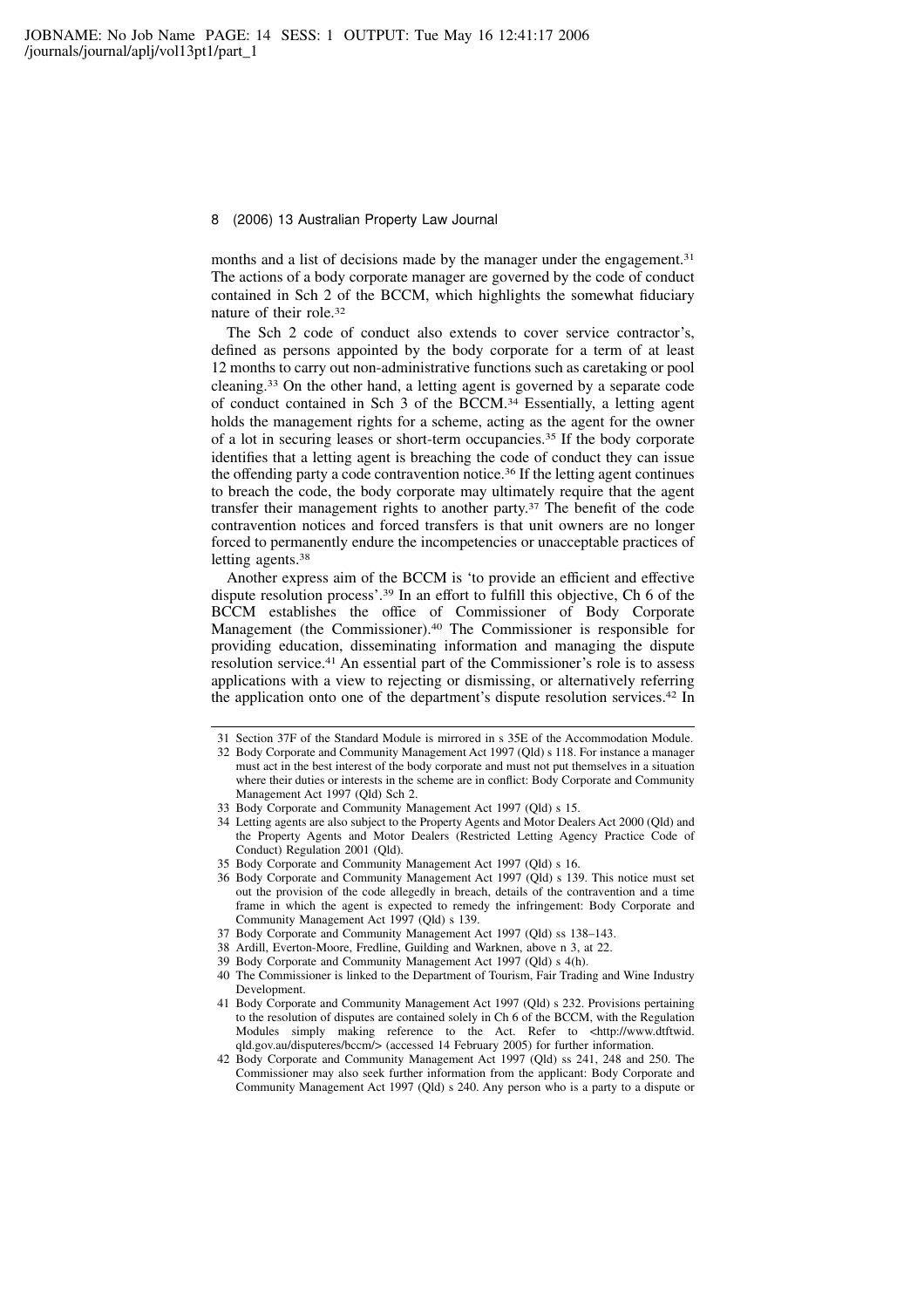performing this duty the Commissioner may make an official dispute resolution recommendation for the applicant to attend one of the department's resolution services, which include the dispute resolution centre mediation; specialist mediation; specialist conciliation; department adjudication; and specialist adjudication.<sup>43</sup>

Along with the Commissioner, adjudicators are appointed under the BCCM and are empowered to make orders to resolve disputes.<sup>44</sup> The type of orders an adjudicator is permitted to make are extensively outlined in Sch 5 of the BCCM.<sup>45</sup> In 2003 many of the disputes brought before an adjudicator centered around the conduct of meetings and improper nominations or election irregularities relating to the body corporate committee.<sup>46</sup> Section 271 of the BCCM further grants adjudicators' power to investigate an application through a variety of means including interviewing relevant parties or inspecting records and property.<sup>47</sup> An adjudicator's order can be enforced through the Magistrates Court or, if unsatisfactory, appealed to the District Court on a question of law.<sup>48</sup>

The flexibility of the BCCM has been recognised through a series of reviews carried out since the inception of the Act in 1997.<sup>49</sup> The first such revision was completed in 2002<sup>50</sup> with another revision occurring in late 2003.<sup>51</sup> The Department of Tourism, Fair Trading and Wine Industry Development (the Department) is currently in the midst of another review after releasing a Discussion Paper on 10 July 2004 which was primarily aimed to 'encourage continued growth in the BCCM industry over the next decade

- 45 An adjudicator does not however have power to resolve a question about title to land: Body Corporate and Community Management Act 1997 (Qld) s 285.
- 46 Information based on Adjudiactor's Decisions made in 2003. Decisions can be found at <http://www.austlii.edu.au/au/cases/qld/QBCCMCmr/>.
- 47 Body Corporate and Community Management Act 1997 (Qld) s 271.
- 48 Body Corporate and Community Management Act 1997 (Qld) ss 286, 287 and 289–294.
- 49 The BCCM was introduced under the promise that its innovative regime would be subject to legislative review: S Robertson MP, Hansard, Body Corporate and Community Management and Other Legislation Amendment Bill, 3 December 2002, p 5225.
- 50 This review resulted in a relatively large amount of amendments that took effect from 4 March 2003. For more details of both the 2002 and 2003 reviews refer to: Ardill, Everton-Moore, Fredline, Guilding and Warnken, above n 3.
- 51 This review focused on the Standard and Accommodation Modules, with amendments effective from 1 December 2003. The result of the review was the Body Corporate and Community Management Legislation Amendment Regulation (No 1) 2003. Similar amendments are proposed for the Small Schemes and Accommodation Modules. The proposal to amend these two modules is canvassed at the official departmental website, which can be found at  $\langle \text{http://www.dtftwid.qld.gov.au/disputeres/} \rangle$ which can be found at <http://www.dtftwid.qld.gov.au/disputeres/ bccm/pdf/pa\_com\_small.pdf> (accessed 14 February 2005).

who is directly concerned with a dispute may make an application, however it must be done in the form approved by the BCCM: refer Body Corporate and Community Management Act 1997 (Qld) ss 238–239. Upon receiving an application the Commissioner must given written notice to the applicant as well as the body corporate and all affected persons: Body Corporate and Community Management Act 1997 (Qld) s 243. The body corporate is then given the responsibility of forwarding this notice along with the application to all owners in the scheme: Body Corporate and Community Management Act 1997 (Qld) s 243(4).

<sup>43</sup> Body Corporate and Community Management Act 1997 (Qld) s 248. Also refer to s 251 of the BCCM 'Preparation for making a dispute resolution recommendation'.

<sup>44</sup> Body Corporate and Community Management Act 1997 (Qld) ss 236 and 276.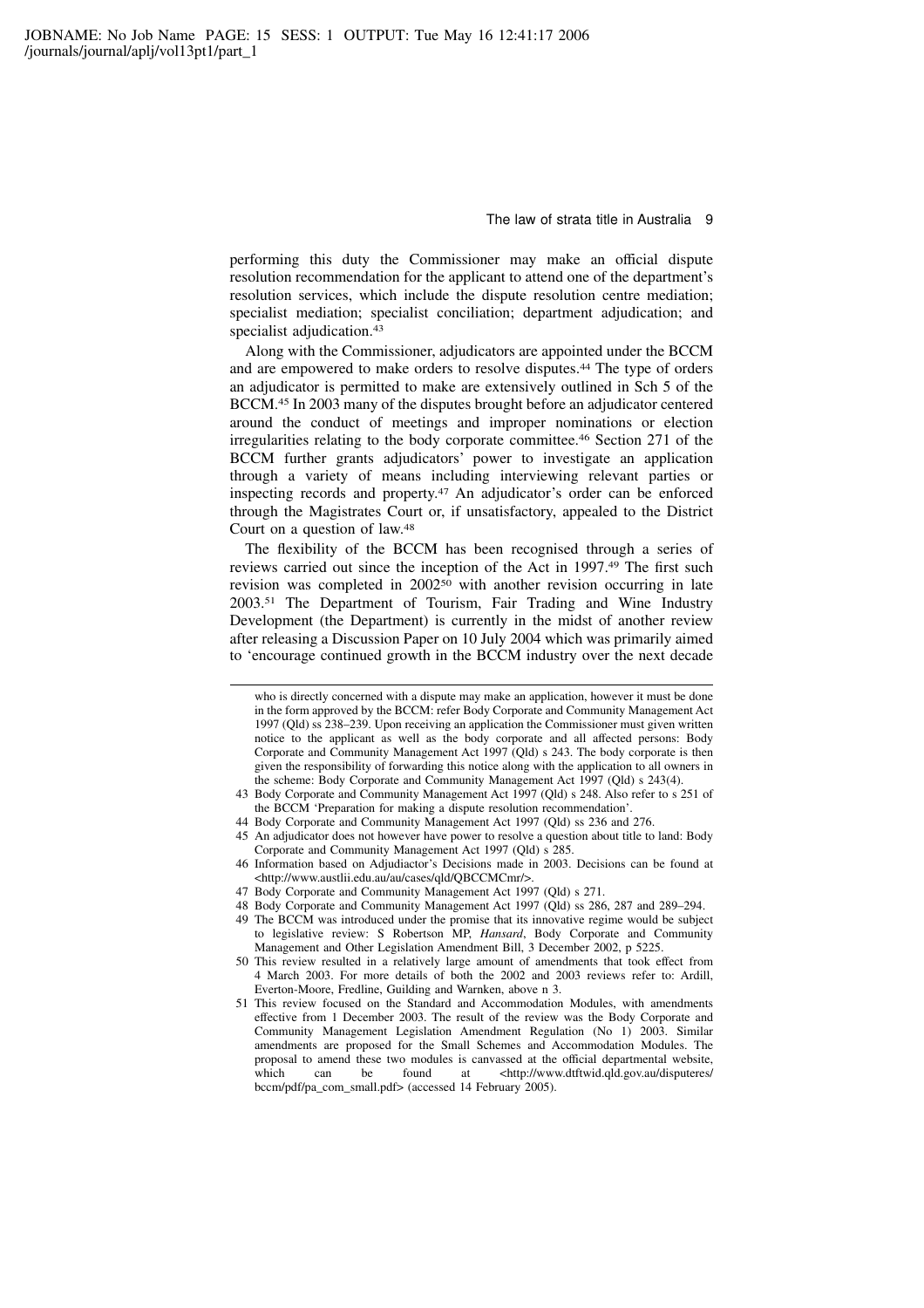through a forward looking policy agenda'.<sup>52</sup> In order to achieve this, the Discussion Paper calls for comment on a range of issues, including:

- The reader's experience with departmental and specialist adjudication, mediation and conciliation;
- How best to encourage negotiated settlements prior to accessing dispute resolution services;
- The adequacy of the compliance and enforcement provisions of the current legislative scheme;
- The problems associated with body corporate managers, restricted letting agents, and service contractors and the satisfactoriness of the current codes of conduct governing such persons;
- The interaction between the BCCM and the tourism industry; and
- How to address the problem of ageing buildings.

The Department received 177 submissions in response to the Discussion Paper, raising a wide range of issues.<sup>53</sup> At the time of writing, policy options and recommendations were being considered by Cabinet.

### New South Wales

In New South Wales, the law of strata or community title is divided between three legislative frameworks. Firstly, the initial subdivision and subsequent sale of land is administered by either the Strata Schemes (Freehold Development) Act 1973 (NSW) or the Strata Schemes (Leasehold Development) Act 1986 (NSW). These two Acts provide for alternative systems of subdivision. The distinguishing feature is that under the Strata Schemes (Leasehold Development) Act 1986 the original owner is able to retain a fee simple interest in the entire estate, with subsequent purchasers obtaining only a leasehold interest in their respective lot. Under s 39 of the Strata Schemes (Leasehold Development) Act 1986 a leasehold strata scheme may be converted into a freehold strata scheme following a special resolution to that effect. These statutes are also supplemented by the Strata Schemes (Freehold Development) Regulation 2002 (NSW) and the Strata Schemes (Leasehold Development) Regulation 2002 (NSW). Both sets of Regulations detail the procedural requirements that are to be followed when submitting a plan. For example, the Regulations clearly delineate what is to be included on a floor plan or a strata plan of subdivision and set out the procedural requirements for a staged development.<sup>54</sup> In addition, Sch 6 of both the Strata Schemes (Freehold Development) Regulation 2002 (NSW) and the Strata Schemes (Leasehold Development) Regulation 2002 (NSW) contain a directory of fees.

Secondly, management of schemes and the resolution of disputes are regulated by the Strata Schemes Management Act 1996 (NSW) and the Strata

<sup>52</sup> Department of Tourism, Fair Trading and Wine Industry Development, Body Corporate and Community Management: into the 21st Century, 2004, p 1.

<sup>53</sup> Email from David Reardon to Kimberly Everton-Moore, 22 February 2005.

<sup>54</sup> Strata Schemes (Freehold Development) Regulation 2002 (NSW) ss 8, 10 and 15–18. Also refer Schs 1 and 2. Strata Schemes (Leasehold Development) Regulation 2002 (NSW) ss 8, 10 and 15–18. Also refer Schs 1 and 2.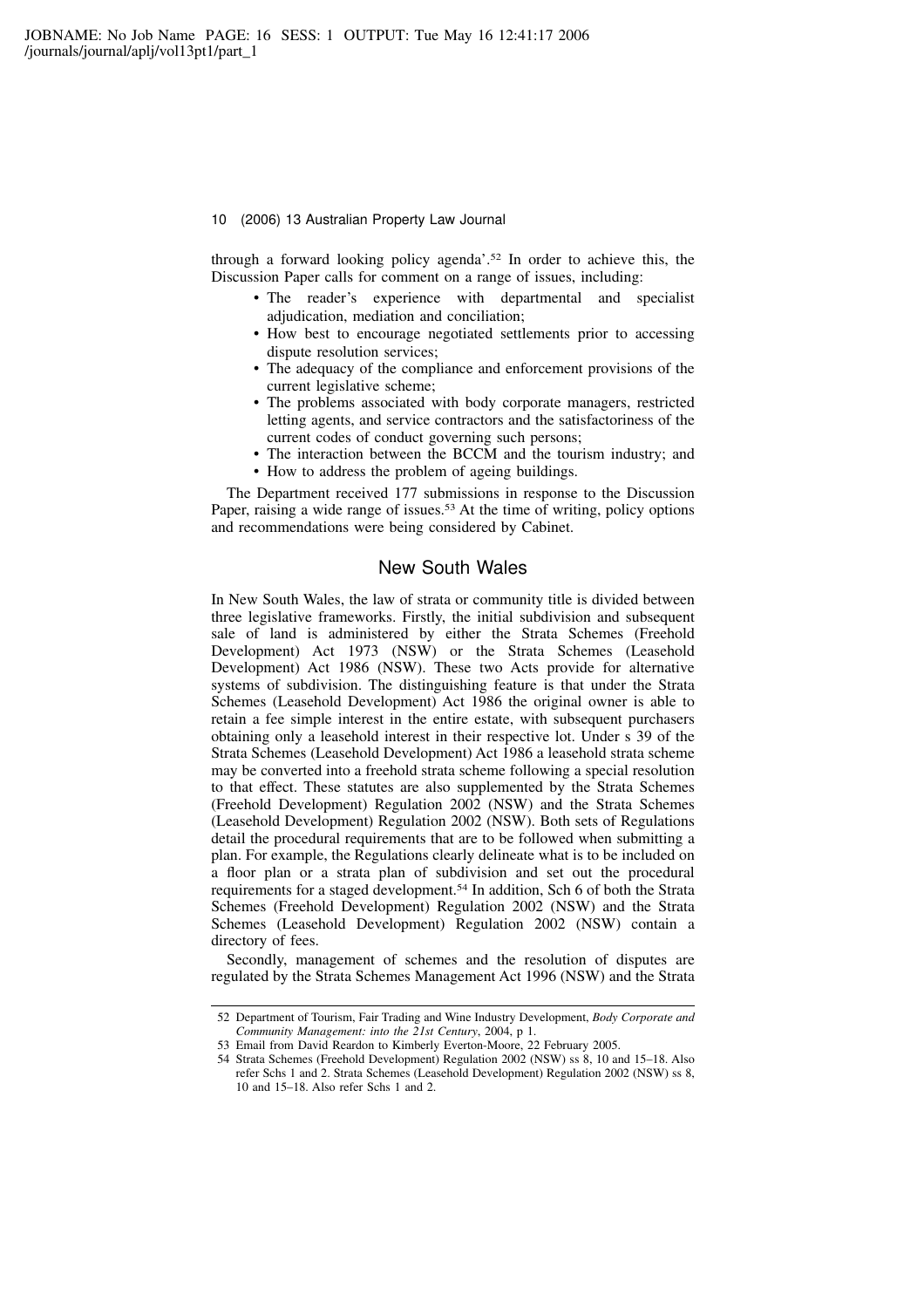Schemes Management Regulation 1997 (NSW).<sup>55</sup> The Strata Schemes Management Act 1996 (NSW) (the SSMA) was aimed at not only professionals, but also the many people who run their own buildings.<sup>56</sup> This design feature can be seen in the SSMA's use of plain language and its logical and sequential order. The Strata Schemes Management Regulation 1997 (NSW) (the SSMReg) acts as an addendum to the SSMA and contains information such as mandatory retention periods for scheme documents, details on the procedure for nomination and election of an executive committee and a schedule of fees payable to the Registrar.<sup>57</sup> The SSMReg also outlines the model by-laws, which are tailored for a particular type of scheme. Thus, Sch 1 of the SSMReg contains a separate set of by-laws for residential, retirement village, industrial, hotel/resort, commercial/retail and mixed use schemes.

Thirdly, the actions of strata or community managing agents and onsite residential property managers are controlled by the Property, Stock and Business Agents Act 2002 (NSW).

Strata law has a long history in New South Wales, however its current shape is largely the result of a major overhaul completed in 1997, which marked the introduction of the SSMA.<sup>58</sup> This Act was introduced to 'revolutionise the way strata schemes in New South Wales are administered'.<sup>59</sup> It aimed to do this by modernising and streamlining the existing strata laws, while achieving 'a balance between [owners] corporations<sup>60</sup> having freedom to manage without undue interference and individual residents having their rights maintained'.<sup>61</sup> Since its introduction, the SSMA has undergone a series of reviews, which have resulted in a wide range of reforms.<sup>62</sup> Further reviews are

62 For example, various refinements to the legislation were made following the National Competition Policy Review of the Strata Schemes Management Act 1996, carried out during 2001. The most recent reforms resulted in the Strata Schemes Management Amendment Act 2004 (NSW), which was assented to on 17 March 2004, however at the date of writing was not in force. The recent amendments aimed to build on previous reforms and cater for the more sophisticated issues faced by modern owners' corporations: J Hatzistergos MP, Hansard (NSW), 10 March 2004, p 6966. One of the most significant developments from the recent review was the introduction of s 75A, which requires the owners' corporation to prepare a 10-year plan for sinking funds.

<sup>55</sup> According to s 3, the objectives of the Strata Schemes Management Act 1996 (NSW) are: '(a) to provide for the management of strata schemes created under the Strata Schemes (Freehold Development) Act 1973 or the Strata Schemes (Leasehold Development) Act 1986, and (b) to provide for the resolution of disputes arising in connection with the management of strata schemes.'

<sup>56</sup> F Lo Po MP, *Hansard (NSW)*, 13 November 1996, p 5916. The SSMA is administered by the Department of Commerce, Office of Fair Trading. Refer to Commerce, Office of Fair Trading. Refer to <http://www.fairtrading.nsw.gov.au/> for more information.

<sup>57</sup> Strata Schemes Management Regulation 1997 (NSW) ss 5, 13–17 and 23.

<sup>58</sup> P Berry, 'Strata Schemes in New South Wales', Speech delivered at the 'Building Communities: An Insight into Governing Bodies Corporate' seminar, Melbourne, 5 April 2004. New South Wales strata legislation can be traced back to the Conveyancing (Strata Titles) Act 1961 (NSW), which was repealed and replaced by the Strata Titles Act 1973 (NSW). The Strata Titles Act 1973 (NSW) remained largely in force until the more recent introduction of the SSMA.

<sup>59</sup> Lo Po MP, above n 61, p 5923.

<sup>60</sup> The SSMA does not use an apostrophe after the word 'owners'.

<sup>61</sup> D Beamer, Hansard (NSW), 21 November 1996, p 6417.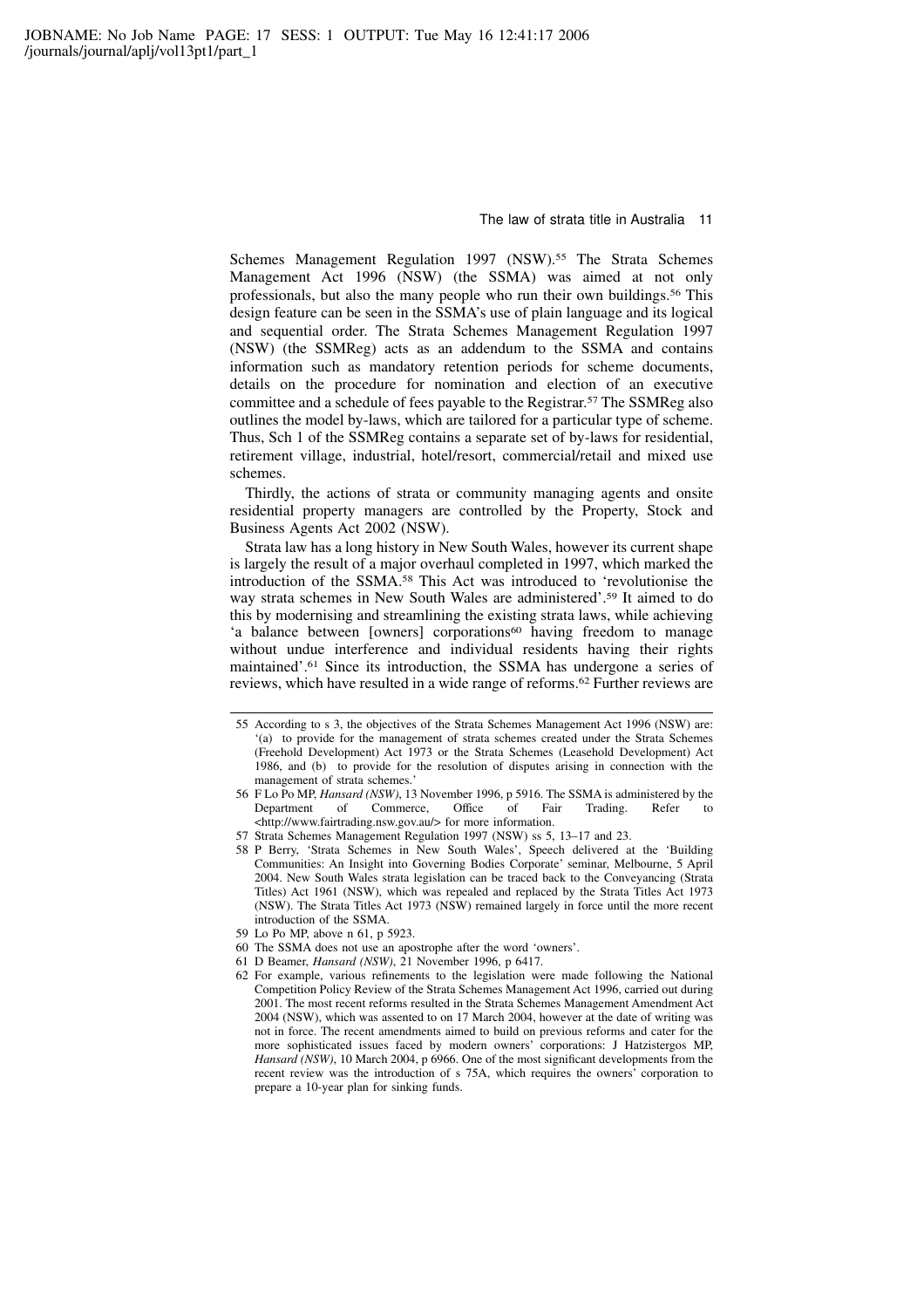planned, with the NSW Government releasing an additional discussion paper in late 2004 to assess the viability of the latest reforms and invite comment on pressing new topics.<sup>63</sup>

In its current form the SSMA limits the management power of an original owner (which is usually the developer). For instance, while the original owner is often responsible for nominating an appropriate set of by-laws for the scheme,<sup>64</sup> they are not allowed to make, amend or repeal a by-law in such a way that would advantage or disadvantage particular units.<sup>65</sup> In addition, if the original owner retains 50% or more of the unit entitlement their voting rights are curtailed, especially in relation to the election of an executive committee.<sup>66</sup> The result of such limitations is that the management of the scheme is principally vested in the owners' corporation.<sup>67</sup> Some of the owners' corporations key management functions include maintaining and repairing common property, managing the schemes finances, sourcing insurance for the scheme and keeping accounts and records.<sup>68</sup> The body corporate exercises its authority through the casting of votes at general meeting. Voting entitlements are shared between lot owners and those persons identified on the strata roll as having a priority vote.<sup>69</sup>

However, as in Queensland, the owners' corporation is permitted to appoint others to assist in the administration of the scheme. For instance, the owners' corporation may delegate its powers to the executive committee and/or a strata managing agent.<sup>70</sup> While it is compulsory for the owners' corporation to appoint an executive committee, they can reserve decisions on certain matters for the owners' corporation.<sup>71</sup> Nevertheless, decisions made by a properly appointed and duly constituted executive committee are taken to be decisions

<sup>63</sup> Refer J Hatzistergos MP, Hansard (NSW), 10 March 2004, p 6966. The discussion paper was released in August 2004 and identified a series of fresh issues including whether the new sinking fund provisions should extend to cover existing schemes and, if so, which schemes would fall within the ambit: NSW Government (2004) Strata Schemes in 2004 — the further issues, Discussion paper,  $\langle \text{http://www.fairtrading.nsw.gov.au/pdfs/} \rangle$ corporate/stratadiscussionpaper04.pdf> (accessed 14 February 2005).

<sup>64</sup> This is done when lodging the strata plan: Strata Schemes Management Act 1996 (NSW) s 41.

<sup>65</sup> Strata Schemes Management Act 1996 (NSW) s 50.

<sup>66</sup> If the original owner has half (or more) of the aggregate until entitlement and a motion is presented for the nomination of an executive committee their voting power is reduced to one vote for every three units owned: Strata Schemes Management Act 1996 (NSW) Sch 2 Pt 2 cl 17(2). If a poll is called for the election of an executive committee their unit entitlement is reduced to a third of the total entitlement: Strata Schemes Management Act 1996 (NSW) Sch 2 Pt 2 cl 17(4).

<sup>67</sup> Strata Schemes Management Act 1996 (NSW) s 8. Further functions are set out in Ch 3 Pt 6 of the SSMA.

<sup>68</sup> Strata Schemes Management Act 1996 (NSW) s 61.

<sup>69</sup> For example, a mortgagee may have a priority vote on a motion that relates to insurance, budgeting or fixing of a levy that will require expenditure above the prescribed amount, or any matter that requires a special or unanimous resolution: Strata Schemes Management Act 1996 (NSW) s  $7(1)(a)$ . Therefore, providing the mortgagee gives the owner notice of their intention to cast their priority, a vote by the lot owner on the same matter does not count. This can be contrasted to Tasmanian legislation which only affords a mortgagee the right to vote if their in possession of the lot under the mortgage: Strata Titles Act 1998 (Tas) s 74(3).

<sup>70</sup> Strata Schemes Management Act 1996 (NSW) s 9.

<sup>71</sup> Strata Schemes Management Act 1996 (NSW) ss 16 and 21.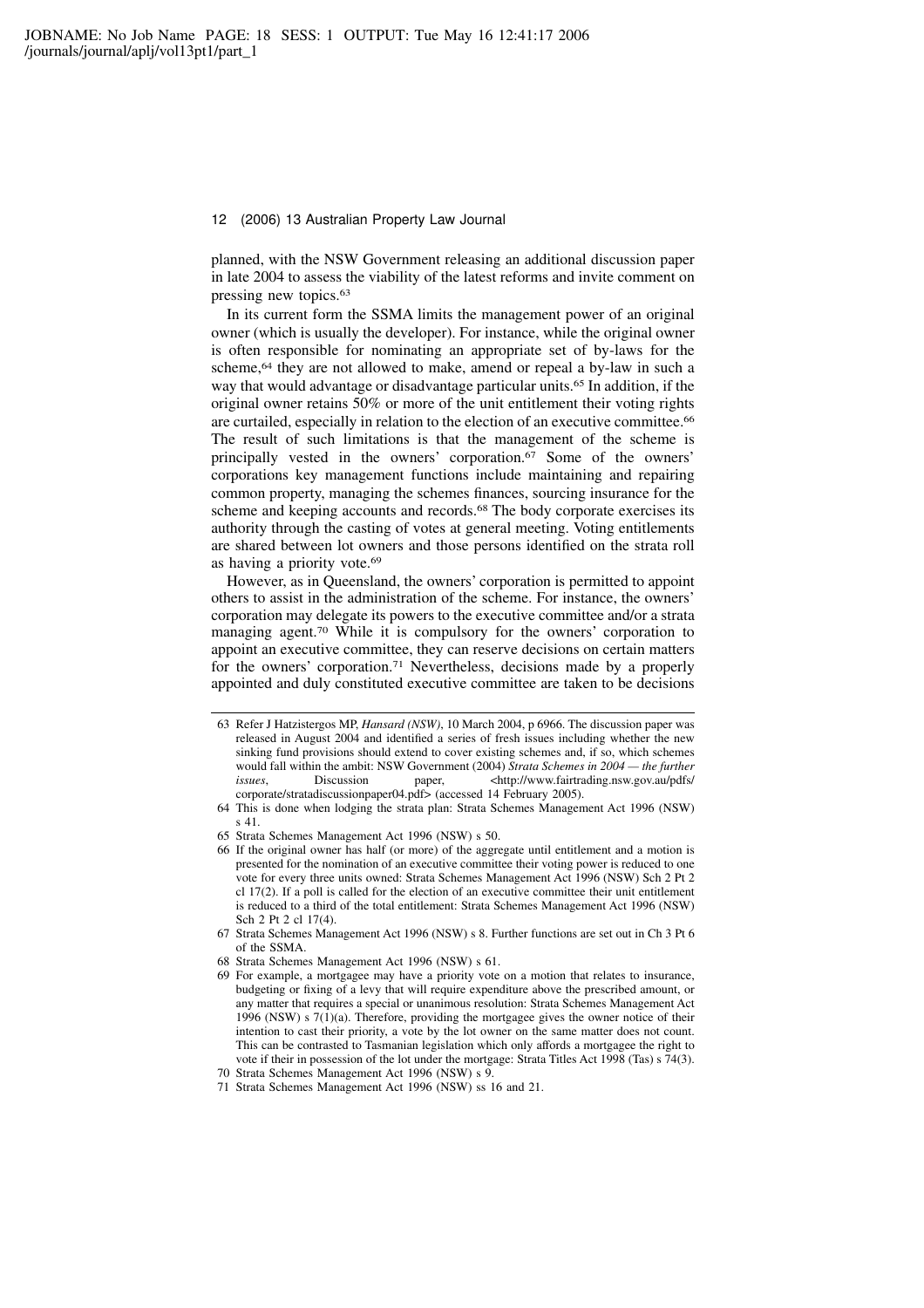of the owners' corporation.<sup>72</sup> Similarly, the owners' corporation may delegate its powers and functions and the powers of the executive committee to a strata managing agent.<sup>73</sup> The body corporate may further appoint a caretaker (who is often referred to as a 'building manager' and who may also be an on-site residential property manager) to fulfil the limited role of managing, controlling the use of and/or maintaining the common property.<sup>74</sup>

Two of the distinguishing features of the NSW system are its licensing requirements and dispute resolution process. Under the Property, Stock and Business Agents Act 2002 (NSW), community managing agents and residential property managers must be licensed<sup>75</sup> and carry a certificate of registration.<sup>76</sup> In addition, agents must adhere to a long list of both general and specific rules of conduct contained within the Property, Stock and Business Agents Regulation 2003 (NSW).<sup>77</sup> These rules emphasise the fiduciary nature of an agent's role in the scheme and involve such things as exercising reasonable care, skill and diligence; acting in the best interests of the scheme; and avoiding conflicts of interest.<sup>78</sup>

The NSW dispute resolution process has two distinctive features. Firstly, if an owner or occupier is in contravention of a specified by-law, s 45 of the SSMA empowers the owners' corporation to serve a notice on the offending party requiring them to comply with that by-law.<sup>79</sup> If the individual fails to comply with the notice it can then be enforced through the NSW Consumer, Trader and Tenancy Tribunal and the party in breach may face a pecuniary penalty.<sup>80</sup> Secondly, parties to a dispute are required to attempt mediation before making an application for adjudication.<sup>81</sup> This system has reportedly had success, with around 73% of those who attend mediation reaching an

<sup>72</sup> Strata Schemes Management Act 1996 (NSW) s 21. Refer to Sch 3 of the SSMA for provisions relating to the constitution of executive committee, appointment of office holders and meetings of executive committee.

<sup>73</sup> The owners' corporation cannot delegate those powers that are exclusively reserved for the owners' corporation: Strata Schemes Management Act 1996 (NSW) ss 28–29. However, the executive committee can otherwise exist in parallel with a strata managing agent: Strata Schemes Management Act 1996 (NSW) s 29.

<sup>74</sup> Strata Schemes Management Act 1996 (NSW) s 40A.

<sup>75</sup> Property, Stock and Business Agents Act 2002 (NSW) s 8. Exactly who must be licensed to perform duties on behalf of the owners' corporation has created some confusion. To combat this, s 29A of the Strata Schemes Management Amendment Act 2004 (NSW) lists a range of functions that may only be delegated to the executive committee or a licensed strata managing agent. Many of these functions centre around financial management and record keeping. This makes it clear that persons appointed to carry out basic maintenance tasks are not required to be licensed strata managing agents: J Hatzistergos MP, Hansard (NSW), 10 March 2004, p 6966.

<sup>76</sup> Property, Stock and Business Agents Act 2002 (NSW) s 10.

<sup>77</sup> All licensees are subject to 19 general rules outlined in Sch 1 of the Property, Stock and Business Agents Regulation 2003 (NSW). More specific rules for on-site residential property managers are contained within Sch 2 and rules specific to strata, community and residential managers are contained in Sch 6.

<sup>78</sup> Property, Stock and Business Agents Regulation 2003 (NSW) Sch 1.

<sup>79</sup> The Strata Title Act 1998 (Tas) makes similar provision for the enforcement of by-laws. Refer to discussion of Tasmanian legislation below.

<sup>80</sup> Strata Schemes Management Act 1996 (NSW) s 203.

<sup>81</sup> Strata Schemes Management Act 1996 (NSW) s 125.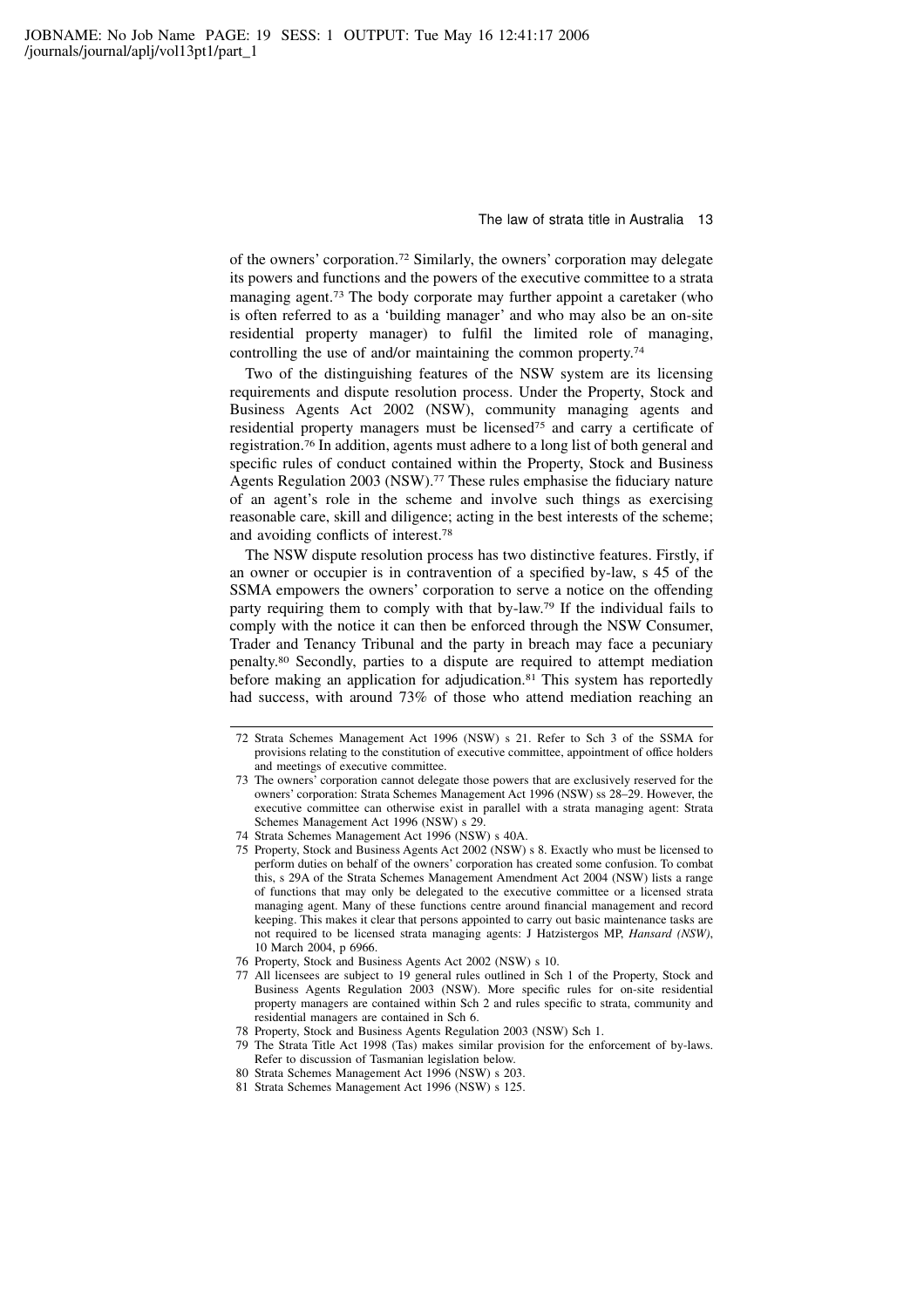acceptable outcome.<sup>82</sup> However, this figure does not take account of those who simply refuse to attend a mediation session.<sup>83</sup>

### Victoria

Body corporate law in Victoria is currently contained within the Subdivision Act 1988 (Vic) (Subdivision Act) and the Subdivision (Body Corporate) Regulations 2001 (Vic) (Subdivision Regulations).<sup>84</sup> The Subdivision Act expressly aims to set out procedures for the subdivision and consolidation of land and buildings, regulate the management of common property,<sup>85</sup> and govern the operation of bodies corporate.<sup>86</sup> However, the large majority of provisions relating to the functions, powers, duties and general operation of bodies corporate are contained within the Subdivision Regulations.<sup>87</sup> Consequently, the major focus of the Subdivision Act is regulating the certification and registration of plans and the preliminary establishment of bodies corporate.

Pursuant to s 27 of the Subdivision Act any plan of subdivision in Victoria may provide for the creation of one or more bodies corporate.<sup>88</sup> However, if the plan includes common property, the establishment of a body corporate is mandatory.<sup>89</sup> A body corporate is deemed to be incorporated upon registration of a plan, with all lot owners consequently becoming the first members of the body corporate.<sup>90</sup> The major functions of the body corporate are to repair and maintain the scheme's property, manage and administer the common property, insure the scheme, and make certain that the Subdivision Regulations and the rules of the body corporate are complied with.<sup>91</sup> In order to carry out these functions the body corporate is given a wide range of powers, including

89 Subdivision Act 1988 (Vic) s 27(2). The plan must also specify the details of lot entitlement: Subdivision Act 1988 (Vic) s 27(3).

91 Subdivision (Body Corporate) Regulations 2001 (Vic) r 201. The body corporate must also keep proper books of account and prepare proper financial statements: Subdivision (Body Corporate) Regulations 2001 (Vic) r 203.

<sup>82</sup> P Berry, 'Strata Schemes in New South Wales', Speech delivered at the 'Building Communities: An Insight into Governing Bodies Corporate Conference, Melbourne, 5 April 2004.

<sup>83</sup> Ibid.

<sup>84</sup> The Subdivision Act applies to strata or cluster plans originally established under the repealed Strata Titles Act 1967 (Vic) and the Cluster Titles Act 1974 (Vic): Subdivision Act 1988 (Vic) Sch 2. The Subdivision Regulations are made under ss 28A, 29, 31 and 43 of the Subdivision Act: Subdivision (Body Corporate) Regulations 2001 (Vic) r 102.

<sup>85</sup> Section 28A of the Subdivision Act provides that the body corporate deal with common property in accordance with the requirements of the Subdivision Regulations. For specific examples of the way the body corporate must deal with common property refer to rr 206, 207 and 218 of the Subdivision Regulations.

Subdivision Act 1988 (Vic) s 1.

<sup>87</sup> The objectives of the Subdivision Regulations are outline in s 101 and include: specifying the functions, powers and duties of bodies corporate; making further provision for the establishment and operation of bodies corporate; specifying the rights and duties of members of bodies corporate; providing for forms and procedures for the recording or giving of information required by the Subdivision Act; and making further provision for plans of strata and cluster subdivision.

<sup>88</sup> Subdivision Act 1988 (Vic) s 27(1). If multiple bodies corporate are created, it must be done in such a way that any single lot is not affected by more than one body corporate: Subdivision Act 1988 (Vic) s 27(2B).

<sup>90</sup> Subdivision Act 1988 (Vic) s 28.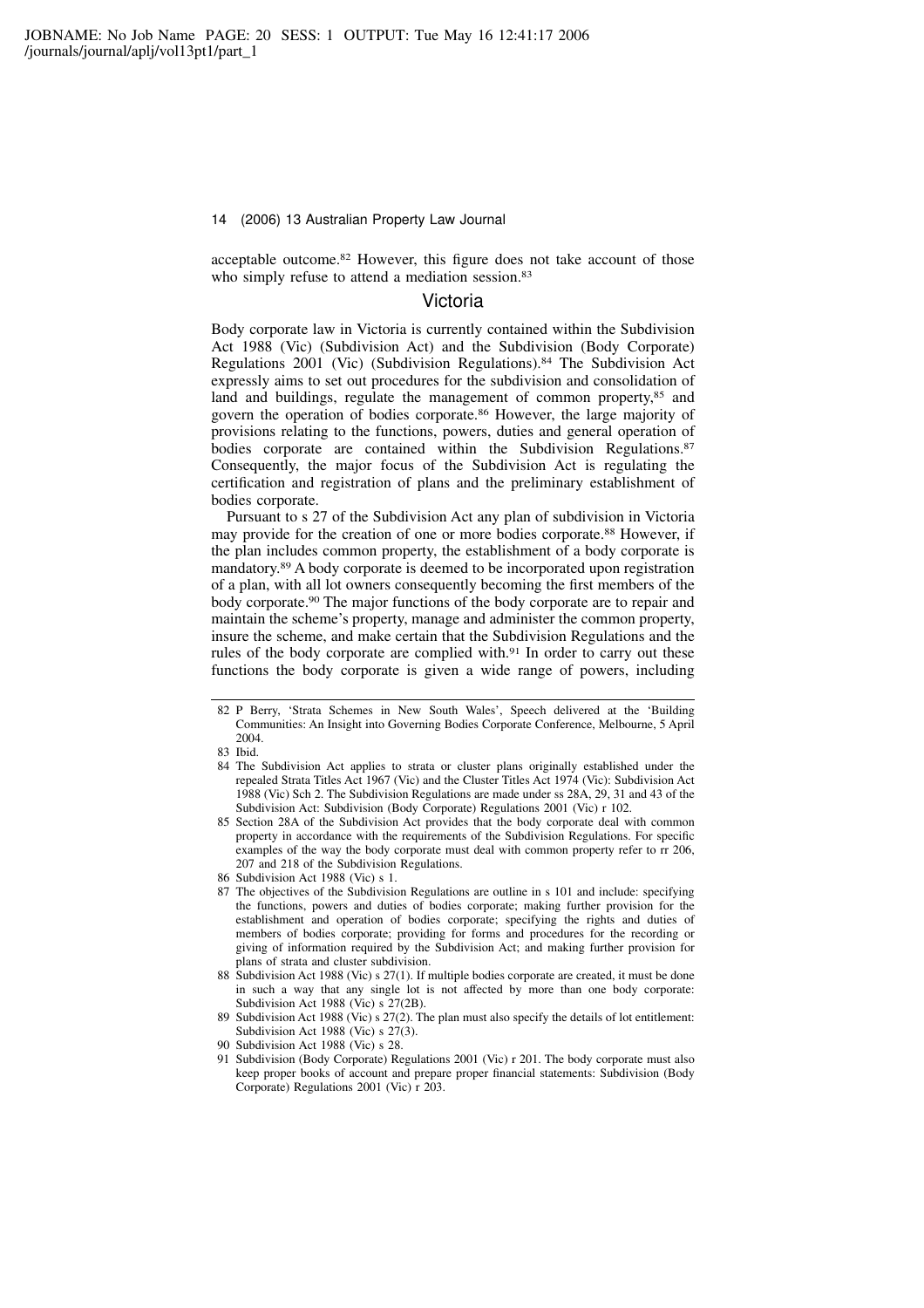setting and levying of fees, dealing with monies and accounts, and appointing or employing persons to assist in the performance of its functions.<sup>92</sup>

The body corporate may share responsibility for the administration of a scheme with a committee and/or a manager. A committee must be elected if the body corporate is constituted of 13 or more members — less than 13 members and a committee is optional.<sup>93</sup> In addition, a manager, who need not be a member of the body corporate, may be appointed pursuant to r 302 of the Subdivision Regulations. Although the Subdivision Regulations allows for the appointment of a committee and manager, it is silent as to their functions, rights or duties. Further, as the law currently stands in Victoria, managers are not subject to a licensing regime or a code of conduct. This means that lot owners are afforded very little consumer protection against unscrupulous managers.<sup>94</sup>

Under the current dispute resolution scheme, persons with a body corporate dispute may apply to the Magistrates' Court for a declaration or order determining the issue.<sup>95</sup> The court may make a number of different orders, including orders requiring the body corporate to perform or refrain from an act.<sup>96</sup> Applications may also be made to the Victorian Civil and Administrative Tribunal (VCAT) on a limited range of issues. For example, an application may be made for the VCAT to review a decision of a council to refuse the certification of a plan.<sup>97</sup> At a more general level, information or assistance in the resolution of a dispute can be obtained from Consumer Affairs Victoria, the Dispute Settlement Centre of Victoria or a community legal service.

The Department of Consumer Affairs has been conducting an extensive review of Victoria's body corporate law since 2003. The review is a response to the enormous growth of medium density housing in the Victorian region since the inception of the Subdivision Act in 1988 and aims to evaluate the effectiveness of the current legislative scheme.<sup>98</sup> The terms of the review initially focused on the dispute resolution provisions of the Subdivision Act and the collection of fees, however the breadth of the evaluation was quickly extended given the quantity and variety of responses to the first Issue Paper released on 21 October, 2003.<sup>99</sup> Of particular concern to stakeholders who responded was the complexity of the body corporate regulatory framework, the non-accountability of body corporate managers and committees, the lack

<sup>92</sup> Subdivision (Body Corporate) Regulations 2001 (Vic) r 202.

<sup>93</sup> Subdivision (Body Corporate) Regulations 2001 (Vic) r 305.

<sup>94</sup> It must be noted that r 304 of the Subdivision Regulations provides that a manager can be removed by resolution at an annual general meeting or special general meeting.

<sup>95</sup> Subdivision Act 1988 (Vic) s 38(1). If appropriate, the Magistrates' Court may refer the dispute to the County Court: Subdivision Act 1988 (Vic) s 38(2).

<sup>96</sup> Subdivision Act 1988 (Vic) s 38(3).

<sup>97</sup> Subdivision Act 1988 (Vic) s 40(1)(a). Refer generally to ss 40 and 41 of the Subdivision Act.

<sup>98</sup> D Cousins, 'Vision for Bodies Corporate', Speech delivered at the 'Building Communities: An Insight into Governing Bodies Corporate' seminar, Melbourne, 5 April 2004. Refer to the 'Future Directions Paper, Bodies Corporate' for the Terms of Reference of the review, at <http://www.consumer.vic.gov.au/CA256902000FE154/Lookup/CAV\_Publications\_Reports\_ and\_Guidelines/\$file/futuredirections\_bodies\_corporate.pdf>.

<sup>99</sup> Cousins, ibid. Consumer Affairs Victoria, 'Issues Paper, Bodies Corporate — Review of the effectiveness and efficiency of the Subdivision Act 1988 as it relates to the creation and operation of bodies corporate'.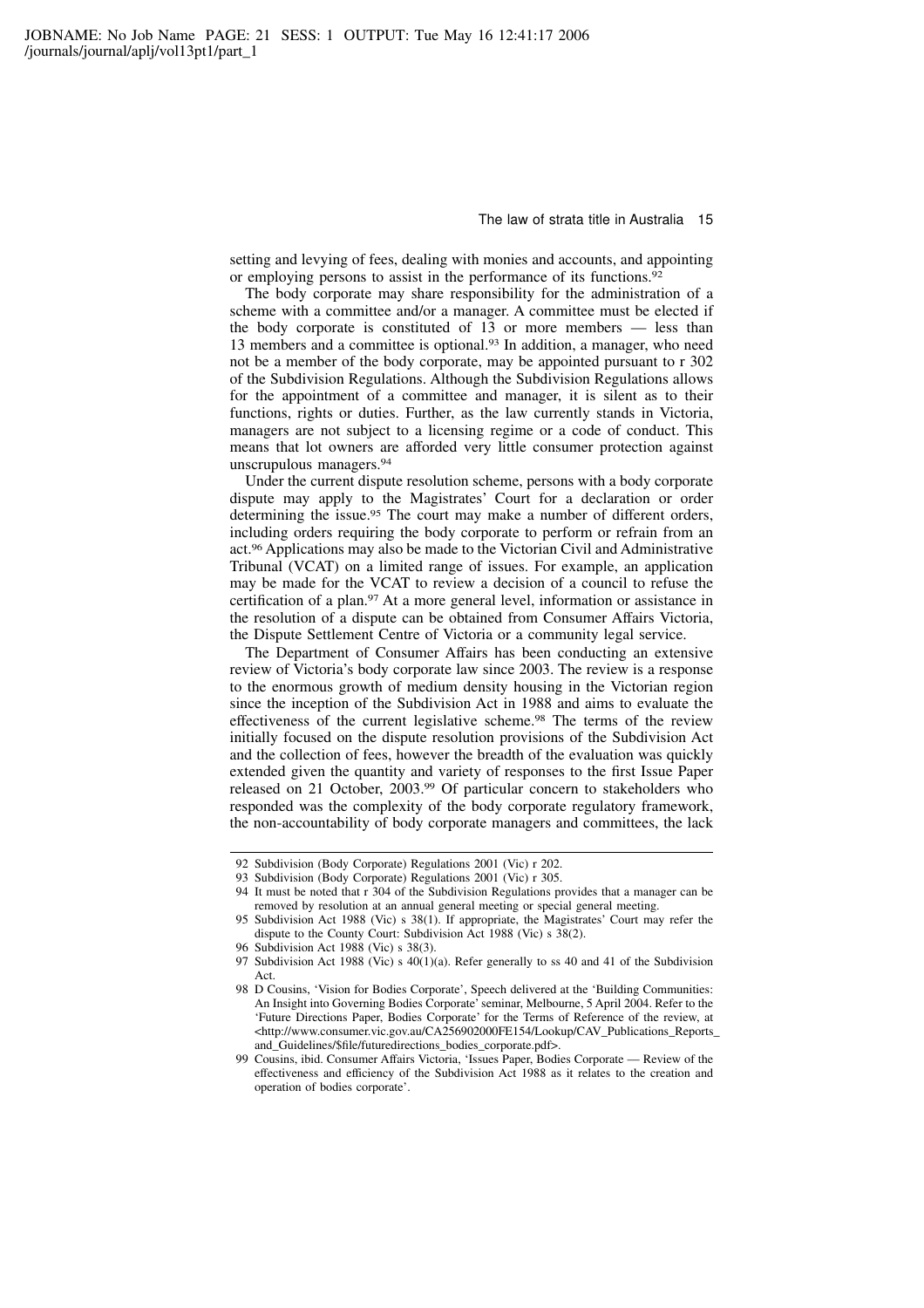of information available to lot owners concerning their rights and responsibilities, and the difficulty of gaining access to important body corporate documents.<sup>100</sup>

None the less, the minimisation of disputes, appropriate dispute resolution mechanisms and the prudent management of body corporate funds have remained the most pressing topics of the review.<sup>101</sup> Consumer Affairs Victoria released the Future Directions Paper, Bodies Corporate in March 2004 which outlined a number of proposals for a new prospective regulatory scheme. The proposals include such things as:

- Increasing the provision of information in an effort to inform consumers of their rights and obligations and thus reduce the scope for disputation;
- Introducing a four-tiered dispute resolution process, involving internal attempts at resolving the dispute, resolution with the assistance of an expert body corporate conciliator, establishment of a body corporate person or body to resolve day-to-day disputes, and the establishment of an expert court or tribunal to resolve more complex issues;
- Allowing, or perhaps requiring, bodies corporate to establish an administration fund (to cover recurrent expenses), a contingency fund (to cover extraordinary expenses), and a maintenance fund (to cover future maintenance of the property); and
- Requiring body corporate managers to be licensed or self regulated by the industry through the establishment and enforcement of certain standards of performance.

At the time of writing, this review was still underway with a final report yet to be produced.

### South Australia

Strata Title law in South Australia (SA) can be traced back to Pt 19b of the Real Property Act 1967 (SA), which remained in operation until replaced by the Strata Titles Act 1988 (SA) (STA (SA)).<sup>102</sup> The STA (SA) is divided into three main sections covering the division of land by strata plan, scheme management and dispute resolution. The STA (SA) is supplemented by the Strata Titles Regulations 2003 (SA) and the Strata Titles (Fees) Regulations 2001 (SA).<sup>103</sup> The Strata Titles Regulations 2003 (SA) operate to delineate several sections of the STA (SA) particularly in relation to the procedural requirements surrounding the calculation of unit entitlements, the operation of

<sup>100</sup> Cousins, above n 103.

<sup>101</sup> D Cousins, Hansard (Vic), 15 October 2003, p 829. Consumer Affairs Victoria, 'Future Directions Paper, Bodies Corporate', p 1.

<sup>102</sup> The Strata Titles Act 1988 (SA) is to be read in conjunction with the remainder of the Real Property Act 1886 (SA): Strata Titles Act 1988 (SA) s 4.

<sup>103</sup> The Strata Titles (Fees) Regulations 2001 (SA) specify the fees payable to the Registrar-General for a range of matters, including the lodging and examination of applications, the issuing of certificates of title, as well as the amending of unit entitlements, plans or articles.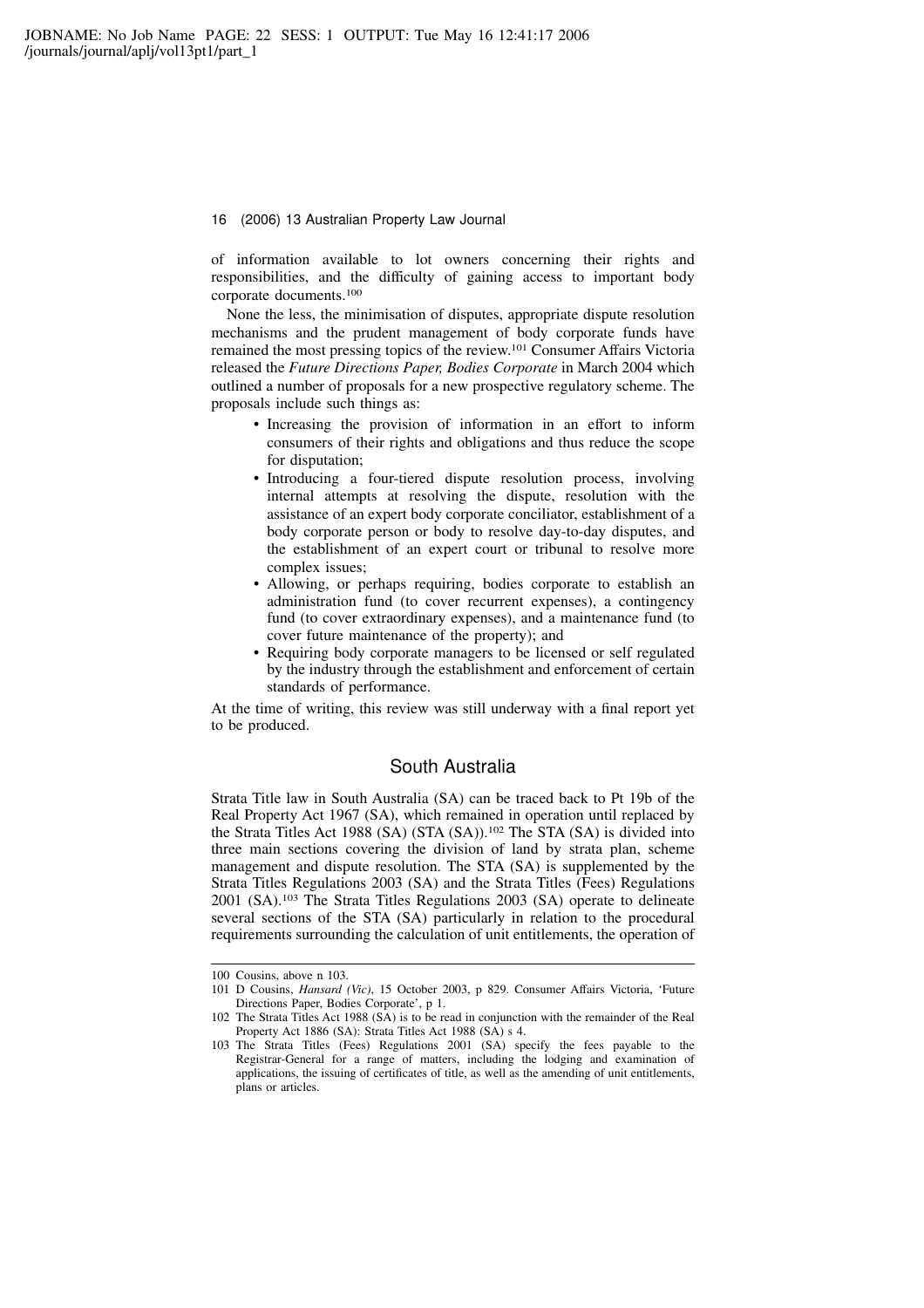the strata corporation, and the maintenance of the trust account by an agent.<sup>104</sup> Further, Sch One through to Sch Four of the Strata Titles Regulations 2003 (SA) contains the templates for certificates and notices which must be issued when lodging/amending a plan or amending the schemes articles.<sup>105</sup>

The STA (SA) also currently operates in conjunction with the Community Titles Act 1996 (SA) (CTA (SA)).<sup>106</sup> The SA Parliament introduced the concept of community titles in 1995 in an effort to 'fill a vacuum between conventional subdivision and strata subdivision'.<sup>107</sup> The CTA (SA) aimed to achieve this by extending the notion of strata title to include subdivision of vacant blocks of land, staged developments and mixed developments consisting of parks, resorts, rural cooperative developments, industrial developments, etc.<sup>108</sup> Initially the STA (SA) and the CTA (SA) were to be integrated into the one Act, however public opinion at the time of its introduction demanded that the Acts remain independent.<sup>109</sup> To overcome some of the difficulties in having two distinct yet similar Acts, no new applications have been accepted under the STA (SA) since 1 January 2002.<sup>110</sup> The CTA (SA) is accompanied by the Community Titles Regulations 1996 (SA), which provides more detail on the requirements relating to plans, administration of the scheme and agent's trust accounts.<sup>111</sup>

In a strata title scheme under the STA (SA) the chief management body is the strata corporation. The strata corporation's functions are outlined in s 25(1)

- 107 K Griffin A-G, Hansard (SA), 30 November 1995, p 683: 'It is the hope of the Government that this legislation will open up the possibility for a range of innovative projects, encourage diversity in development, attract the interest of developers and allow land owners to better utilise their assets'. ibid, p 685.
- 108 Griffin A-G, ibid, p 683. 'The greatest advantage of community titles over the strata title is that the ownership is of the land rather than of a space inside a building': ibid, p 684.

- 110 K Griffin A-G, Hansard (SA), 30 November 1995, p 684. At present there are more than six times as many bodies corporate operating under the STA (SA) then the CTA (SA), however this difference will reduce over time with all new applications being made under the CTA (SA): S Sody, 'SA Bodies Corporate', Speech delivered at the 'Building Communities: An Insight into Governing Bodies Corporate' seminar, Melbourne, 5 April 2004.
- 111 Similar to the Strata Titles Regulations 2003 (SA) Schs 1 and 2 of the Community Titles Regulations 1996 (SA) contains the templates for forms required under the CTA (SA) and the prescribed fees.

<sup>104</sup> For example, pursuant to s 6(1) of the STA (SA) a unit in a strata plan must be assigned a unit entitlement number that reflects the unit's value in proportion to the cumulative capital value of all units. In addition, s 6(3) of the STA (SA) dictates that the aggregate unit entitlement of the units in a scheme may be fixed by the regulations. Section 4 of the Strata Titles Regulations 2003 (SA) operates in conjunction with s 6(3) of the STA (SA) to set the aggregate unit entitlement of all units at 10,000.

<sup>105</sup> The schemes 'articles' are what would be called in other States the schemes 'by-laws'. The default articles are set out in Sch 3 of the STA (SA) however a scheme may, by special resolution, adopt a substitute set: Strata Titles Act 1988 (SA) s 19(2). The articles are binding on the corporation, unit holders and occupiers: Strata Titles Act 1988 (SA) s 20.

<sup>106</sup> The SA Government had originally intended to deposit the STA (SA) into the CTA (SA) leaving only one Act. However, community consultation revealed that those who were already subject to the STA (SA) preferred to remain subrogated from the new legislative framework: S Sody, 'SA Bodies Corporate', Speech delivered at the 'Building Communities: An Insight into Governing Bodies Corporate' seminar, Melbourne, 5 April 2004.

<sup>109</sup> Those operating under the STA (SA) expressed a preference for the Act to remain as it was: S Sody, 'SA Bodies Corporate', Speech delivered at the 'Building Communities: An Insight into Governing Bodies Corporate' seminar, Melbourne, 5 April 2004.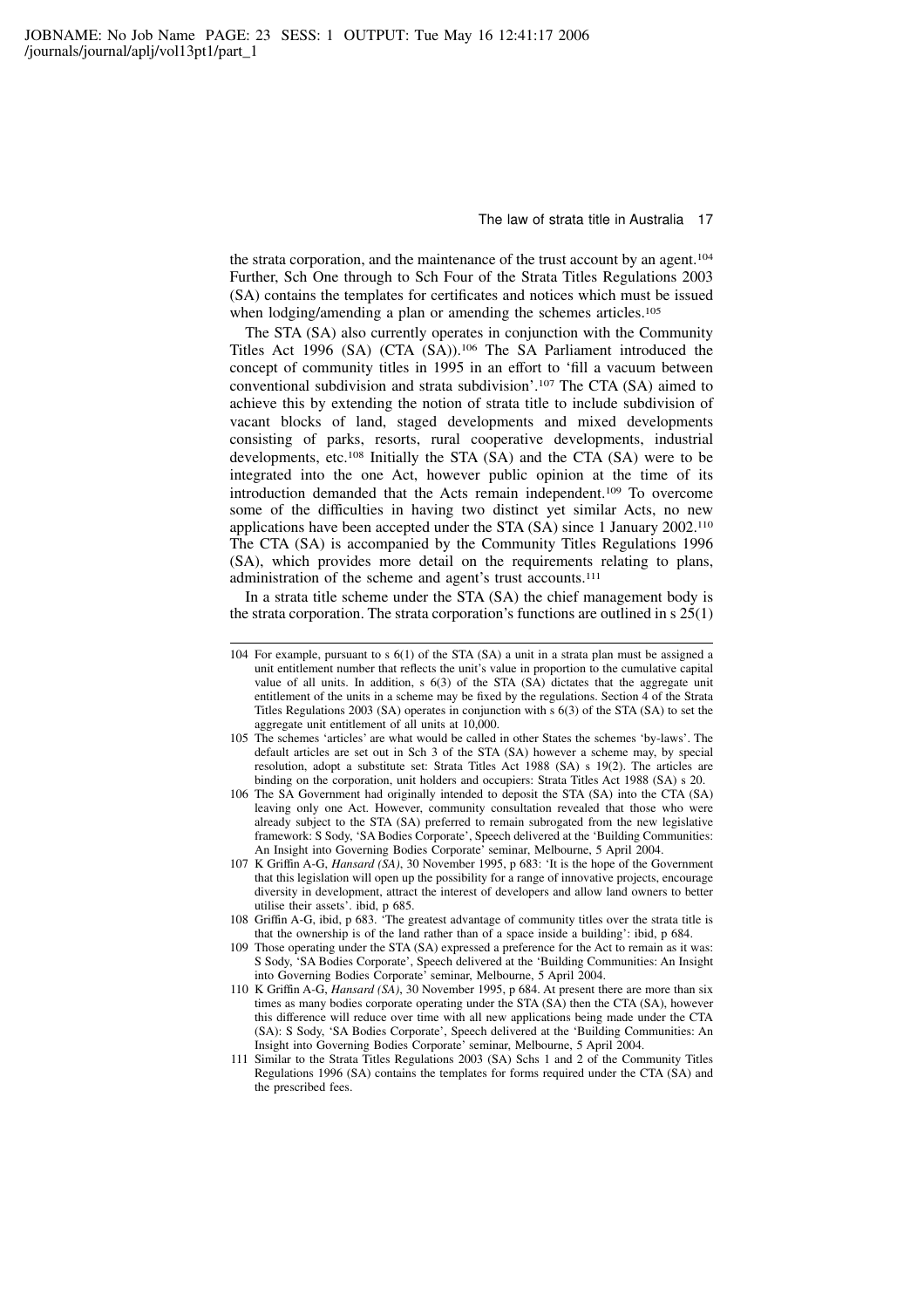of the STA (SA) and include administering and maintaining the scheme's property and enforcing the corporation's articles. The general powers of the strata corporation are more extensively outlined in ss 26 and 27 of the STA (SA) and largely reflect the powers afforded to a natural person, with the caveat that these powers be exercised for the purpose of the corporation or for the benefit of the strata community.<sup>112</sup> The strata corporation is also endowed with special powers to maintain the integrity of the strata scheme. In particular, the strata corporation has the power to enforce a unit owner's duties of maintenance and repairs by issuing the owner with a notice and, if necessary, entering the property to carry out the repairs.<sup>113</sup> The strata corporation also has a duty to insure the scheme's buildings and insure against possible tortious liability.<sup>114</sup> Under s 35 of the STA (SA) the strata corporation is entitled to appoint a management committee to carry out most of its duties, functions and powers.<sup>115</sup> The strata corporation is also permitted to appoint or engage a 'person to assist its management committee in the performance of the committee's functions'.<sup>116</sup> The STA (SA) does not offer any further prescription or regulation on the person(s) engaged to perform this function.

One of the major differences between the STA (SA) and the CTA (SA) centres on the development and management of the scheme. In comparison to strata title schemes, management in a community title scheme under the CTA (SA) can often be complicated and is regularly organised through a multi-tiered structure. Layered management arrangements are required to accommodate the multiple division of land provided for in the CTA (SA). That is, pursuant to s 7 of the CTA (SA) one parcel of land may be divided into primary, secondary and tertiary lots. A primary community plan consists of two or more community lots and common property, which can be further divided by a secondary plan into secondary lots.<sup>117</sup> Similarly, a secondary lot can be divided into two or more tertiary lots by a tertiary plan of subdivision.<sup>118</sup>

The decision as to which development and management structure is best suited to the schemes is vested in the developer.<sup>119</sup> While most schemes will

- 117 Community Titles Act 1996 (SA) s 7.
- 118 Community Titles Act 1996 (SA) s 7(3). South Australia's multi-tiered schemes are similar to basic, principle and subsidiary schemes provided for in the Body Corporate and Community Management Act 1997 (Qld). Refer to Sch 1 of the Body Corporate and Community Management Act 1997 (Qld) for an illustration of the types of schemes available in Queensland.

<sup>112</sup> The powers of the strata corporation include dealing with real and personal property, borrowing money, maintaining accounts, investing money, entering contracts and raising funds: Strata Titles Act 1988 (SA) ss 26 and 27.

<sup>113</sup> Strata Titles Act 1988 (SA) s 28.

<sup>114</sup> Strata Titles Act 1988 (SA) ss 30 and 31. The strata corporation also has duties in relation to record keeping and maintenance, which include such things as keeping records of its meetings, keep accounting records and preparing statements of accounts: Strata Titles Act 1988 (SA) s 40.

<sup>115</sup> If the scheme includes non-residential units, the management committee may consist of people who are not unit owners: Strata Titles Act 1988 (SA) s 35(1a). The management committee must keep minutes of its proceedings and ensure that proper accounting records are kept: Strata Titles Act 1988 (SA) s 35(8).

<sup>116</sup> Strata Titles Act 1988 (SA) s 35(10).

<sup>119</sup> This decision is expressed in the 'scheme description' lodged with the Lands Titles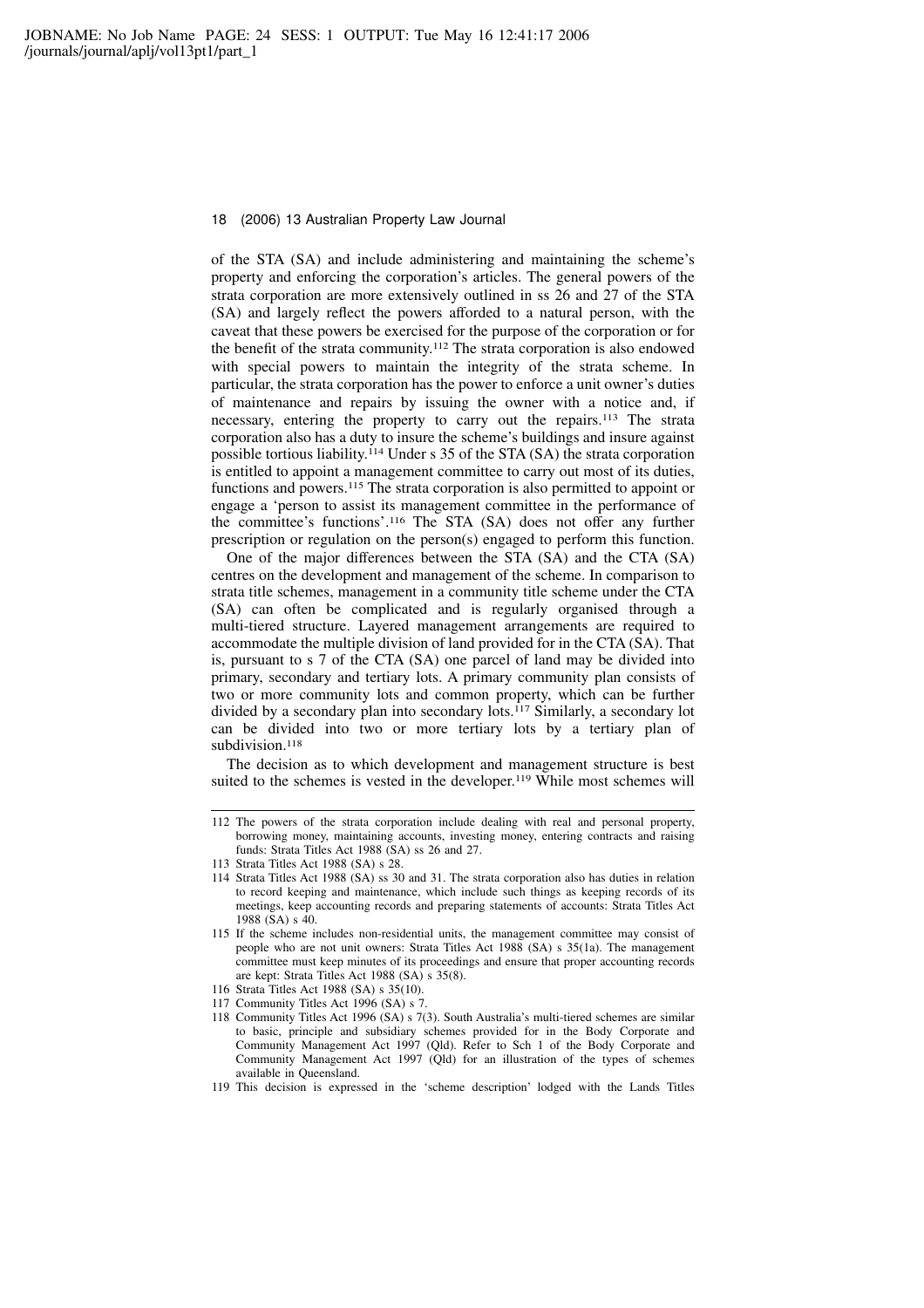not go beyond primary subdivision, a three-tiered division of land and management is often appropriate for large resorts or a mixed use development. The level of subdivision carried out on the scheme is largely a development concern; however, consumers are affected to the extent that the position of an owner's lot in a scheme determines his or her voting entitlements. More specifically, the owner of a lot in a secondary or tertiary corporation is not necessarily entitled to a vote in a primary corporation matter.<sup>120</sup> This can often have significant implications, particularly in multi-use buildings consisting of both commercial and residential lots. For instance, under this system a developer can effectively partition residential interests into secondary or tertiary corporations with the result that the commercial interests vested in the primary corporation can never be outweighed by the residential interests.<sup>121</sup>

Upon registration of a community plan the community corporation comes into operation.<sup>122</sup> Similar to a strata corporation, a community corporation largely functions to administer, manage, maintain and control the common property and enforce the scheme's by-laws.<sup>123</sup> Under s 76 of the CTA (SA), a community corporation must, by ordinary resolution, appoint a presiding officer, treasurer and secretary.<sup>124</sup> The community corporation may also establish a management committee to carry out its functions and perform its duties.<sup>125</sup> The community corporation is also subject to a range of provisions governing the financial management of the scheme.<sup>126</sup> Analogous to the more recent financial obligations introduced in Queensland, a community corporation in SA must prepare and present a statement of expenditure at an annual general meeting, outlining the estimated recurrent and non-recurrent expenses the corporation may have to meet.<sup>127</sup> Community corporations are also required to establish both an administrative and sinking fund.<sup>128</sup>

The STA (SA) and the CTA (SA) contain somewhat parallel provisions concerning the resolution of disputes.<sup>129</sup> Both Acts provide that a corporation or owner of a lot may make an application to the Magistrates Court, or the District Court with leave, to resolve a dispute arising under the legislation or

- 126 Refer generally to Community Titles Act 1996 (SA) Pt 11.
- 127 Community Titles Act 1996 (SA) s 113.
- 128 Community Titles Act 1996 (SA) s 116.

Registration Office: Community Titles Act 1996 (SA) ss 11 and 30. The scheme description is similar to the Community Management Statement required in Queensland.

<sup>120</sup> Community Titles Act 1996 (SA) s 86. S Sody, 'SA Bodies Corporate', Speech delivered at the 'Building Communities: An Insight into Governing Bodies Corporate' seminar, Melbourne, 5 April 2004.

<sup>121</sup> Sody, ibid.

<sup>122</sup> Community Titles Act 1996 (SA) ss 10 and 71.

<sup>123</sup> Community Titles Act 1996 (SA) s 75. A community corporation also has power to maintain the integrity of the community scheme (refer Community Titles Act 1996 (SA) s 101) and is under a duty to insure the scheme (refer Community Titles Act 1996 (SA) ss 103–108). Part 5 of the CTA (SA) outlines what may be included in a community title scheme's by-laws and allows considerable breadth for the laws to be tailored to the individual scheme.

<sup>124</sup> If the community scheme is comprised of 10 lots or less all of these offices may be held by one person. If the scheme consists of 11 or more lots a maximum of two of these offices may be held by one person: Community Titles Act 1996 (SA) s 76(3).

<sup>125</sup> Community Titles Act 1996 (SA) ss 90 and 92.

<sup>129</sup> Refer generally: Strata Titles Act 1988 (SA) Pt 3A and Community Titles Act 1996 (SA) Pt 14.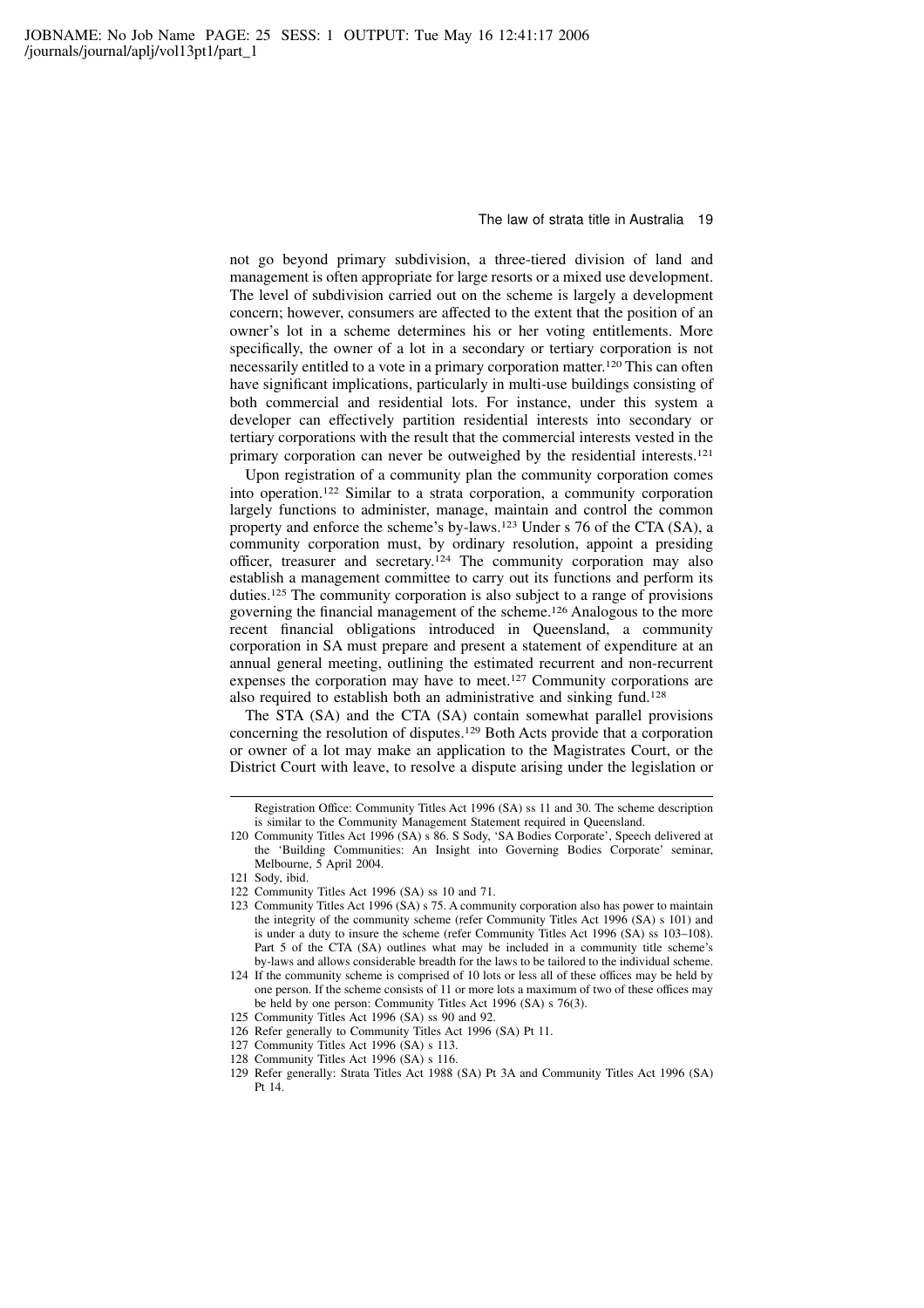the schemes by-laws.<sup>130</sup> The court's powers in relation to the application are outlined in the relevant Act and are guided by an obligation to act according to equity, good conscience and the substantial merits of the case.<sup>131</sup> The court's powers include such things as an authority to attempt to achieve settlement, or order that a party take a specified action or refrain from a specified action.<sup>132</sup>

### Western Australia

The history of strata titles legislation in Western Australia (WA) begins with the Strata Titles Act 1966 (WA), which was introduced to allow proprietors to obtain title to a specific part of a building, a possibility previously unavailable in Western Australia.<sup>133</sup> Following legislative review and a report by the Law Reform Commission of Western Australia identifying some major deficiencies in the existing legislation, the Strata Titles Act 1985 (WA) (STA (WA)) was introduced.<sup>134</sup> Since its inception the STA (WA) has been continually evaluated, with fairly extensive amendments effected throughout 1995 and 1996.<sup>135</sup>

The STA (WA) operates in conjunction with the Strata Titles (Resolution of Disputes) Regulations 1985 (WA) (Resolution of Disputes Regulations) and the Strata Titles General Regulations 1996 (WA) (General Regulations). The Resolution of Disputes Regulations outline the fees payable to the Commissioner of Consumer Affairs upon making an application for an order or an appeal, or making an inquiry to a Strata Titles Referee. As the title suggests the General Regulations are more extensive, containing detailed provisions on a range of issues such as planning, easements, common property, strata companies and management statements.

The STA (WA) accommodates for two types of schemes: strata schemes and survey-strata schemes.<sup>136</sup> The defining feature of the two types of schemes is the manner in which lot boundaries are determined. A strata scheme must contain a building and the boundaries of the lots must be defined by reference to that building.<sup>137</sup> In contrast, a strata-survey plan does not show any buildings (even if they are present) and lot boundaries are determined by a

<sup>130</sup> Strata Titles Act 1988 (SA) s 41A(1)–(3); and Community Titles Act 1996 (SA) s  $142(1)-(3)$ .

<sup>131</sup> Strata Titles Act 1988 (SA) s 41A(7) and (9); and Community Titles Act 1996 (SA) s 142(7) and (8).

<sup>132</sup> Strata Titles Act 1988 (SA) s 41A(9); and Community Titles Act 1996 (SA) s 142(8).

<sup>133</sup> Strata Titles Manual 2001, p 27.

<sup>134</sup> For a list of some of the deficits of the Strata Titles Act 1966 (WA) refer to Strata Titles Manual 2001, p 27. The STA (WA) is administered by the Department of Land Administration.

<sup>135</sup> R Comberger, 'Overview of Strata Titles in Western Australia', Speech delivered at the 'Building Communities: An Insight into Governing Bodies Corporate' seminar, Melbourne, 5 April 2004.

<sup>136</sup> Single tier strata schemes registered before 1 January 1998 can be converted to survey-strata schemes under Pt III Div 3 of the Strata Titles Act 1985 (WA).

<sup>137</sup> Strata Titles Act 1985 (WA) s 5. Contrary to previous legislation, the boundary of a lot may include space outside the building or the building structure.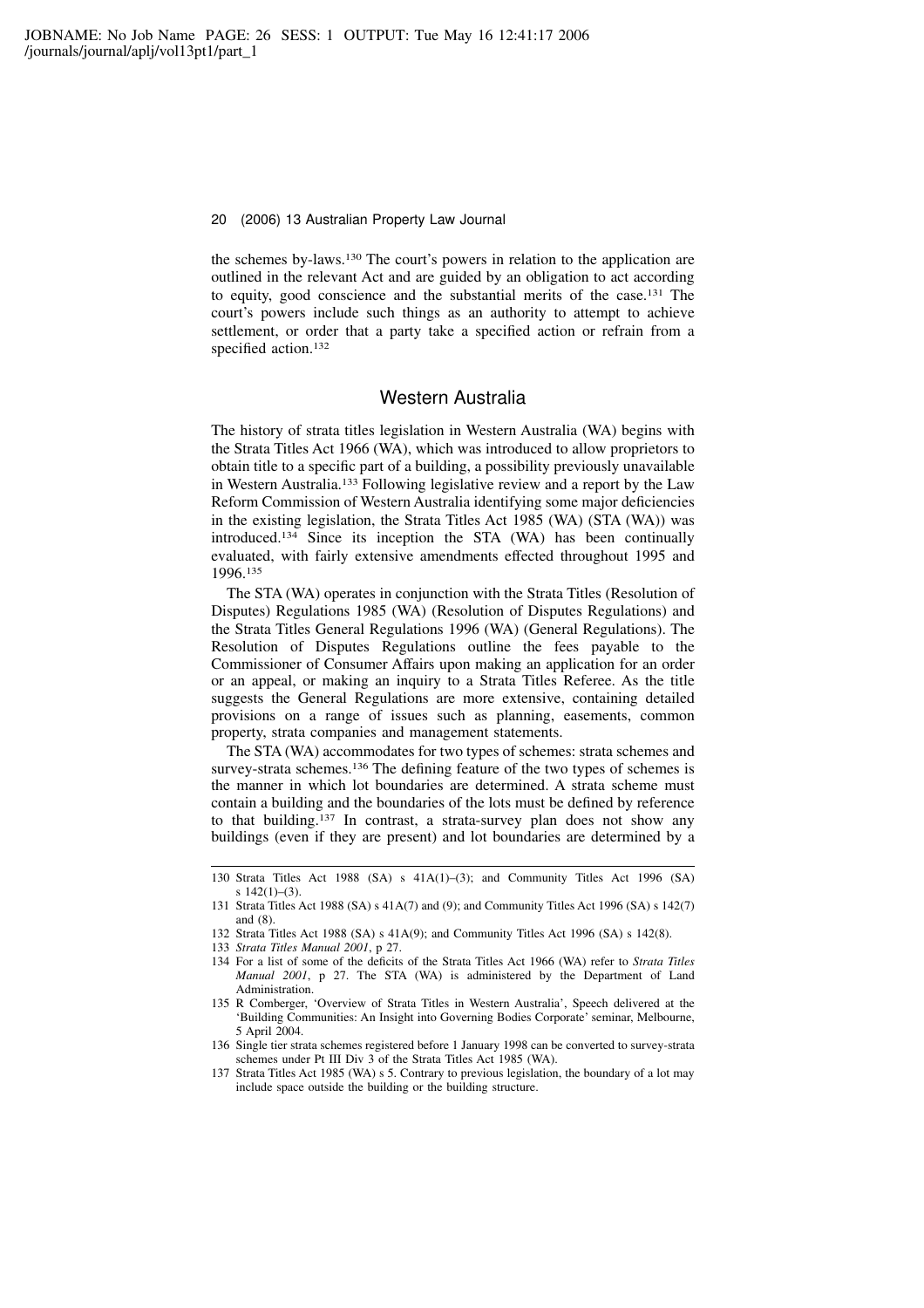licensed surveyor, much like a regular plan.<sup>138</sup> Contrary to the requirement in Queensland that a community title scheme contain common property, a strata-survey scheme does not have to include any lots of common property, although it may.<sup>139</sup> Apart from these obvious surveying differences, much of the STA (WA) applies equally to both strata schemes and survey-strata schemes.

As in other States, a strata company in Western Australia is established upon registration of a scheme's plan.<sup>140</sup> Section 35 of the STA (WA) prescribes the strata company's duties, including enforcing by-laws, managing the schemes property, recording minutes of meetings, keeping books of account, managing important scheme documentation and insuring the scheme.<sup>141</sup> The strata company is also required to establish a fund to cover administrative expenses and levy proprietors accordingly.<sup>142</sup> While it is not mandatory, the strata corporation is also entitled to establish 'a reserve fund for the purpose of accumulating funds to meet contingent expenses'.<sup>143</sup> In addition to imposing duties on the strata company, the STA (WA) also instills in it a range of powers.<sup>144</sup> For example, the strata company has the power to carry out work required by a public authority, local government or the scheme's by-laws and an associated power to enter the lot to perform this work.<sup>145</sup>

Pursuant to s 44 of the STA (WA) the functions of a strata company may be performed by the council of the strata company, which is governed by the legislation and the scheme's by-laws. The council largely assumes the role of the strata company; however, it is restricted in its power of expenditure to an amount fixed according to the number of lots in the scheme.<sup>146</sup> The strata company may further divide management of a scheme by engaging a professional strata manager to perform its functions. However, it must be noted that all the management provisions in the STA (WA) relate to the internal management of a scheme by the proprietors and not to external strata managers. Thus, ultimate responsibility for complying with the STA (WA)

<sup>138</sup> Department of Land Information, 'A Guide to Strata Titles in Western Australia', 2005, p 3. A copy of the guide can be found at <http://www.landonline.com.au/Practice ManualsList.asp?product\_group\_id=29>.

<sup>139</sup> Ibid, p 3.

<sup>140</sup> Strata Titles Act 1985 (WA) s 32. The original proprietor is required to convene and hold the strata schemes first annual general meeting within three months of registering the strata/survey-strata plan: Strata Titles Act 1988 (SA) s 49. Refer Strata Titles Act 1985 (WA) Pt IV Div 3 for the rules regarding the conduction of meetings.

<sup>141</sup> Strata Titles Act 1985 (WA) s 35. Refer Strata Titles Act 1985 (WA) Pt IV Div 4 for provisions relating to insurance. The strata company is under a further obligation to keep a roll detailing the plan number and the details of all proprietors, tenants and mortgagees: Strata Titles Act 1985 (WA) s 35A. Certain provision within ss 35 and 35A do not apply to schemes containing only two lots: refer Strata Titles Act 1985 (WA) s 36A.

<sup>142</sup> Strata Titles Act 1985 (WA) s 36(1). Section 36(1) does not apply to a scheme containing only two lots: Strata Titles Act 1985 (WA) s 36A.

<sup>143</sup> Strata Titles Act 1985 (WA) s 36(2). The WA Government is currently considering whether to establish compulsory reserve funds following a recommendation to that effect by the Economics and Industry Standing Committee, Inquiry into the Western Australian Strata Management Industry.

<sup>144</sup> Refer Strata Titles Act 1985 (WA) ss 37–39A.

<sup>145</sup> Strata Titles Act 1985 (WA) ss 38 and 39.

<sup>146</sup> Strata Titles Act 1985 (WA) s 47.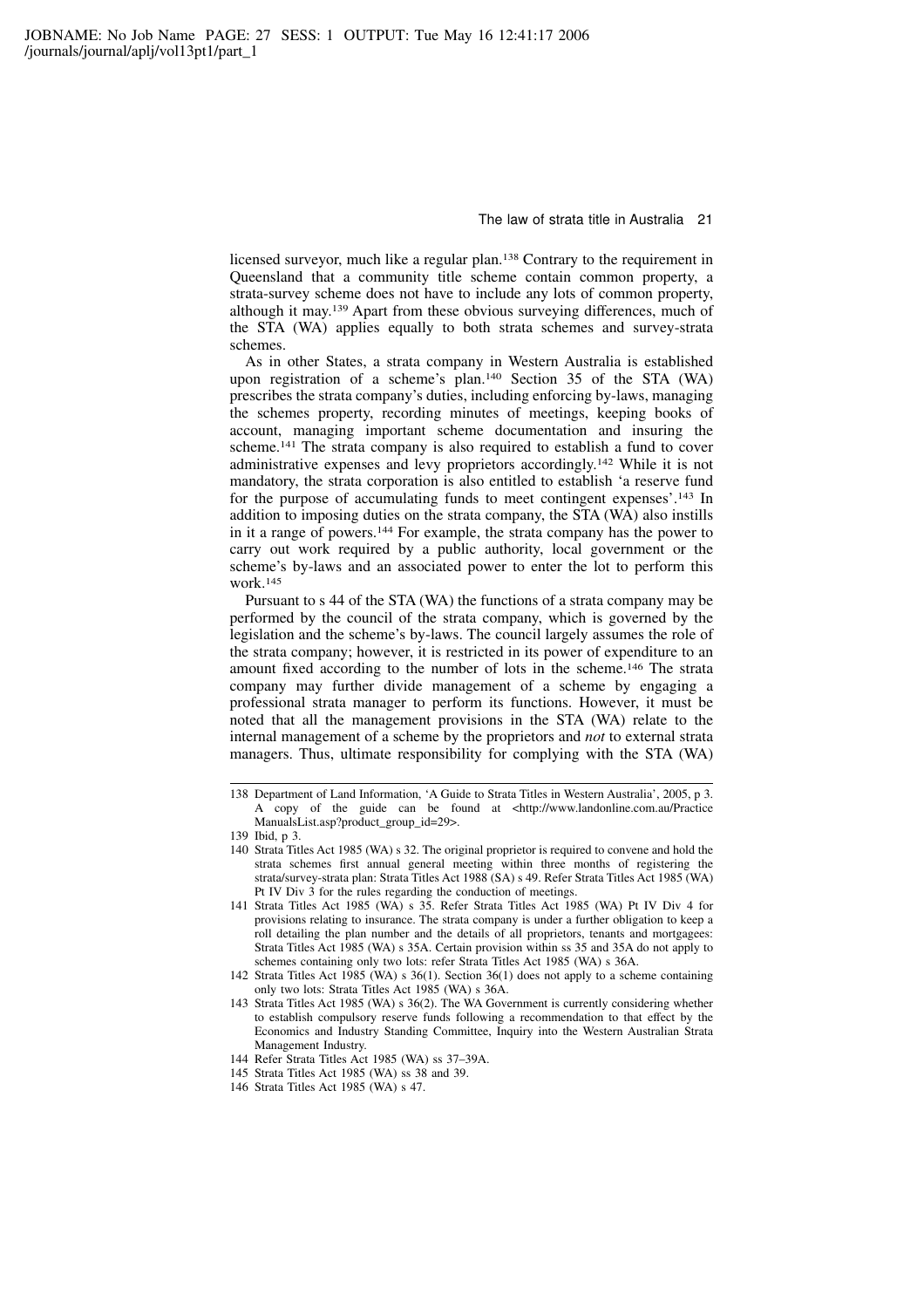rests with each individual owner, despite the engagement of a professional strata manager.<sup>147</sup> Significantly, s 39A of the STA (WA) provides relief for owners who find themselves encumbered by contracts instigated by the original developer and where the contract has been operative for five years or more.<sup>148</sup> Strata/survey-strata schemes are also governed through the by-laws contained in Schs 1 and 2 of the STA (WA).<sup>149</sup>

There are more than 120 strata managers in Western Australia, managing 4000–5000 schemes.<sup>150</sup> While some of these managers are licensed real estate agents, there is no requirement per se that strata managers be licensed or hold any specific qualifications.<sup>151</sup> The absence of licensing requirements was one of the major topics of concern in the Inquiry into the Western Australian Strata Management Industry performed by the Economics and Industry Standing Committee (the Committee) throughout 2002 and 2003. The Committee traversed a range of issues and identified significant risk factors for lot owners, the public and the industry as a whole.<sup>152</sup> The Committee's findings and recommendations were outlined in a Report released in 2003 and included such things as:<sup>153</sup>

- Finding 7 'The roles and responsibilities of strata managers are not defined, and strata managers are not licensed or regulated, under the Western Australian Strata Titles Act 1985';
- Finding 9 'There is a potential risk for the misuse and/or mismanagement of strata company funds in the absence of regulation of the handling, recording and protection of funds';
- Recommendation 12 'The Strata Titles Act 1985 includes a definition of a strata manager, and provide for the establishment of key minimum competencies of a strata manager';
- Recommendation 13 'Strata companies in Category 2 and Category 3 schemes be required to appoint a licensed strata manager';<sup>154</sup>

- 150 Economics and Industry Standing Committee, Inquiry into the Western Australian Strata Industry, 2003, p xix.
- 151 R Comberger, 'Overview of Strata Titles in Western Australia', Speech delivered at the 'Building Communities: An Insight into Governing Bodies Corporate' seminar, Melbourne, 5 April 2004.
- 152 For example, because strata managers are not regulated there is no requirement that they audit their records or maintain professional indemnity insurance, leaving lot owners with little recourse in the event of serious mismanagement: Economics and Industry Standing Committee, Inquiry into the Western Australian Strata Industry, Report No 4, in the thirty-sixth Parliament, 2003, p 50.
- 153 Refer generally to the Inquiry into the Western Australian Strata Industry, ibid.
- 154 The Committee also recommended the introduction of a classification system based on the

<sup>147</sup> Economics and Industry Standing Committee, Inquiry into the Western Australian Strata Management Industry, Proceedings of a Public Forum, 8 November 2002, p 8.

<sup>148</sup> To attract this power, the contract must relate to the provision of services to the strata company and either be entered into by a proprietor holding 50% or more of the lots or been deemed unfair to 25% or more of the proprietors by the State Administrative Tribunal.

<sup>149</sup> The strata company is granted legislative authority to make additional by-laws for matters concerning its corporate affairs, the common property and any matter specified in Sch 2A: Strata Titles Act 1985 (WA) s 42. By-laws created by the strata company may attract a penalty, which can be imposed by the State Administrative Tribunal: Strata Titles Act 1985 (WA) s 42A.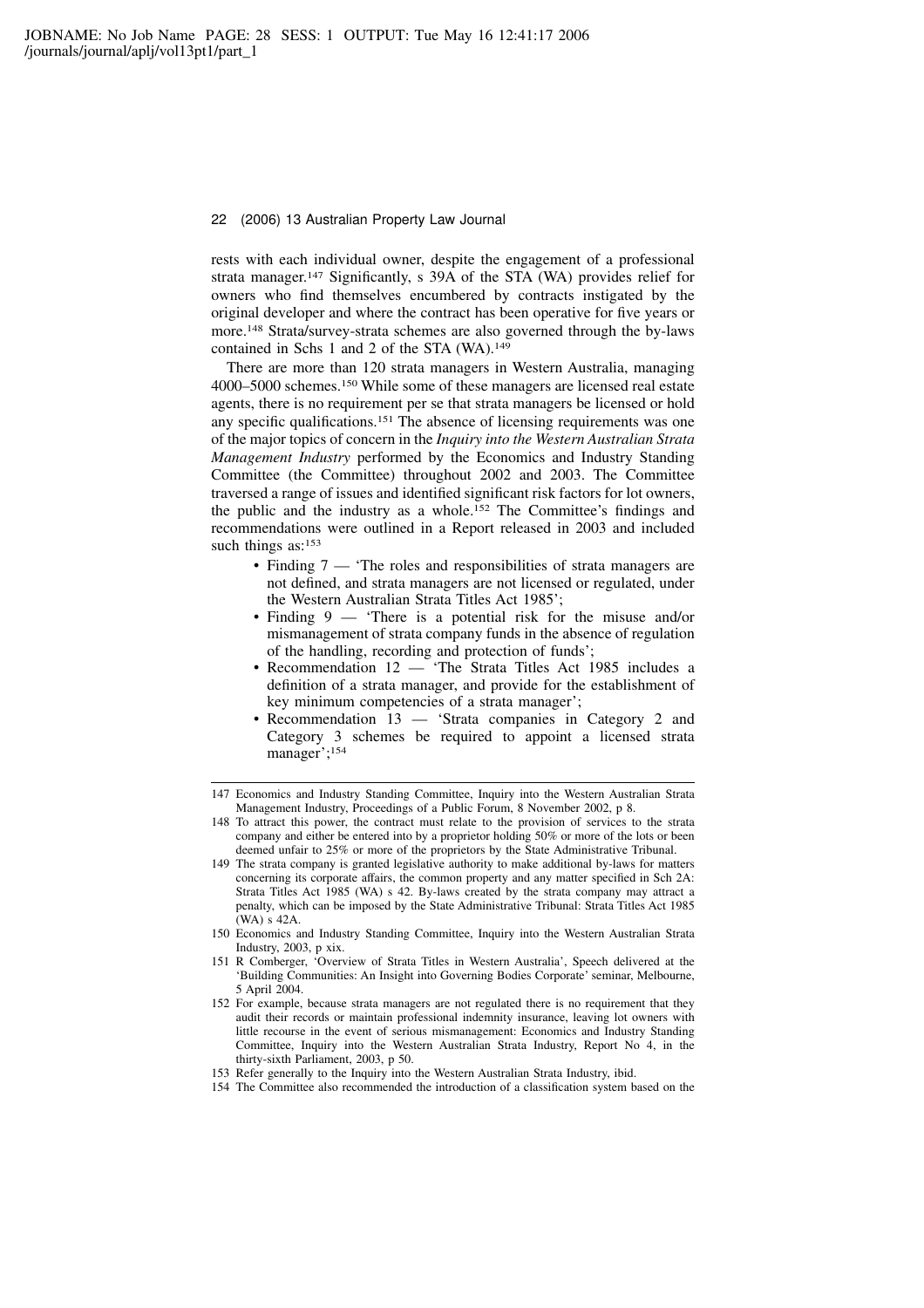• Recommendation 14 — 'The proposed licensing body, in conjunction with other regulatory agencies and industry peak organisations, develop a system of training and accreditation for strata managers'.

In response, the WA Government released a paper calling for further industry and public consultation before the implementation of any of the Committee's recommendations.<sup>155</sup> The government seemed particularly concerned with the potential financial and administrative burden associated with implementing a compulsory licensing scheme.<sup>156</sup>

Western Australia contains considerably more consumer protection provisions within its strata title legislation compared to other States. For instance, ss 69 and 69A require that every purchaser be given information concerning the vendor's details, the scheme's plan and by-laws and the unit entitlement of every lot within the scheme. If lots are being sold off the plan, the original proprietor has additional obligations. For example, the original proprietor must inform a purchaser of any contracts of service already entered into, as well as the particulars of any direct or indirect pecuniary interest that the vendor has in that agreement.<sup>157</sup> Failure by the vendor to provide such information gives the purchaser a legislative right to avoid the contract of sale.<sup>158</sup>

Strata title disputes in Western Australia are governed principally by Pt VI of the STA (WA), in connection with the State Administrative Tribunal Act 2004 (WA).<sup>159</sup> The State Administrative Tribunal (the SAA) is given extensive powers under the STA (WA) and is entitled to make a broad range of orders covering all aspects of scheme management.<sup>160</sup> However, the SAA does not have jurisdiction in cases where title to land is in question.<sup>161</sup> An order made by the SAA can be appealed to the Supreme Court on a question of law.<sup>162</sup>

### Tasmania

Tasmania has witnessed substantial developments in the law of strata titles in the past 10 years. The most significant change to occur has been the introduction of the Strata Titles Act 1998 (Tas) (the STA (Tas)), which replaced and updated the existing and somewhat archaic strata title

- 157 Strata Titles Act 1985 (WA) s 69B(2).
- 158 Strata Titles Act 1985 (WA) s 69D.
- 159 The State Administrative Tribunal Act 2004 (WA) was introduced to consolidate various administrative dispute resolution bodies into the one tribunal. Prior to its introduction strata title disputes were settled through the Office of Referee by specialist adjudicators.
- 160 Refer to Strata Titles Act 1985 (WA) Pt VI Div 3.
- 161 Strata Titles Act 1985 (WA) s 121.
- 162 State Administrative Tribunal Act 2004 (WA) s 105.

number of lots in the scheme. According to this system Category 2 encompasses schemes of six to 20 lots and all multi-storey schemes from two to 20 lots, while Category 3 includes all schemes of more than 20 lots.

<sup>155</sup> Response to the Recommendations of the Legislative Assembly's Economics and Industry Standing Committee Report on the Western Australian Strata Management Industry, 14 October 2003. The response can be found at <www.parliament.wa.gov.au/.../ 502EDADFC9B74B4748256D5100086FCE/\$file/Govt+Response\_tabled+report.pdf>.

<sup>156</sup> Ibid, p 8.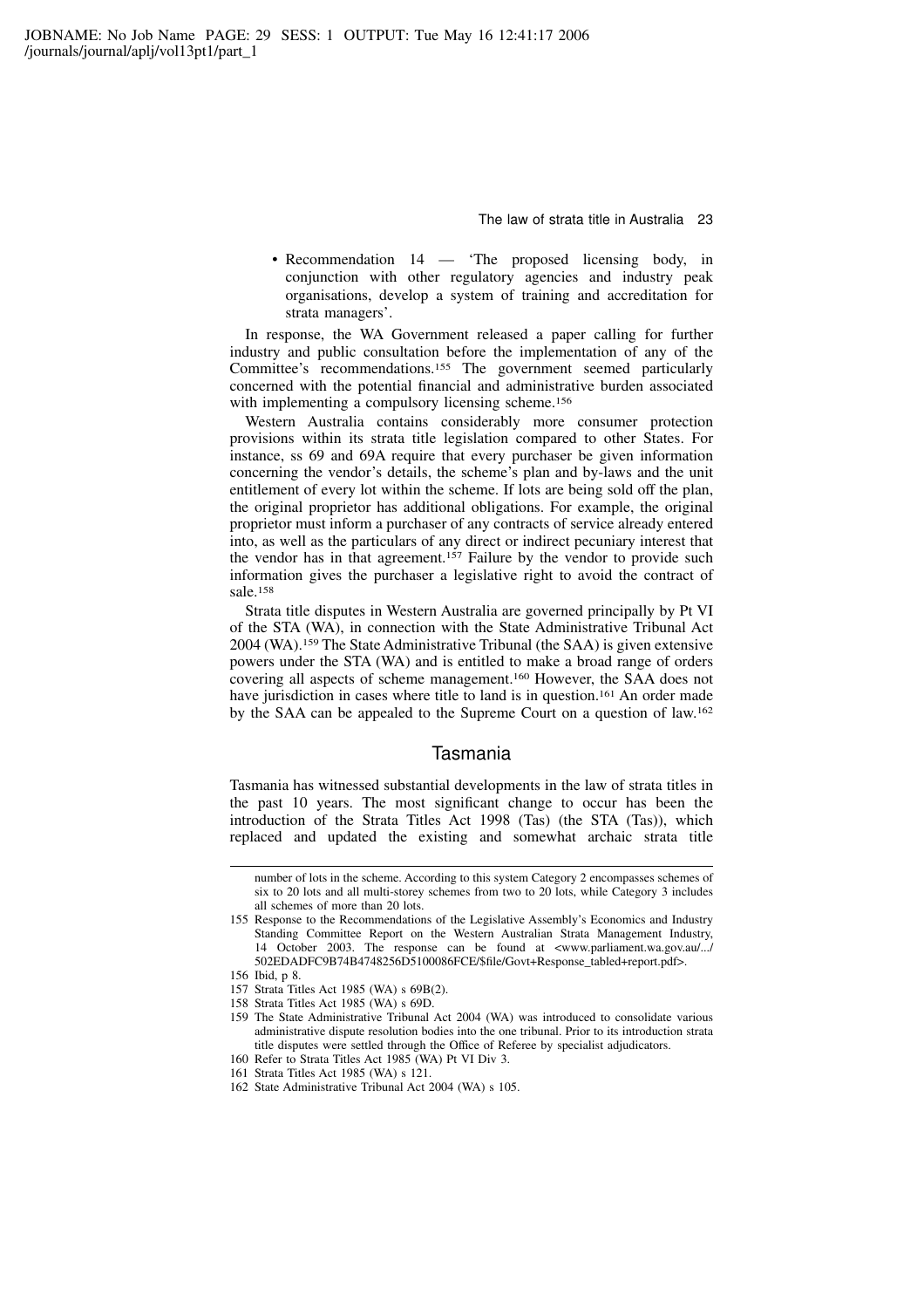legislation.<sup>163</sup> The STA (Tas) is the principal piece of legislation in Tasmania and is accompanied by the Strata Titles (Fees) Regulation 1998 (Tas) and the Strata Titles (Insurance) Regulations 1999 (Tas). The Strata Titles (Fees) Regulation 1998 (Tas) outlines a schedule of fees payable when lodging, amending, consolidating or cancelling a strata plan.<sup>164</sup> The Strata Titles (Insurance) Regulations 1999 (Tas) works in conjunction with s 101(1) of the STA (Tas) to set the minimum public risk insurance that the body corporate must maintain (currently set at \$5,000,000).<sup>165</sup>

The STA (Tas) was thought to be an innovative piece of legislation in comparison to its predecessor, with many of the more progressive provisions aimed at accommodating the increasingly elaborate strata schemes that exist in contemporary Tasmania.<sup>166</sup> For instance, under the STA (Tas) units may be assigned a special unit entitlement that operates to fix 'the proportionate contribution to be made by the owner of the lot to the body corporate'.<sup>167</sup> Therefore, an owner's financial liability for the maintenance of common property may be proportionally calculated to reflect their use of that property. For example, the owner of a first floor unit, whose only access is via the stairs, will not be required to contribute as much to the body corporate for the maintenance of an elevator to which only penthouse owners have access.

Three types of schemes exist in Tasmania: strata schemes, staged development schemes and community development schemes. A strata scheme is a generic development similar to those found in other States. It is defined under the STA (Tas) as a 'complex of lots and common property (together with the system of administration and management) created on the registration of a strata plan'.<sup>168</sup> The STA (Tas) further defines a staged development scheme

<sup>163</sup> The notion of strata titling was legislatively introduced in Tasmania during the 1960s and was contained within Pt XIA of the Conveyancing and Law of Property Act 1884 (Tas). This relatively small section provided a very basic and flexible legislative framework for the division, registration and maintenance of strata titles: P Hodgman Strata Titles Bill 1997 (No 132), Hansard, Second Reading, Thursday 11 December 1997, p 37. The Strata Titles Act is primarily administered by the Office of Recorder of Titles which operates within the Department of Primary Industries, Water and Environment, refer to <http://www.dpiwe.tas.gov.au/inter.nsf/Home/1?Open> for more information on the **Department** 

<sup>164</sup> Strata Titles (Fees) Regulation 1998 (Tas) Sch 1.

<sup>165</sup> Strata Titles (Insurance) Regulations 1999 (Tas) s 3.

<sup>166</sup> P Hodgman Strata Titles Bill 1997 (No 132), Hansard, Second Reading, Thursday 11 December 1997, p 38 and G Peterson, 'State Overview Tasmania', Speech delivered at the 'Building Communities: An Insight into Governing Bodies Corporate' seminar, Melbourne, 5 April 2004.

<sup>167</sup> Section 16 of the Strata Titles Act 1998 (Tas) dictates that each lot in a scheme be allocated a unit entitlement that is fixed on a fair and equitable basis. This unit entitlement may be general or special, with special unit entitlements operating to: fix the proportion of common property that a lot owner holds as a tenant in common with other lot owners (Strata Titles Act 1998 (Tas) ss 16(2)(b)(ii) and 10); fix the proportion of levies that are to be paid by a lot owner (Strata Titles Act 1998 (Tas) ss  $16(2)(b)(i)$  and 83); fix the proportion of voting rights a lot owner holds at a body corporate meeting (Strata Titles Act 1998 (Tas) ss  $16(2)(b)(iii)$  and 76); or fix the proportion of income that must be paid by a lot owner into the schemes administrative fund (Strata Titles Act 1998 (Tas) ss  $16(2)(b)(iv)$  and 82). Also refer to s 17 for how to change unit entitlements.

<sup>168</sup> Strata Titles Act 1998 (Tas) s 3. Also refer to Pt 2 of the Strata Titles Act, dealing exclusively with strata schemes.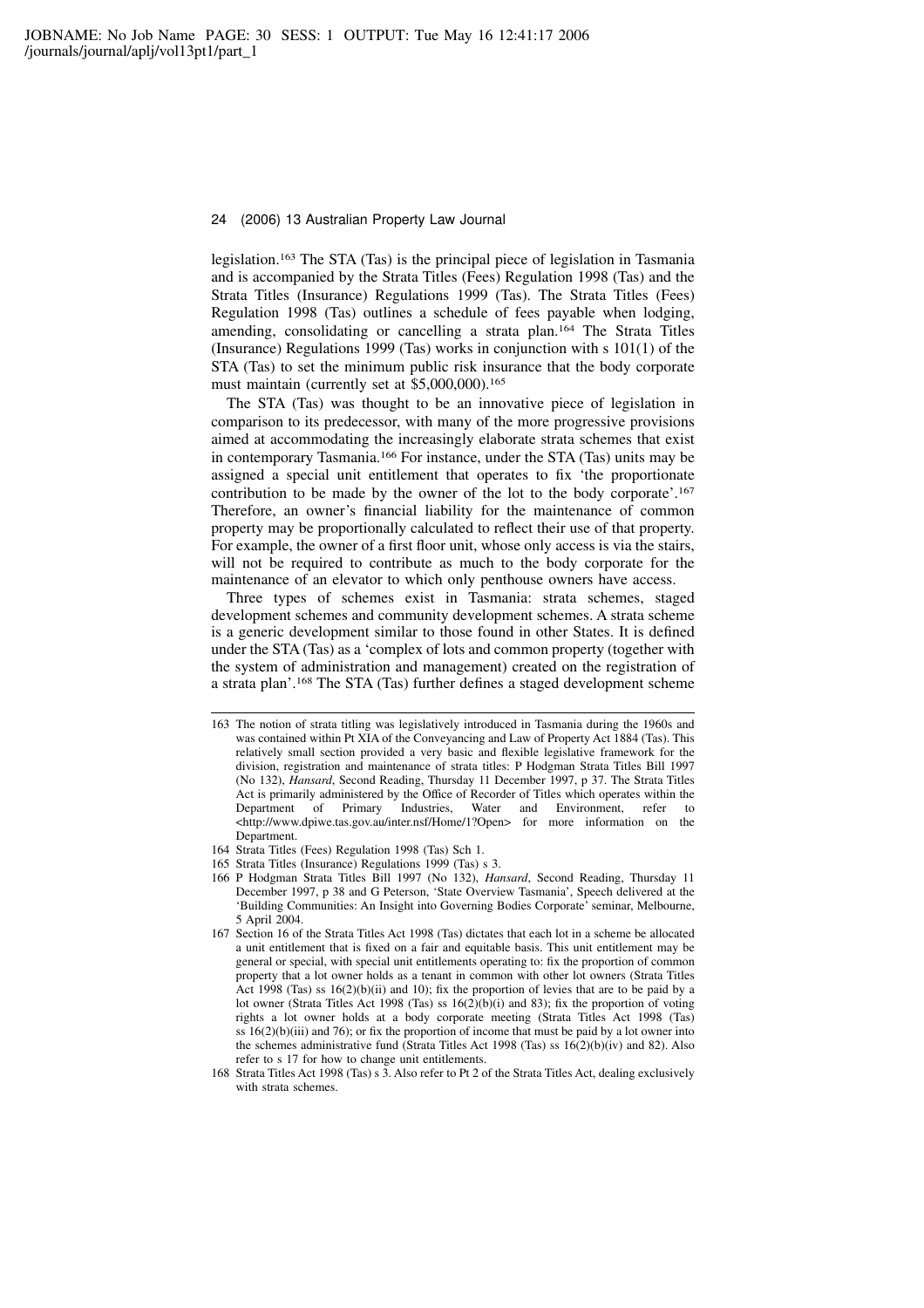as a 'scheme for the development of land by registration of a series of strata plans'.<sup>169</sup> The incremental nature of the staged development scheme requires that the developer be given more extensive rights in relation to accessing and controlling the scheme as compared to the other types of schemes.<sup>170</sup>

A community development scheme on the other hand is more multifaceted and may contain a combination of conventional housing, retirement accommodation, shopping amenities and recreational facilities.<sup>171</sup> The notion of a community development scheme therefore 'enables a number of independent developments to be brought together to function as a single entity to meet particular community needs'.<sup>172</sup> Under s 51 of the STA (Tas) a community development scheme must include two or more: strata schemes, approved subdivisions, some other form of land division, retirement village or marina or water-based development.

The STA (Tas) instils overall control and management of a scheme in the body corporate.<sup>173</sup> Section 81 of the STA (Tas) describes the functions of the body corporate, including: enforcing the scheme's by-laws, controlling, managing and maintaining the common property, and maintaining appropriate levels of insurance.<sup>174</sup> The body corporate is entitled to establish and operate a business on the common property or a lot, provided the business is conducted legally, is related to the use and enjoyment of the scheme, is not conducted outside the site and it does not preclude owners or occupiers from the reasonable use and enjoyment of the site.<sup>175</sup>

A body corporate is also permitted to divide into multiple bodies corporate on the proviso that 'constituent documents' are lodged with the Recorder of Titles (the Recorder).<sup>176</sup> The constituent documents must define the functions and responsibilities of each body corporate, provide for the resolution of disputes between bodies corporate and ensure that each lot is only subject to the powers of one body corporate.<sup>177</sup> In schemes with multiple bodies corporate, membership of the body corporate and owners' voting rights at general meetings are determined in accordance with the constituent

- 172 Department of Primary Industries, Water and Environment, 'What You Should Know About Strata Schemes', 1998, p 14. A copy of the guide can be found at <http://www.dpiwe.tas.gov.au/inter.nsf/Attachments/JGAY-53L72E/\$FILE/strata.pdf>.
- 173 The body corporate is established automatically on the registration of a strata plan: Strata Titles Act 1998 (Tas) s 71. The original proprietor (which may be the developer) is regarded as the initial secretary of the body corporate and is required to call the first meeting within three months of registration of the plan: Strata Titles Act 1998 (Tas) s 75.
- 174 Strata Titles Act 1998 (Tas) s 81.
- 175 Strata Titles Act 1998 (Tas) s 81(4). This provision is in direct contrast to s 91 of the Body Corporate and Community Management Act 1997 (Qld) which expressly prohibits the body corporate from carrying on a business.
- 176 Strata Titles Act 1998 (Tas) s 72.
- 177 Strata Titles Act 1998 (Tas) s 72(7).

<sup>169</sup> Strata Titles Act 1998 (Tas) s 3. Also refer to Pt 3 of the Strata Titles Act, dealing exclusively with staged development schemes. Staged development schemes are not unique to Tasmania, with strata title legislation allowing for similar developments in all states except Western Australia.

<sup>170</sup> Strata Titles Act 1998 (Tas) s 40.

<sup>171</sup> Department of Primary Industries, Water and Environment, 'What You Should Know About Strata Schemes', 1998, p 14. Also refer to Pt 4 of the Strata Titles Act which deals exclusively with community development schemes.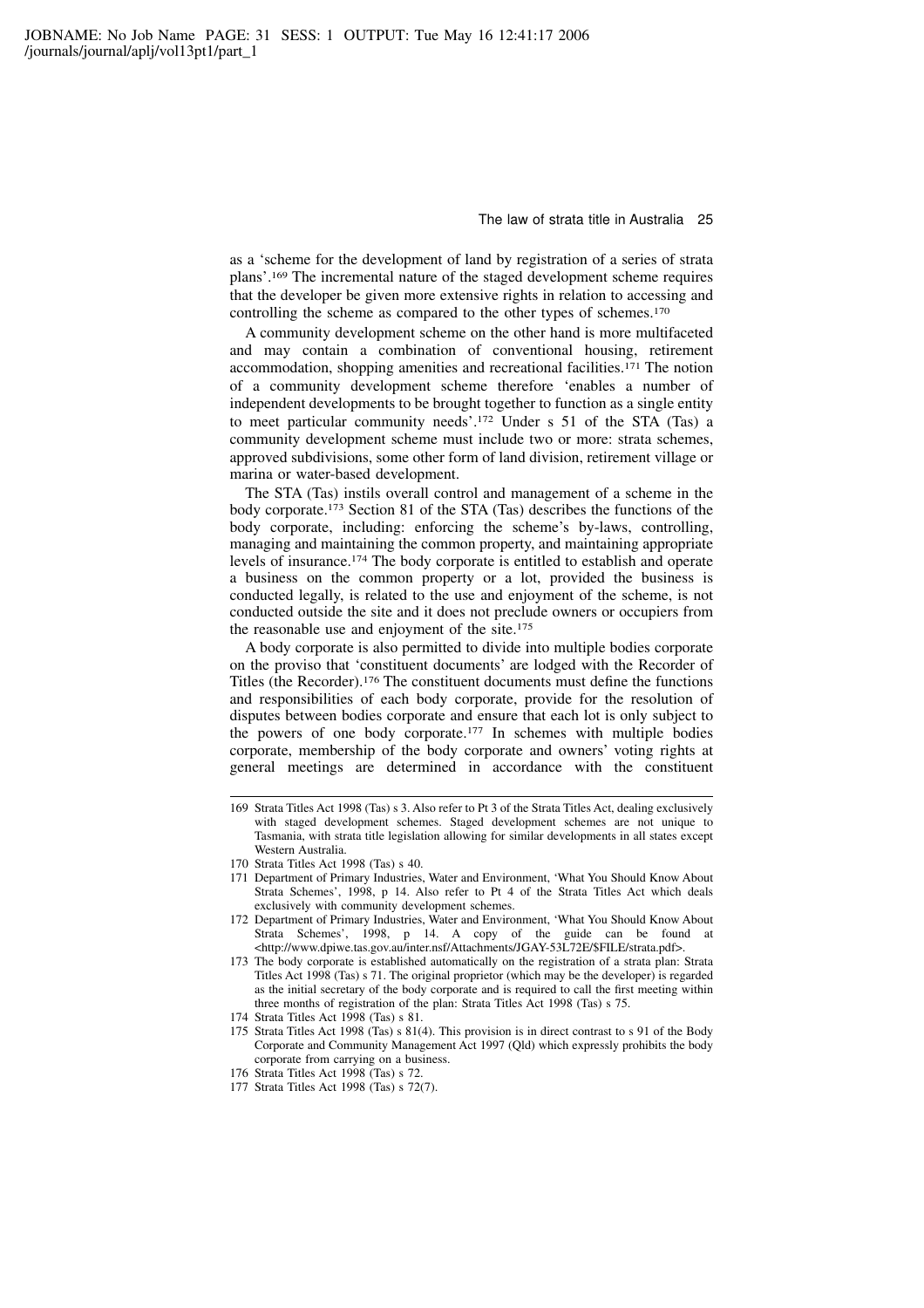documents.<sup>178</sup> However, if there is a single body corporate the STA (Tas) grants each lot owner membership and entitlement to vote at general meetings.<sup>179</sup>

The body corporate may, by ordinary resolution, appoint a committee of management to transact business on their behalf.<sup>180</sup> In general the committee of management may exercise any powers of the body corporate.<sup>181</sup> However, the committee is subject to any limitations or directions imposed by the body corporate and is forbidden to exercise powers reserved exclusively for the body corporate.<sup>182</sup> In addition, the body corporate may delegate management of the common property to a manager.<sup>183</sup> The body corporate retains control over the manager and may direct their actions through general meeting or the committee of management.<sup>184</sup> There is no requirement for strata managers to be licensed and they are not subject to a code of conduct. However, experience in the strata industry in Tasmania would suggest that the vast majority of strata managers are real estate agents or surveying businesses.<sup>185</sup>

The first step in the resolution of disputes under the STA (Tas) is analogous to the dispute resolution procedure in New South Wales. That is, s 95 of the STA (Tas) grants the body corporate a right to issue an owner or occupier who is in breach of a by-law a notice requiring the offending party to either refrain from further contravention or take action to remedy the contravention.<sup>186</sup> If the recipient of the notice fails to comply, the body corporate may apply to the Tribunal for an enforcement order.<sup>187</sup> In fulfilling this application the Tribunal may make any order it considers appropriate, including the imposition of a fine.<sup>188</sup> Notwithstanding this, the body corporate has discretion not to issue the notice and may immediately seek relief under the dispute resolution provisions of the STA (Tas).<sup>189</sup>

The remaining sections on dispute resolution are contained in Pts 9 and 10 of the STA (Tas). Part 9 extensively outlines the procedural requirements of the dispute resolution process and provides for a range of different orders that can be made by the Recorder.<sup>190</sup> For instance, under s 105 of the STA (Tas), aggrieved parties must make an application for relief to the Recorder in writing, detailing the grounds on which they are seeking relief as well as the general nature of the relief sought.<sup>191</sup> Additionally, ss 113 through to 134 of

- 187 Strata Titles Act 1998 (Tas) s 96.
- 188 Strata Titles Act 1998 (Tas) s 96(2).
- 189 Strata Titles Act 1998 (Tas) s 95.
- 190 The Recorder is required to keep a register of all dispute resolution proceedings taken under the Strata Titles Act: Strata Titles Act 1998 (Tas) s 140.
- 191 The Recorder has the power to dismiss applications considered frivolous, vexatious,

<sup>178</sup> Strata Titles Act 1998 (Tas) s 74(2).

<sup>179</sup> Strata Titles Act 1998 (Tas) s 74(1).

<sup>180</sup> Strata Titles Act 1998 (Tas) s 79.

<sup>181</sup> Strata Titles Act 1998 (Tas) s 79(2). 182 Strata Titles Act 1998 (Tas) s 79(2).

<sup>183</sup> Strata Titles Act 1998 (Tas) s 80.

<sup>184</sup> Strata Titles Act 1998 (Tas) s 80(2).

<sup>185</sup> Email from Gary Peterson to Kimberly Everton-Moore, 19 January 2005. Gary Peterson is a Senior Strata Adjudicator with the Tasmanian Office of the Recorder of Titles. As such many strata managers would be subject to the licensing and regulations requirements of the Auctioneers and Real Estate Agents Act 1991 (Tas).

<sup>186</sup> Compare s 95 of the Strata Titles Act with s 45 of the SSMA.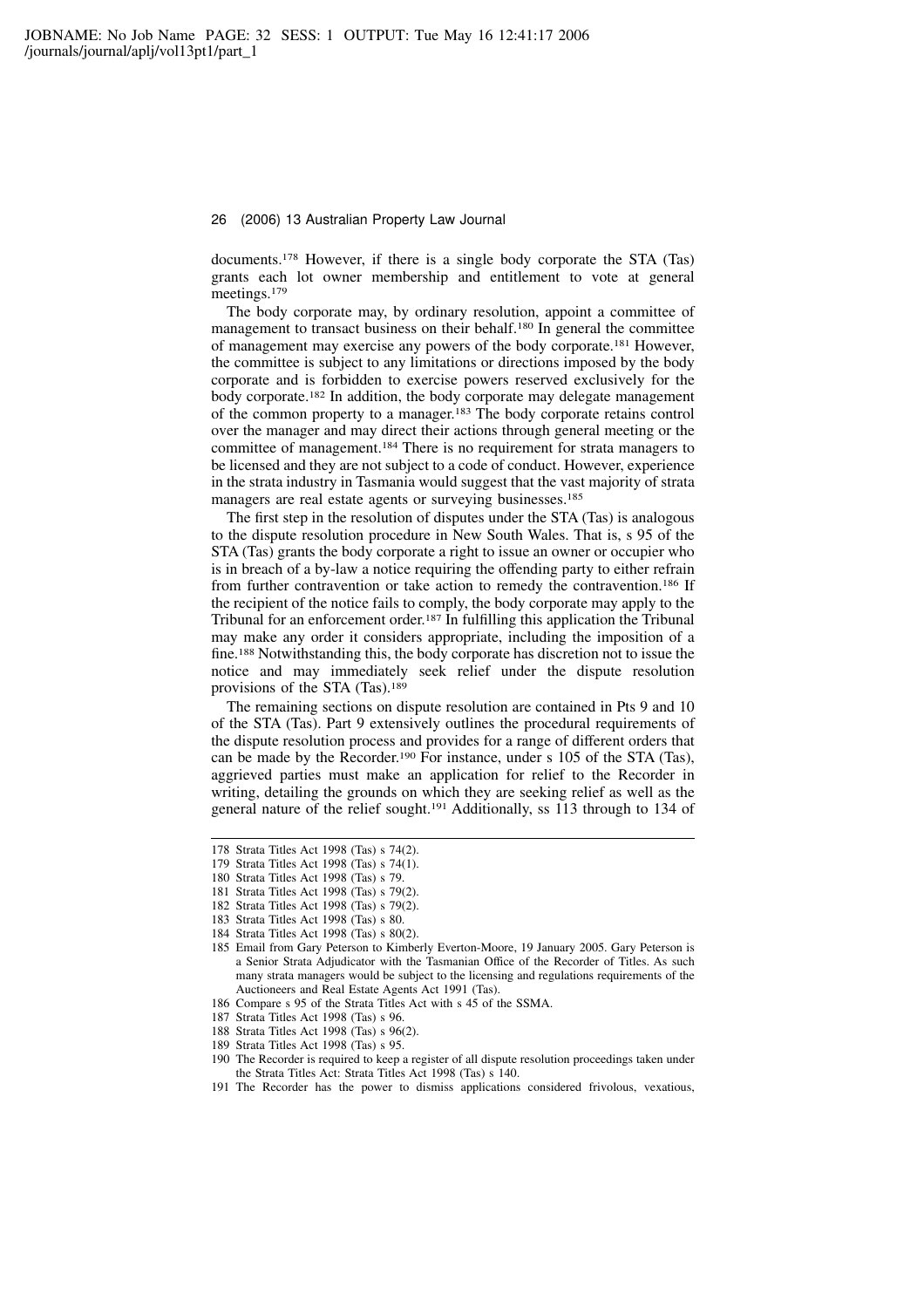the STA (Tas) specify the considerations that must be had by the Recorder and the types of orders that can be declared.<sup>192</sup> Any person who contravenes an order faces a financial penalty in the form of a fine or requirement that they reimburse the relevant party the costs of amending the default.<sup>193</sup> In accordance with Pt 10 of the STA (Tas), if a party is unsatisfied with an order made by the Recorder they may appeal the matter to the Tribunal, which can confirm, vary or revoke the order.<sup>194</sup>

The STA (Tas) is currently subject to a review with an Issues Paper released in October 2004. The aim of the review is to 'identify problems with the practical application of the Act that have been encountered since its implementation in 1998'.<sup>195</sup> The Issues Paper identified 12 key issues regarding the operation of the STA (Tas) ranging from planning requirements to terminology changes.<sup>196</sup> One of these issues focused on the potential need for the STA (Tas) to increasingly assist in the establishment of functional bodies corporate. At present the original proprietor (which may be the developer) is regarded as the initial secretary of the body corporate and is required to call the first meeting within three months of registration of the plan.<sup>197</sup> However, in practice the original proprietor rarely fulfils this duty, which means that the new lot owners are often given the responsibility of activating the body corporate. The difficulty is that many owners are unaware of their duties and responsibilities under the STA (Tas), leaving many schemes with inoperative bodies corporate.<sup>198</sup> The Issues Paper discusses two possible options for addressing this problem: (1) enacting a series of amendments to the legislation; or (2) establishing an education program for lot owners to increase awareness of their responsibilities under the STA (Tas).<sup>199</sup> The potential amendments incorporate:

misconceived or lacking in substance: Strata Titles Act 1998 (Tas) s 109. The Recorder also has power to investigate the application or enter a lot to obtain further information: Strata Titles Act 1998 (Tas) ss 110 and 111.

<sup>192</sup> For example, under s 114 of the Strata Titles Act the Recorder is empowered to make an order that the body corporate allow certain repairs or alterations be made to common property. However to make this order the Recorder must be satisfied that the body corporate has unreasonably failed to implement a proposal by an owner for (a) repairing damage to the common property or other property; or (b) making alterations to common property: Strata Titles Act 1998 (Tas) s 114.

<sup>193</sup> Strata Titles Act 1998 (Tas) ss 136–137.

<sup>194</sup> Strata Titles Act 1998 (Tas) s 144. Section 144(2) of the Strata Titles Act affords a right to appeal to an 'interested person', which includes: the applicant; a person who is entitled to make and actually made submissions to the Recorder in relation to the application for relief, the person who the order was made against; any other person classified by the regulations as an interested person in relation to a decision or order. Strata Titles Act 1998 (Tas) s 146 (power to revoke, etc.)

<sup>195</sup> Department of Primary Industries, Water and Environment, 'Post Implementation Review of the Strata Titles Act 1998 Issues Paper', 2004, p 5.

<sup>196</sup> Refer to Department of Primary Industries, Water and Environment, ibid, at <http://www.dpiwe.tas.gov.au/inter.nsf/Attachments/KGIY-65R8DD?open> (accessed 23 February 2005).

<sup>197</sup> Strata Titles Act 1998 (Tas) s 75.

<sup>198</sup> Department of Primary Industries, Water and Environment, above n 200, p 24.

<sup>199</sup> The Issues Paper includes a third option of maintaining the status quo, acknowledging that this will not address the problem: Department of Primary Industries, Water and Environment, ibid, p 25.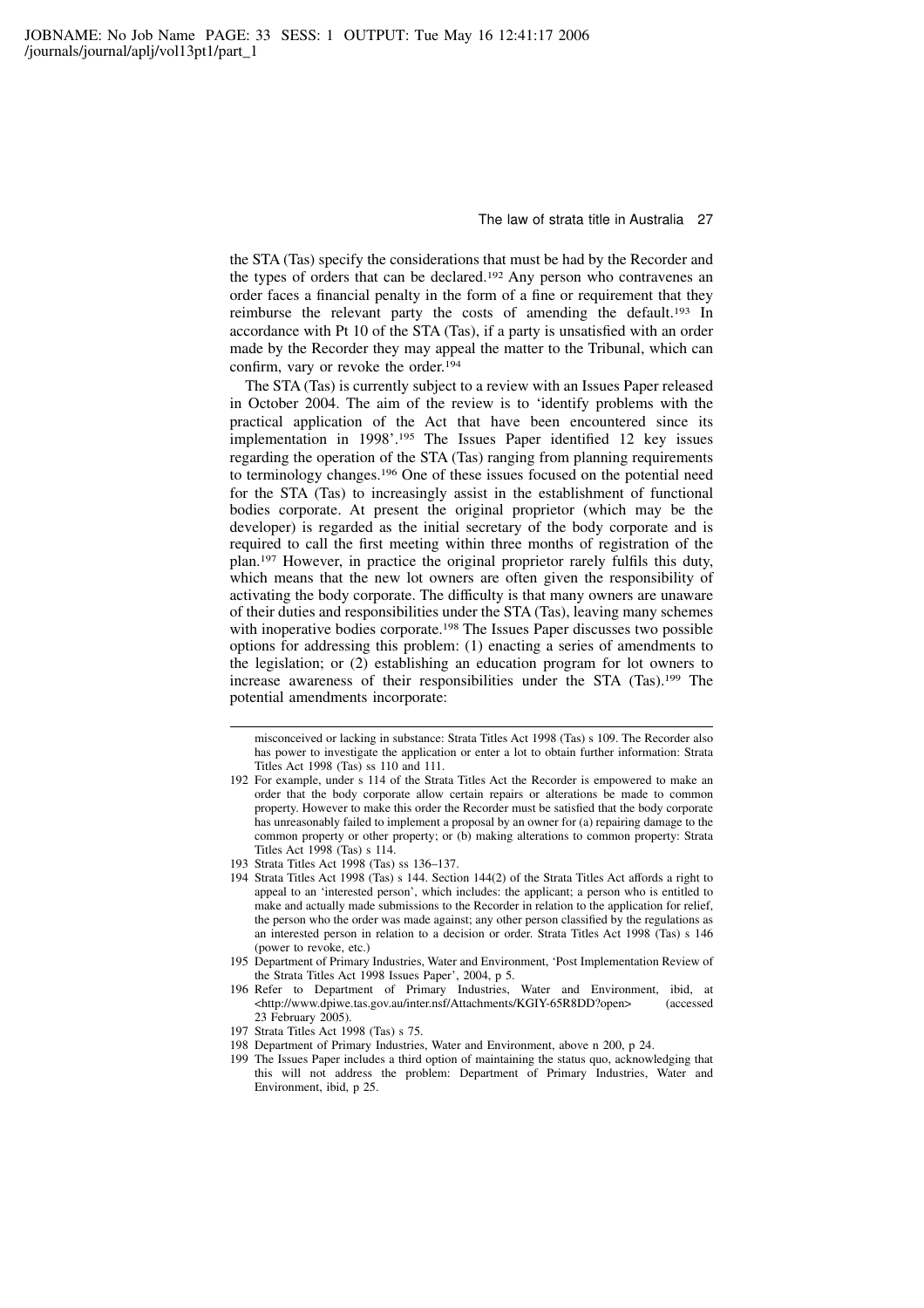- 28 (2006) 13 Australian Property Law Journal
	- Financial penalties where the original proprietor fails to call a first meeting;
	- Requirements that the original proprietor hand the body corporate insurance policies at the first meeting;
	- Details of an agenda for the first meeting;
	- A stipulation that the first meeting of the body corporate be held following the sale of more than 50% of the lots or within six months of registration of the plan, which ever comes first; and
	- Provisions allowing lot owners to call a meeting with the authority of the Recorder if the original proprietor fails to do so.<sup>200</sup>

The Issues Paper received 22 responses from a variety of stakeholders and is currently under consideration by the Department.<sup>201</sup>

# Northern Territory

The subdivision of land into units and common property in the Northern Territory is regulated by the Unit Titles Act (NT) (UTA (NT)) and the Unit Titles Regulations (NT) (UTRegs (NT)).<sup>202</sup> As in many other States, the UTRegs supplement the principal legislation providing additional direction in select areas of scheme construction and management. The UTRegs also contain the templates for all documentation associated with unit titles and a 'Model Dispute Resolution Procedure'.<sup>203</sup> The registration of unit titles is governed by a separate legislative scheme consisting of the Real Property (Unit Titles) Act (NT) and the Real Property (Unit Titles) Regulations (NT). Both of these Acts contain very detailed requirements for the drafting and lodging of unit title plans.

A units plan under the UTA (NT) can encompass a number of different forms of subdivision apart from the typical unit development, including condominium developments, estate developments and building developments. A condominium development is simply a unit plan subdivision that occurs in stages.<sup>204</sup> An estate development creates common property and a management corporation, similar to a strata subdivision in other States and Territories.<sup>205</sup> In comparison, a building development allows for 'two or more units plan developments within a single building' or group of buildings.<sup>206</sup> Each 'building lot' may have a separate body corporate, however there must be an

<sup>200</sup> Department of Primary Industries, Water and Environment, ibid, p 25.

<sup>201</sup> Email from Gary Peterson to Kimberly Everton-Moore, 19 January 2005.

<sup>202</sup> Both of these Acts are complex and, in the authors' opinion, are not suitably designed for use by the wide array of stakeholders within the strata industry. The UTA (NT) and the UTRegs (NT) are administered by the Department of Justice, <http://www.nt.gov.au/justice>.

<sup>203</sup> Refer Unit Titles Act (NT) Schs 4 and 5.

<sup>204</sup> Refer Unit Titles Act (NT) Pt IVA. Special conditions are placed on what must be included in the disclosure statement of a condominium development. For instance, the disclosure statement must include details on the location, expected commencement and completion dates, and the scheduled working hours for development: Unit Titles Act (NT) s 26C.

<sup>205</sup> Email from Guy Riley to Kimberly Everton-Moore, 24 August 2005. The 'major difference between an estate subdivision and a normal units plan subdivision is that the parcels created under an estate subdivision do not have to have any improvements upon them that are fit for immediate occupation'.

<sup>206</sup> J Burke Unit Titles Amendment Bill (No 27), Hansard, Second Reading, Thursday 1 March 2001, p 1. Pursuant to s 26ZK of the UTA (NT) building developments must be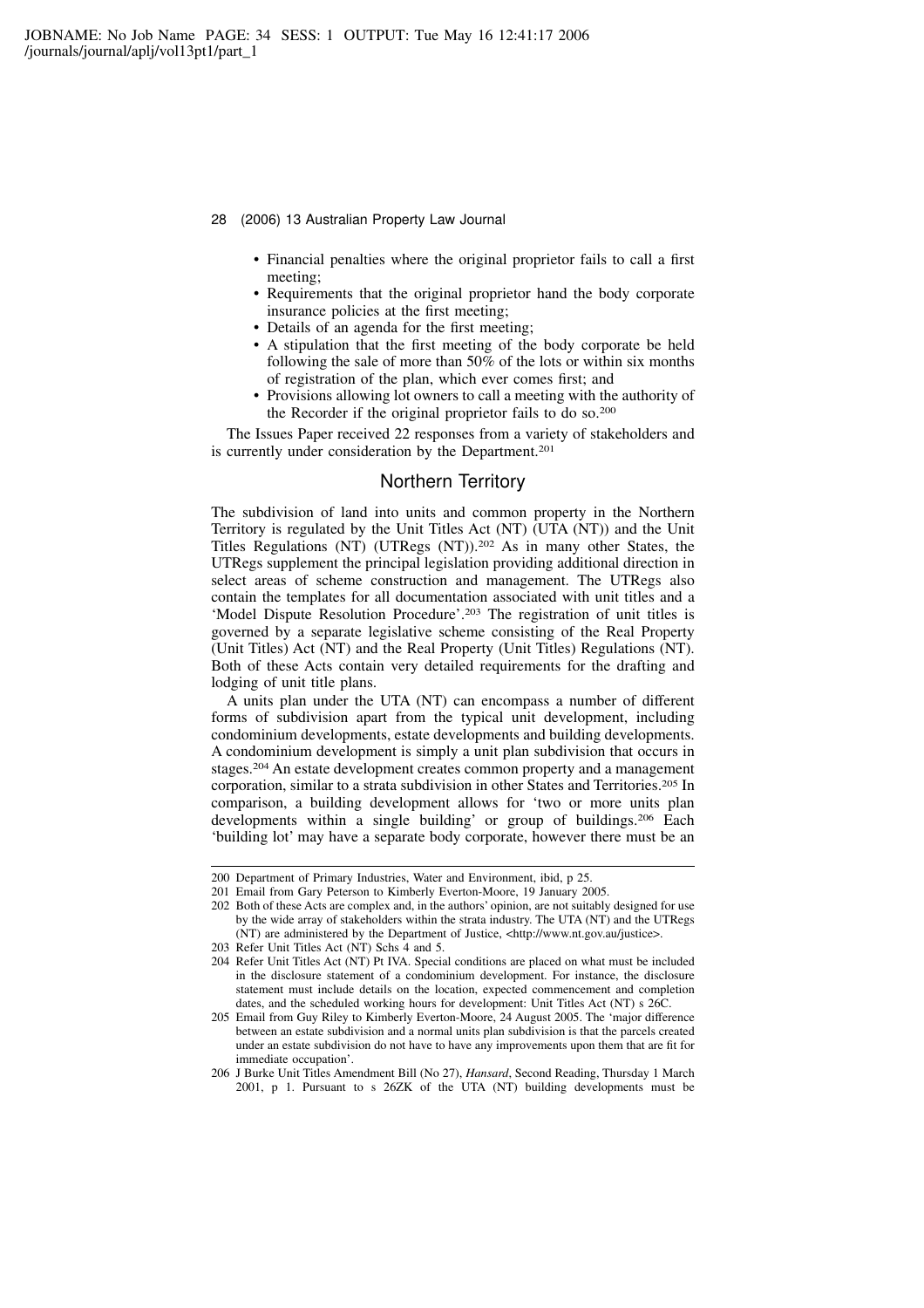overarching corporation to assume responsibility for the common properties and obligations of the building.<sup>207</sup> The UTA (NT) expressly provides for the conversion of units into building units and the further subdivision of a building lot into units and common property.<sup>208</sup> The possibility of further subdividing building lots was thought to be a key aspect of the 2001 amendments to the UTA (NT), which more generally saw the introduction of building developments in an effort to minimise the interaction and thus potential conflict between owners of different parts of multi-use buildings who may have conflicting priorities and interests.<sup>209</sup>

All types of unit title schemes in the Northern Territory are governed by a body corporate, which is established upon registration of a plan and titled a corporation, an estate management corporation, or a building management corporation, corresponding to the type of development.<sup>210</sup> The general duties of the body corporate include enforcing the corporation's articles, managing the scheme's common property and maintaining the corporation's personal property.<sup>211</sup> The UTA (NT) also confers on the body corporate wide powers, some of which may only be exercised following a unanimous resolution.<sup>212</sup> Further, the corporation's powers are restricted during the 'initial period'.<sup>213</sup> This period ends when more than one third of the unit entitlements have been allocated to proprietors other than the developer.<sup>214</sup> Until such time, the body corporate must seek an order of the court if it wishes to:

- amend, rescind or add to its articles, or make articles in the place of articles rescinded, in such a manner that a right is conferred or an obligation is imposed on one or more, but not all, proprietors or in respect of one or more, but not all, units;
- alter common property forming part of a building, or erect a structure, on the common property; or
- borrow moneys or give securities.<sup>215</sup>

- 210 Unit Titles Act (NT) ss 27 and 28.
- 211 Unit Titles Act (NT) s 34.
- 212 For example, the body corporate may borrow moneys, acquire or alienate property, or lease common property if it has obtained a unanimous resolution to do so: Unit Titles Act (NT) ss 40, 42, 42A and 42B. Refer Unit Titles Act (NT) Pt 5 Div 2 for more detail on the duties, functions and powers of a corporation.
- 213 Unit Titles Act (NT) s 47A.
- 214 Unit Titles Act (NT) s 47A(3).
- 215 Unit Titles Act (NT) s 47A(1).

accompanied by a disclosure statement containing particular details prescribed by the UTA (NT). Any variation of the disclosure statement must be in accordance with Sch 6 of the UTRegs (NT).

<sup>207</sup> Ibid, p 1. The boundaries of building lots may be determined by reference to the walls, ceilings and floors of the building or by reference to land in the Building Development Parcel: Unit Titles Act (NT) s 26ZG. Upon registration of a building development plan, the proprietor of the parcel obtains a fee simple interest in each building lot, while the body corporate acquires fee simple title in the common property: Unit Titles Act (NT) s 26ZQ. The corporation holds the common property on trust for the individual proprietors: Unit Titles Act (NT) s 26ZR.

<sup>208</sup> Unit Titles Act (NT) ss 26ZU and 26ZV. This was thought to be a key aspect of the 2001 amendments introducing building developments: J Burke Unit Titles Amendment Bill (No 27), Hansard, Second Reading, Thursday 1 March 2001, p 2.

<sup>209</sup> J Burke Unit Titles Amendment Bill (No 27), Hansard, Second Reading, Thursday 1 March 2001, p 1.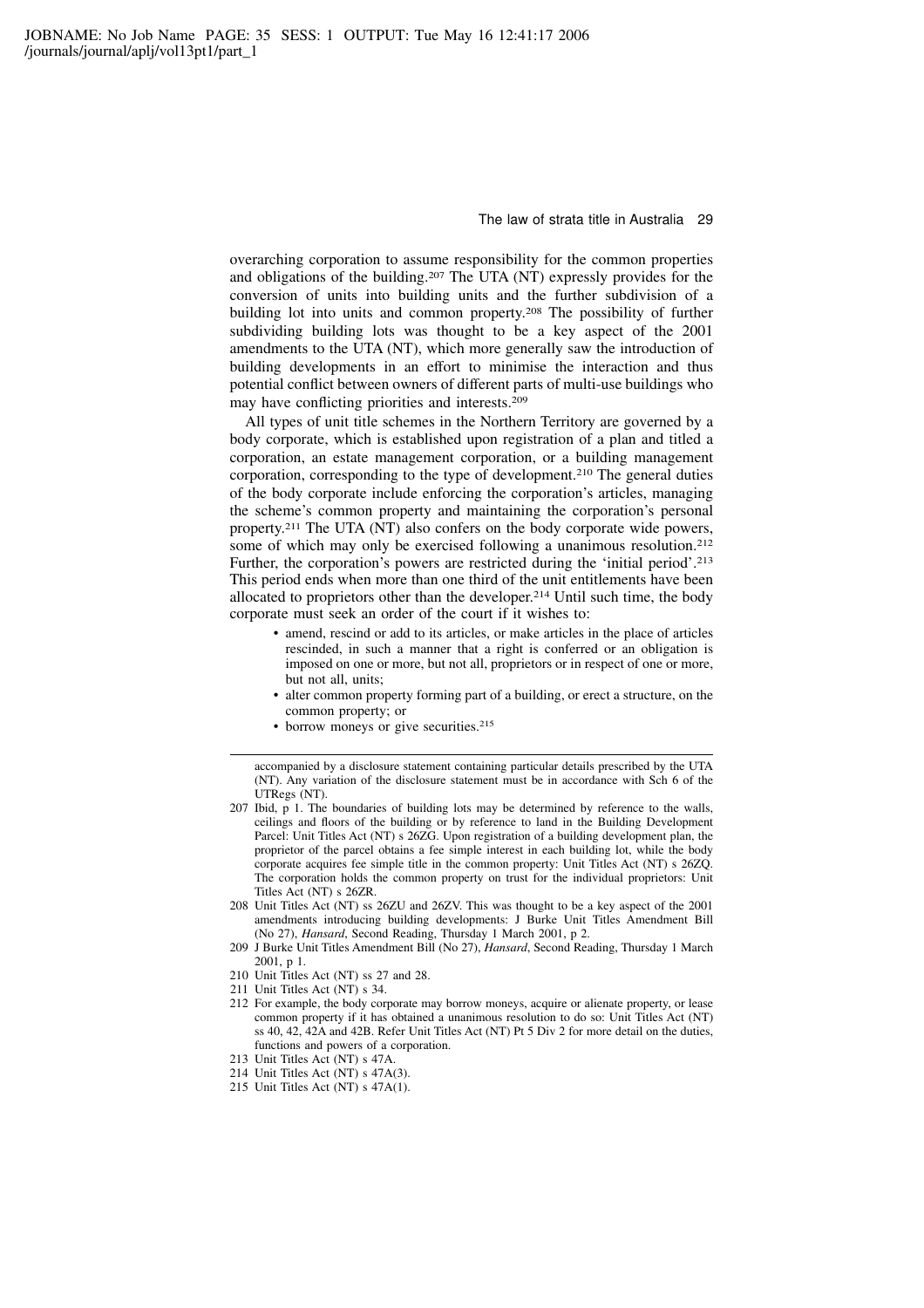Pursuant to s 32 of the UTA (NT), the body corporate must act through a committee.<sup>216</sup> The committee is comprised of 'committee-men' and assumes all the functions, responsibilities and powers of the corporation.<sup>217</sup> Despite the almost complete delegation by the corporation, the committee's power to effect improvements to the common property is restricted by s 53 of the UTA (NT), in that costly improvements must be approved by a general meeting of the corporation. Further, the corporation may, in general meeting, decide that certain matters or a class of matters, be determined only by the corporation in general meeting.<sup>218</sup>

Notwithstanding these limitations, the committee is entitled to delegate its duties, functions and powers to one or more of the committee-men or an employed agent/servant, such as a licensed managing agent.<sup>219</sup> The conduct of a managing agent is regulated by the Agents Licensing Act (NT) (the ALA), which defines a real estate agent to include a corporation manager under the UTA (NT).<sup>220</sup> In order to be licensed under the ALA, a managing agent must be deemed a fit and proper person by the Agents Licensing Board of the Northern Territory and hold appropriate educational qualifications.<sup>221</sup> Section 65 of ALA outlines the rules of conduct governing a managing agent and expressly prohibits actions such as: misusing information against the principal; failing to perform his or her duties; failing to exercise due skill, care or diligence in carrying out his or her duties; failing to disclose a conflict of interest; etc.

Contrary to many other States, the Northern Territory does not have a specialist dispute resolution body that deals with unit title issues. As such, applications for the resolution of a dispute must be made to the Local Court under its small claims jurisdiction.<sup>222</sup> An application may be made under s 106 of the UTA (NT) by a committee member who claims that there has been: a breach of the Act or the corporation's articles; that the corporation has prejudiced an occupier by a wrongful act or omission; that the corporation has made an unreasonable, oppressive or unjust decision; or, if a dispute arises concerning the occupation or use of a unit or common property.<sup>223</sup> The court is empowered to:

- attempt to settle the proceedings by mediation or arbitration;
- require a party to provide reports or other information;

<sup>216</sup> Unit Titles Act (NT) s 32.

<sup>217</sup> The decisions of a committee on a matter, other than a restricted matter, are deemed to be a decision of the corporation: Unit Titles Act (NT) s 52.

<sup>218</sup> Unit Titles Act (NT) s 53A.

<sup>219</sup> Unit Titles Act (NT) ss 54 and 55. Note that contracts of employment of an agent or servant by the corporation of a condominium or estate development may be terminated on 14 days notice following a general meeting's decision to do as such: Unit Titles Act (NT) s 55(2).

<sup>220</sup> Section 5 of the Agents Licensing Act (NT) further defines a corporation manager under the UTA (NT) as 'a person who for reward (whether monetary or otherwise), and whether or not the person carries on any other business, exercises a power or performs a function on behalf of a corporation or members of a corporation'. The ALA is supplemented by the Agents Licensing Regulations (NT).

<sup>221</sup> Agents Licensing Act (NT) ss 20, 22 and 31. The educational requirements for a real estate agents license is outlined in Pt 1 of Sch 5 of the Agents Licensing Regulations (NT).

<sup>222</sup> Unit Titles Act (NT) s 106(2).

<sup>223</sup> Unit Titles Act (NT) s 106(1).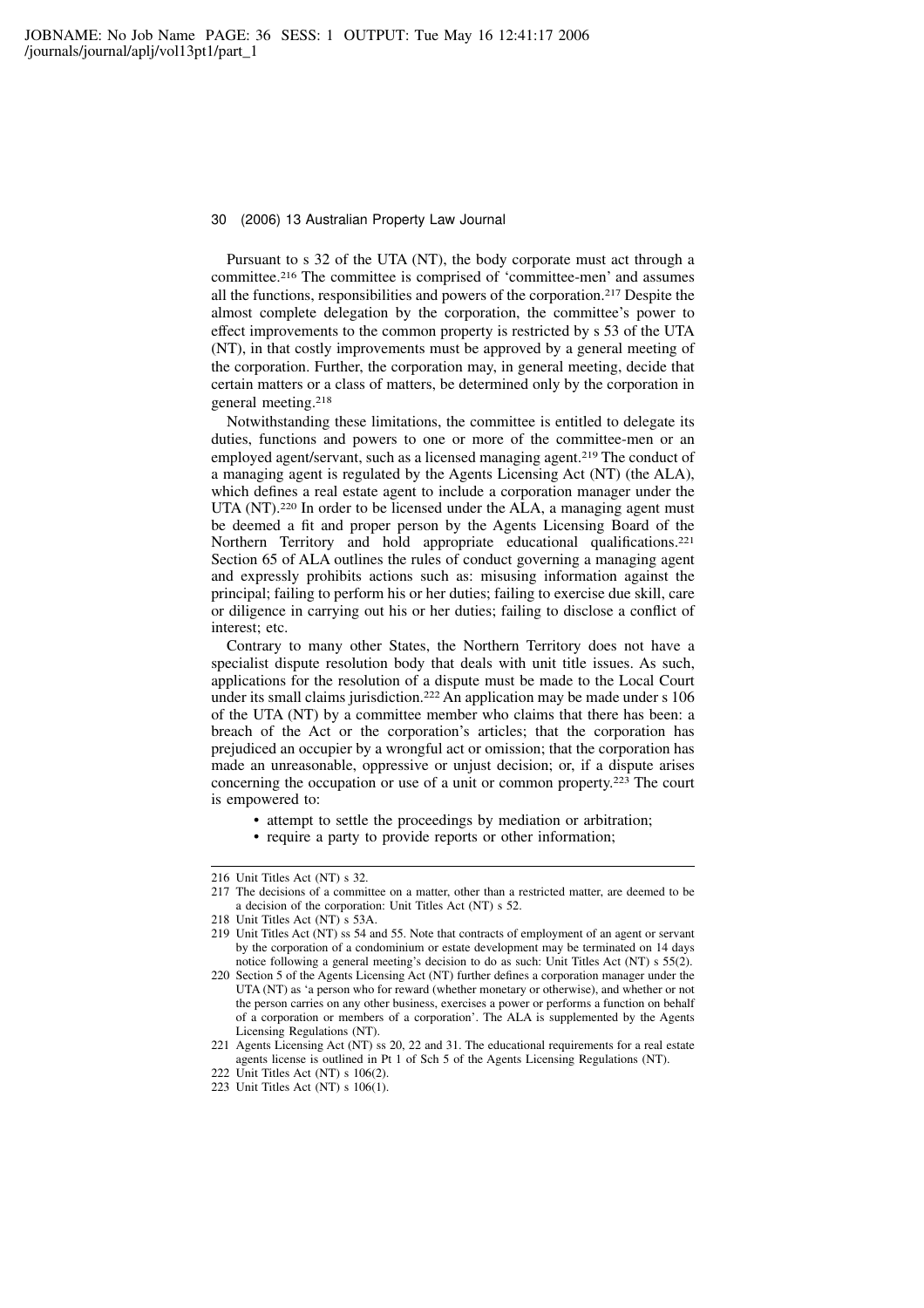- order that a party take action necessary to remedy a breach or default, or to resolve a dispute;
- order that a party refrain from a further specified action;
- alter the articles of a corporation;<sup>224</sup>
- confirm, vary or reverse a decision of the corporation or committee;
- give judgment on a monetary claim;
- order that a corporation refund to a member money paid; or
- make such incidental or ancillary orders as it thinks fit.

Building developments are subject to a different dispute resolution scheme, which must be outlined in the scheme's disclosure statement or, by default, in Sch 5 of the UTRegs (NT).<sup>225</sup> The 'Model Dispute Resolution Procedure' contained in the UTRegs (NT) requires a panel of referees be appointed, who must attempt to resolve the dispute with as little formality and technicality as possible, while still adhering to the rules of natural justice. An order of the referees may be enforced as if it were an order of the Local Court.

### Australian Capital Territory

The Australian Capital Territory has two principle bodies of legislation, namely the Community Title Act 2001 (ACT) and the Unit Titles Act 2001 (ACT).<sup>226</sup> The Community Title Act 2001 (ACT) (the CTA) is supplemented by the Community Title Regulations 2002 (ACT), which sets out additional requirements regarding the sketch, site plans, management statements, insurance and fees charged for inspecting a community title certificate or body corporate records. The Unit Titles Act 2001 (ACT) (the UTA) operates in conjunction with the Unit Titles Regulations 2001 (ACT) and the Land Titles (Unit Titles) Act 1970 (ACT). The Unit Titles Regulation 2001 (ACT) has four main functions. Firstly, the regulation contains a list of approved unit subsidiaries.<sup>227</sup> Secondly, it outlines the procedural requirements for unit title applications.<sup>228</sup> Thirdly, it prescribes the price of various fees that can be charged by the owners' corporation and the amount of insurance that must be obtained.<sup>229</sup> Lastly, it outlines the default articles for an owners' corporation according to size.<sup>230</sup> The Land Titles (Unit Titles) Act 1970 (ACT) outlines the requirements and procedures for registering: units plans and their alterations, cancellation or lease termination; owners' corporation easements and charges; and, changes to owners' corporations articles and addresses.

While both the CTA and UTA provide for the shared ownership of land, they each govern distinct types of schemes. A unit title plan under the UTA is

<sup>224</sup> This power is subject to s 106(5) of the UTA (NT) which requires that the corporation be a party to the proceedings or have been given a reasonable opportunity to become a party to the proceedings and that the court be satisfied that the order is essential to achieve a fair and equitable resolution of the matter.

<sup>225</sup> Unit Titles Act (NT) s 26ZK.

<sup>226</sup> The Community Title Act 2001 (ACT) and the Unit Titles Act 2001 (ACT) are administered by the ACT Planning and Land Authority, refer at <http://www.actpla.act.gov.au/> for more information.

<sup>227</sup> Unit Titles Regulations 2001 s 3.

<sup>228</sup> Unit Titles Regulations 2001 Pt 2.

<sup>229</sup> Unit Titles Regulations 2001 Pt 3.

<sup>230</sup> Unit Titles Regulations 2001 Pt 4 and Sch 1.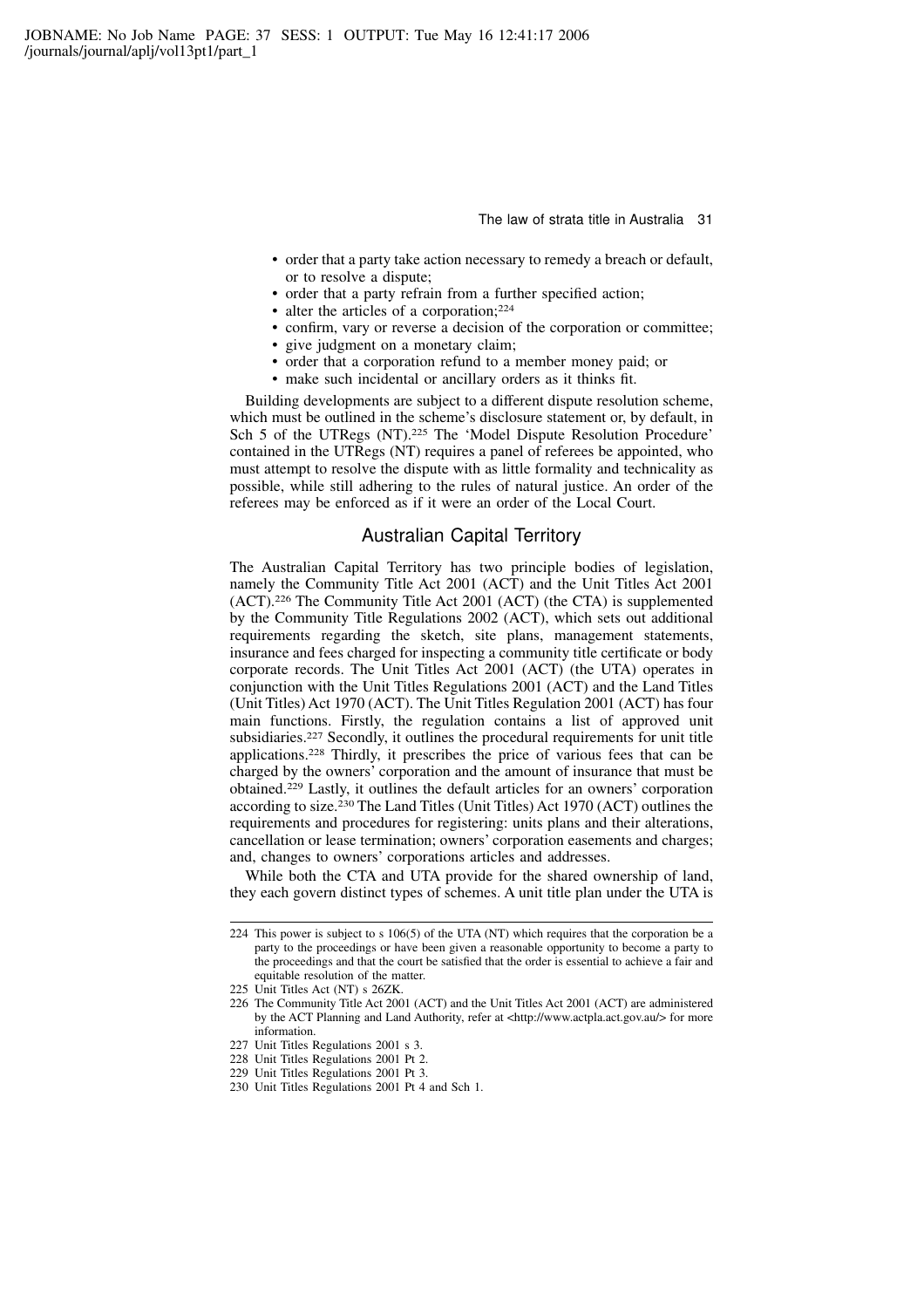limited to housing, common property and unit subsidiaries, while a community title plan under the CTA may include unit plans, different forms of housing, recreational facilities, shops, parks, car parking, etc.<sup>231</sup> Further, the term community title is used to describe schemes that contain a number of leased blocks, whereas the term unit title describes the subdivision of one block into multiple units.<sup>232</sup>

The CTA was thought to represent the first clear legal framework for the ownership and management of common land and facilities.<sup>233</sup> However, despite the enthusiasm with which it was launched, to date no community title schemes have been registered.<sup>234</sup> Nevertheless, the CTA aims to offer great flexibility in the size, form, use, variation and management of community title schemes.<sup>235</sup> A natural consequence of fostering such diversity within a scheme is that there may often exist multiple bodies corporate.<sup>236</sup> The CTA recognises this fact and makes provision for the separation of a body corporate or the potential merger of multiple bodies corporate into the one entity.<sup>237</sup> The management of the scheme remains vested in the body corporate, however it is entitled to appoint a committee of management to carry on its business and a manager to administer and control the common property.<sup>238</sup>

Unit title schemes are more common throughout the Australian Capital Territory and often consist of three different types of land-holding: units (Class A or B), unit subsidiaries and common property.<sup>239</sup> The defining feature

<sup>231</sup> Brendan Smyth (formerly Minister for Urban Services, Minister for Business, Tourism and the Arts and Minister for Police and Emergency Services and now Leader of the Opposition) described the difference between the types of schemes administered by the Community Title Act and the Unit Titles Act to be: 'The Community Title Bill 2000 provides for a wider mix of land uses in one scheme. For example, a community title scheme may contain different types of housing, including units, recreational facilities, shops, parks, car parking and a community centre, whereas a units plan may only contain units, common property and unit subsidiaries.' B Smyth MP, Hansard (ACT), 3 May 2001, p 1401.

<sup>232</sup> ACT Planning and Land Authority, 'Community Title Schemes', ACTPLA Information Series, 2003. There is a minimum requirement that a community title scheme consist of at least three Crown leases, one of which is to be allocated as common property and that it forms a single area that is undivided except by a road or body of water: Community Title Act 2001 (ACT) s 5.

<sup>233</sup> S Corbell, Hansard (ACT), 7 August 2001, p 2447.

<sup>234</sup> Although enquiries have been made to the ACT Planning and Land Authority by a variety of individuals and companies, no applications have been formally lodged: Email from Dulce Lander to Kimberly Everton-Moore, 29 November 2004.

<sup>235</sup> B Smyth MP, Hansard (ACT), 3 May 2001, p 1401.

<sup>236</sup> A body corporate is established upon registration of a scheme and exists to manage the common land. Community Title Act 2001 (ACT) s 30 and B Smyth MP, Hansard (ACT), 3 May 2001, p 1402. The CTA uses the term 'body corporate' to describe the owners of the lots at any point in time (refer Community Title Act 2001 (ACT) s 32). However, the UTA adopts the term 'owners' corporation' (refer Unit Titles Act 2001 (ACT) ss 38–40).

<sup>237</sup> Community Title Act 2001 (ACT) s 33. The existence of multiple bodies corporate will foreseeably complicate the management regime of a community title scheme. The CMA attempts to counter this by prescribing that the functions and responsibilities for each body be clearly defined and allowing for the creation of an administrative hierarchy of bodies corporate: Community Title Act 2001 (ACT) s 33(6).

<sup>238</sup> Community Title Act 2001 (ACT) ss 43 and 44.

<sup>239</sup> Unit Titles Act 2001 (ACT) ss 11–13. No mixed class A and class B unit developments have been approved since 5 April 2001 following the UTA being notified in the Government Gazette.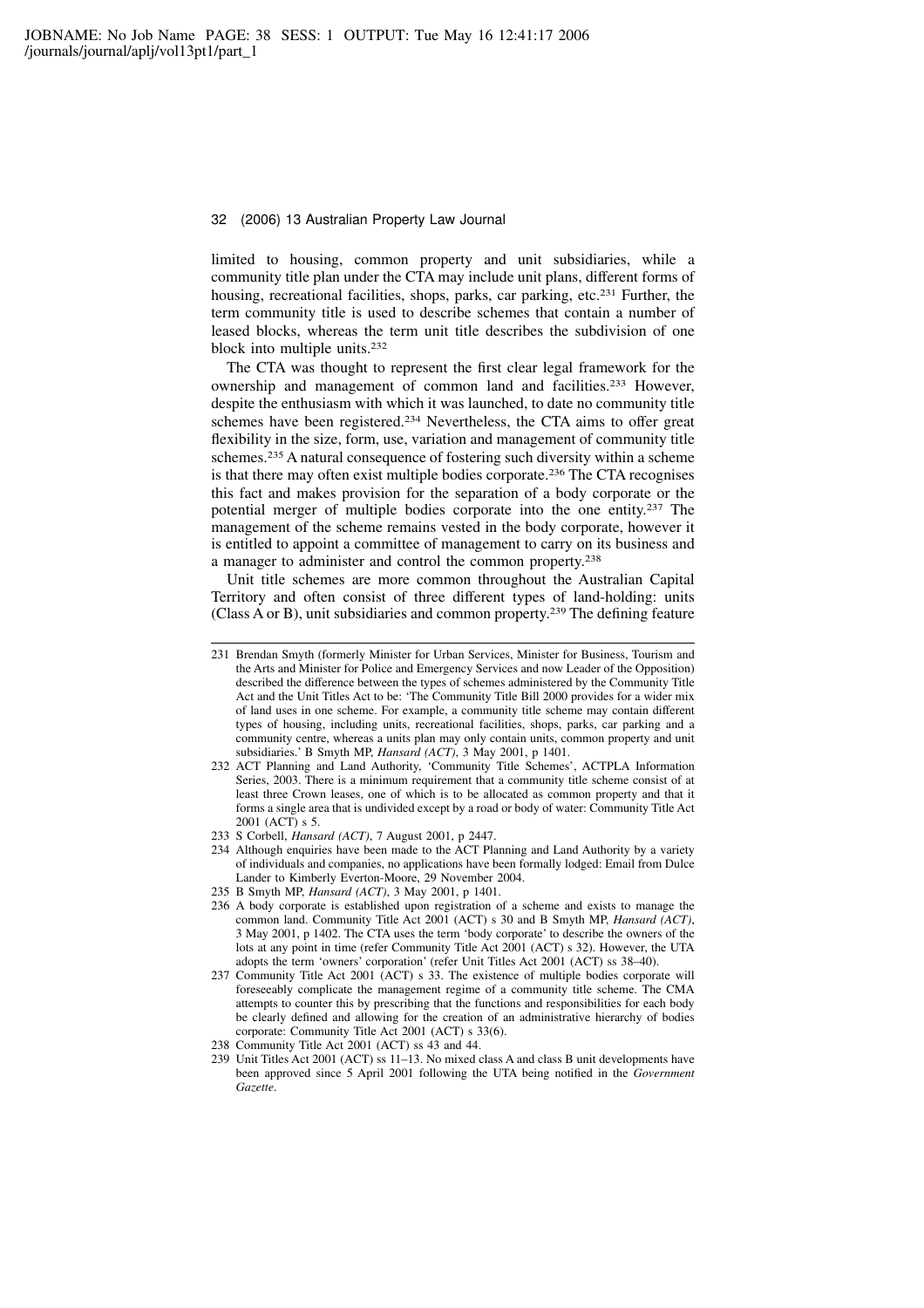of a unit is the manner in which its boundaries are determined. In particular, the boundary of a Class A unit is established by reference to the floors, walls and ceiling of the building in which it forms a part.<sup>240</sup> Comparatively, a Class B unit may share a common wall with another unit, however it is always single storey and its boundaries therefore include the airspace above and the soil beneath the building.<sup>241</sup> Thus, in simple terms, a Class A unit is a part of a building, whereas a Class B unit is a block of land.<sup>242</sup> An individual's unit ownership may also incorporate a unit subsidiary consisting of a building or part of a building that is annexed to, but not necessarily adjoining, the unit.<sup>243</sup> Permissible unit subsidiaries are outlined in the Unit Titles Regulations 2001 and include such things as balconies, corridors, gazebos, sheds and garages.<sup>244</sup>

The owners' corporation is the central body of management in unit title schemes and is 'responsible for the enforcement of its articles and the control, management and administration of the common property'.<sup>245</sup> However, much of the everyday functioning of the owners' corporation is conducted by the executive committee, which is established automatically upon the creation of the owners' corporation.<sup>246</sup> The constituent of the executive committee is then decided upon at the first annual general meeting.<sup>247</sup> The executive committee's duties may arise directly under the UTA or via decisions made by the owners' corporation at general meeting.<sup>248</sup> Some of the executive committee's functions under the UTA involve administering the scheme's finances, calling and documenting meetings, keeping records of the owners' corporation activities and maintaining public liability insurance.<sup>249</sup> Further, under the UTA the executive committee is permitted to engage people to assist in the exercise of its functions, which may include a professional managing agent.<sup>250</sup> At present neither the UTA nor the CTA requires that managers be licensed,

<sup>240</sup> Unit Titles Act 2001 (ACT) s 18(1).

<sup>241</sup> Unit Titles Act 2001 (ACT) s 18(2). 'A Guide for the Unit Titles Act', Prepared by Planning and Land Management Department of Urban Services with the assistance of the ACT Parliamentary Counsel's Office Justice and Community Safety, October 2001, p 6.

<sup>242 &#</sup>x27;A Guide for the Unit Titles Act', Prepared by Planning and Land Management Department of Urban Services with the assistance of the ACT Parliamentary Counsel's Office Justice and Community Safety, October 2001, p 6.

<sup>243</sup> Unit Titles Act 2001 (ACT) ss 12 and 19. 'A Guide for the Unit Titles Act', Prepared by Planning and Land Management Department of Urban Services with the assistance of the ACT Parliamentary Counsel's Office Justice and Community Safety, October 2001, p 6.

<sup>244</sup> Refer Unit Titles Regulations 2001 s 3 for a full list of permissible unit subsidiaries.

<sup>245</sup> Unit Titles Act 2001 (ACT) s 51. The owners' corporation is also commonly referred to as the body corporate. The owners' corporation is established automatically upon registration of the scheme: Unit Titles Act 2001 (ACT) s 38.

<sup>246</sup> Refer Unit Titles Act 2001 (ACT) ss 81–82. The executive committee's functions include such things as administering the schemes finances (Unit Titles Act 2001 (ACT) Div 5.4), calling and documenting meetings (Unit Titles Act 2001 (ACT) s 91 and Div 6.2–6.4), keeping records of the owners' corporation activities (Unit Titles Act 2001 (ACT) s 91), and maintaining public liability insurance (Unit Titles Act 2001 (ACT) s 131).

<sup>247</sup> Refer Unit Titles Act 2001 (ACT) s 84 for the detailed manner in which the executive committee is formed. Also refer Unit Titles Act 2001 (ACT) ss 85–88 pertaining to the organisation and administration of executive committee meetings.

<sup>248</sup> Unit Titles Act 2001 (ACT) s 82.

<sup>249</sup> Unit Titles Act 2001 (ACT) ss 91 and 131 Divs 5.4 and 6.2–6.4.

<sup>250</sup> Unit Titles Act 2001 (ACT) s 90. The executive may also solicit other persons, for example, they may appoint a contractor to carry out maintenance or repairs.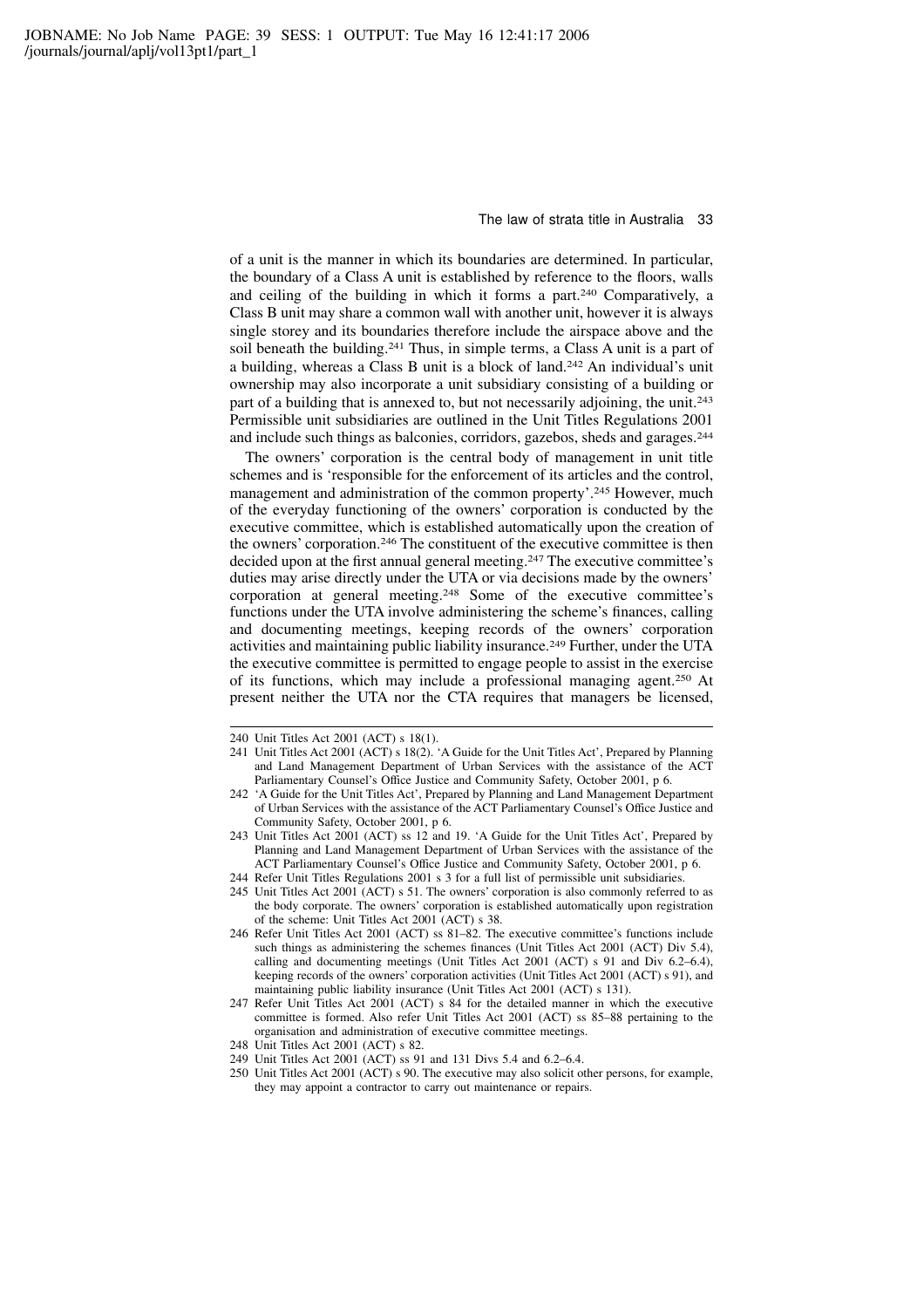however this is an issue that will be considered by the ACT Government in the future.<sup>251</sup>

Unlike other States the Australian Capital Territory does not have a tribunal or adjudication system specifically designed to deal with unit title or community title disputes. The CTA makes limited provision for interested persons to apply to the Supreme Court for a variety of different orders.<sup>252</sup> Under the UTA owners or anyone with an interest in the scheme do have some recourse if the owners' corporation or executive committee fails to exercise a function. Following s 55 of the UTA, an interested party may apply to the Magistrates Court for an order requiring the owners' corporation or executive committee to exercise that function.<sup>253</sup>

The most distinguishing feature of unit and community title schemes in the Australian Capital Territory spawns from the Crown leasehold system under which it operates. The vast majority of land in the Territory is leased by the Executive to an individual for a fixed period (commonly 99 years) and purpose (eg, residential, commercial, community, etc).<sup>254</sup> Thus each individual unit owner holds their land on lease from the Crown, while the owners' corporation holds a lease over the common property.<sup>255</sup> This system of landholding sets ACT strata schemes apart from those present in other areas of Australia and places a unique burden on the lessee to abide by the requirements of the lease, the unit plan and the scheme.<sup>256</sup>

### Conclusion

As community living has become an increasingly popular lifestyle option, with many Australians choosing to both live and holiday in unit accommodation, the industry has been regulated with ever-increasing complex legal regimes across the eight States and Territories without a concern for consistency. Because legislation in each Australian jurisdiction has tended to be responsive to industry and stakeholder concerns it has developed in interesting ways, sometimes peculiar to each jurisdiction, and always to the detriment of uniformity. Coupled with the absence of comparative information, the Australian regulatory regime is problematic for those who are interested in more than one jurisdiction. Stakeholders are faced with the daunting task of finding their way through a complex maze of technical legal regulation across eight jurisdictions.

This article has provided a brief outline of the law in each jurisdiction with an emphasis on a few key areas such as governance arrangements and dispute

<sup>251</sup> The ACT Planning and Land Authority, in conjunction with the Department of Justice and Community Safety, will work on changing the current licensing status. However, any such endeavours are 'still some time away': Email from Dulce Lander to Kimberly Everton-Moore, 29 November 2004.

<sup>252</sup> For example an interested person can apply for a mandatory injunction 'requiring the developer of a community title scheme to finish the scheme in accordance with the terms of the scheme': Community Title Act 2001 (ACT) s 28.

<sup>253</sup> Unit Titles Act 2001 (ACT) s 55.

<sup>254 &#</sup>x27;A Guide for the Unit Titles Act', Prepared by Planning and Land Management Department of Urban Services with the assistance of the ACT Parliamentary Counsel's Office Justice and Community Safety, October 2001, p 7.

<sup>255</sup> Sections 33(3) and 47.

<sup>256</sup> Email from Dulce Lander to Kimberly Everton-Moore, 29 November 2004.